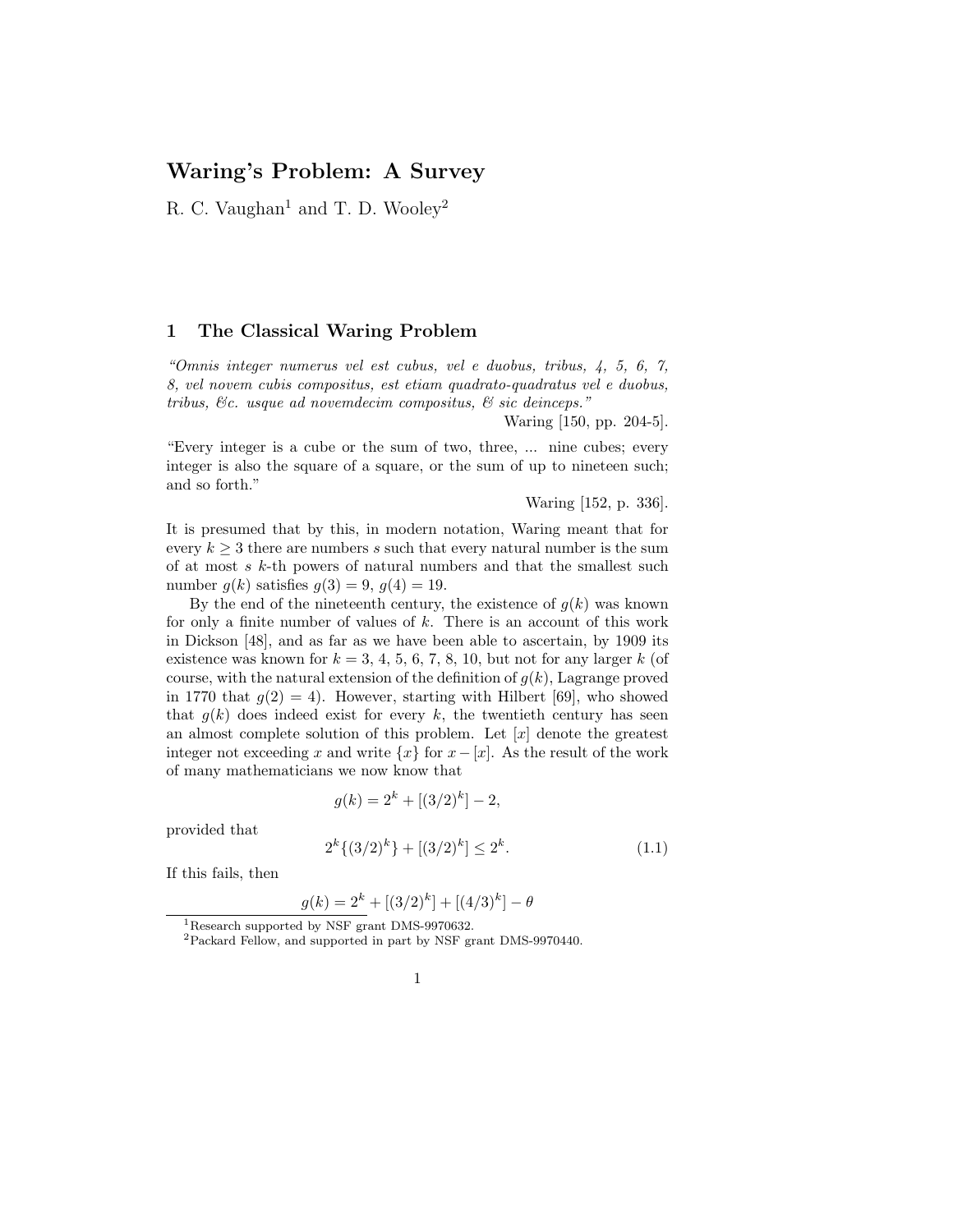where  $\theta$  is 2 or 3 according as

$$
[(4/3)^k][(3/2)^k] + [(4/3)^k] + [(3/2)^k]
$$

equals or exceeds  $2^k$ .

The condition  $(1.1)$  is known to hold (Kubina & Wunderlich [85]) whenever  $k \leq 471,600,000$ , and Mahler [91] has shown that there are at most a finite number of exceptions. To complete the proof for all  $k$  it would suffice to know that  $\{(3/2)^k\}\leq 1-(3/4)^{k-1}$ . Beukers [3] has shown that whenever  $k > 5,000$  one has  $\{(3/2)^k\} \leq 1 - a^k$ , where  $a = 2^{-0.9} = 0.5358...$ , and this has been improved slightly by Dubitskas [49] to  $a = 0.5769...$ , so long as k is sufficiently large (see also Bennett [1] for associated estimates). A problem related to the evaluation of  $q(k)$  now has an almost definitive answer. Let  $q_r(k)$  denote the smallest integer s with the property that every natural number is the sum of at most s elements from the set  $\{1^k, r^k, (r+1)^k, \dots\}$ . Then Bennett [2] has shown that for  $4 \leq r \leq (k+1)^{1-1/k} - 1$ , one has  $g_r(k) = r^k + [(1+1/r)^k] - 2.$ 

By the way, before turning to the modern form of Waring's problem, it is perhaps worth observing that in the 1782 edition of Meditationes Algebraicæ, Waring makes an addition:

"confimilia etiam affirmari possunt (exceptis excipiendis) de eodem numero quantitatum earundem dimensionum."

Waring [151, p. 349].

"similar laws may be affirmed (exceptis excipiendis) for the correspondingly defined numbers of quantities of any like degree."

Waring [152, p. 336].

It would be interesting to know exactly what Waring had in mind. This, taken with some of the observations which immediately follow the remark, suggest that for more general polynomials than the k-th powers he was aware that some kind of local conditions can play a rôle in determining when representations occur.

### 2 The Modern Problem

The value of  $g(k)$  is determined by the peculiar behaviour of the first three or four k-th powers. A much more challenging question is the value, for  $k \geq$ 2, of the function  $G(k)$ , the smallest number t such that every sufficiently *large* number is the sum of at most  $t$   $k$ -th powers of positive integers. The function  $G(k)$  has only been determined for two values of k, namely  $G(2) = 4$ , by Lagrange in 1770, and  $G(4) = 16$ , by Davenport [30]. The bulk of what is known about  $G(k)$  has been obtained through the medium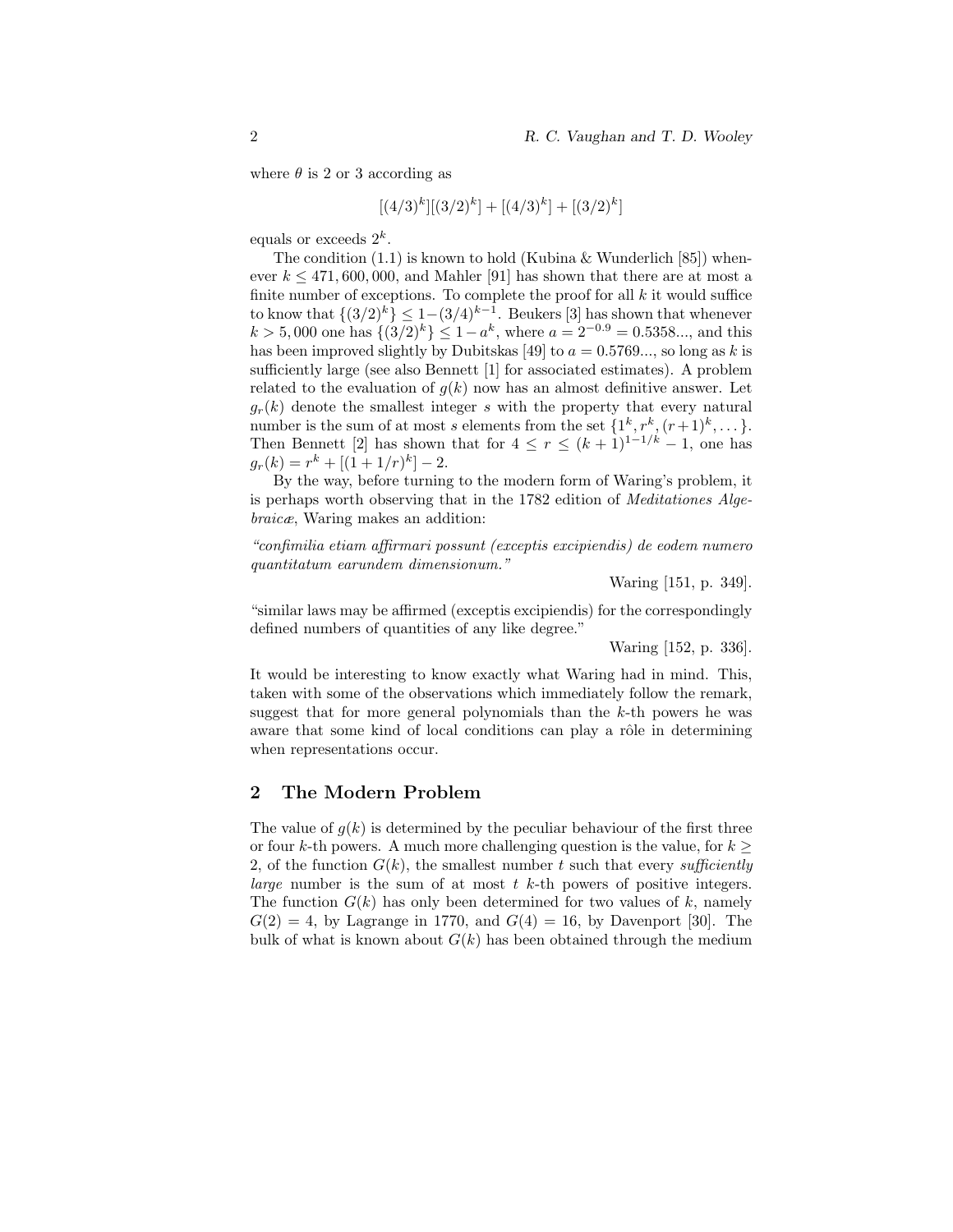of the Hardy-Littlewood method. This has its genesis in a celebrated paper of Hardy and Ramanujan [64] devoted to the partition function. In this paper (section 7.2) there is also a brief discussion about the representation of a natural number as the sum of a fixed number of squares of integers, and there seems little doubt that it is the methods described therein which inspired the later work of Hardy and Littlewood.

Our knowledge concerning the function  $G(k)$  currently leaves much to be desired. If, instead of insisting that all sufficiently large numbers be represented in a prescribed form, one rather asks that almost all numbers (in the sense of natural density) be thus represented, then the situation is somewhat improved. Let  $G_1(k)$  denote the smallest number u such that almost every number  $n$  is the sum of at most  $u$   $k$ -th powers of positive integers. The function  $G_1(k)$  has been determined in five non-trivial instances as follows:

Davenport [29], 
$$
G_1(3) = 4
$$
,

\nHardy and Littlewood [62],  $G_1(4) = 15$ ,

\nVaughan [121],  $G_1(8) = 32$ ,

\nWooley [155],  $G_1(16) = 64$ ,

\nWooley [155],  $G_1(32) = 128$ 

(of course, the conclusion  $G_1(2) = 4$  is classical).

### 3 General Upper Bounds for G(k)

The first explicit general upper bound for  $G(k)$ , namely

$$
G(k) \le (k-2)2^{k-1} + 5,
$$

was obtained by Hardy and Littlewood [61] (in [58] and [59], only the existence of  $G(k)$  is stated, although it is already clear that in principle their method gave an explicit upper bound). In Hardy and Littlewood [62] this is improved to

$$
G(k) \le (k-2)2^{k-2} + k + 5 + [\zeta_k],
$$

where

$$
\zeta_k = \frac{(k-2)\log 2 - \log k + \log(k-2)}{\log k - \log(k-1)}.
$$

There has been considerable activity reducing this upper bound over the years, and Table 1 below presents upper bounds for  $G(k)$  that were probably the best that were known at the time they appeared, at least for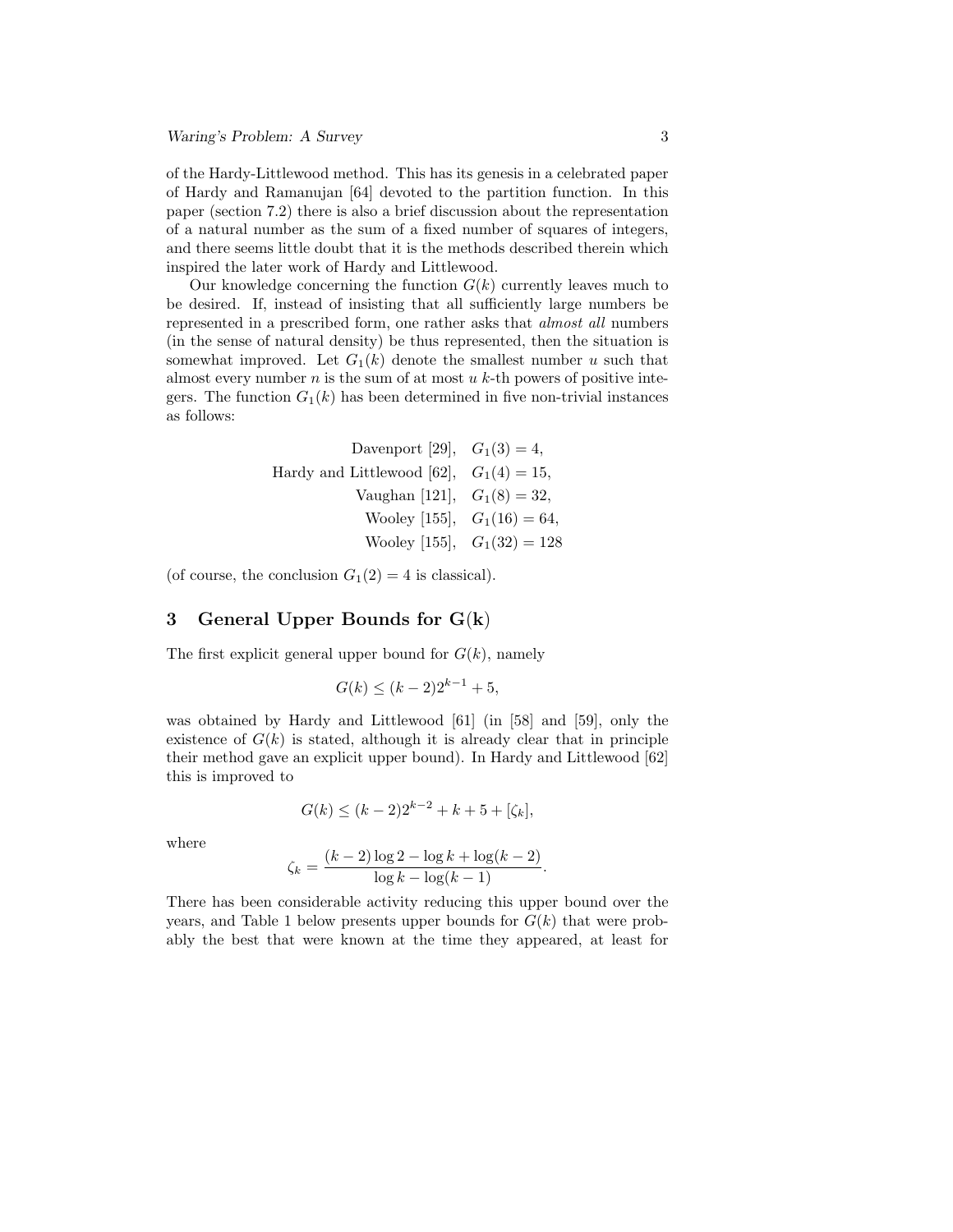```
Vinogradov [136], 32(k \log k)^2,
             Vinogradov [137][139], k^2 \log 4 + (2 - \log 16)k \ (k \geq 3),
Vinogradov [135] [138] [140] [143], 6k \log k + 3k \log 6 + 4k (k > 14),
                  Vinogradov [147], k(3 \log k + 11),
                         Tong [114], k(3 \log k + 9),
               Jing-Run Chen [24], k(3 \log k + 5.2),
                  Vinogradov [148], 2k(\log k+2 \log \log k+O(\log \log \log k)),Vaughan [124], 2k(\log k + \log \log k + O(1)),Wooley [155], k(\log k + \log \log k + O(1)).
```

```
Table 1. General upper bounds for G(k)
```
k sufficiently large. This list is not exhaustive. In particular, there is a long sequence of papers by Vinogradov between 1934 and 1947, and for further details we refer the reader to the Royal Society obituary of I. M. Vinogradov (see Cassels and Vaughan [23]).

The last entry on this list has been refined further by Wooley [159], and this provides the estimate

$$
G(k) \le k(\log k + \log \log k + 2 + O(\log \log k / \log k))
$$

that remains the sharpest available for larger exponents k.

#### 4 Cubes

For small values of  $k$  there are many special variants of the Hardy-Littlewood method that have been developed. However, in the case of cubes, until recently the best upper bounds were obtained by rather different methods that related cubes to quadratic forms, especially sums of squares. Thus Landau [86] had shown that  $G(3) \leq 8$ , and this bound was reduced by Linnik [87][88] to  $G(3) \le 7$ , with an alternative and simpler proof given by Watson [153]. Only with the advent of refinements to the circle method utilising efficient differencing did it become feasible (Vaughan [119]) to give a proof of the bound  $G(3) \leq 7$  via the Hardy-Littlewood method. Subsequent developments involving the use of smooth numbers (see Vaughan [124][125] and Wooley [158]) have provided a more powerful approach to this problem that, from a practical point of view, is more direct than earlier treatments. Complicated nonetheless, these latter proofs yield much more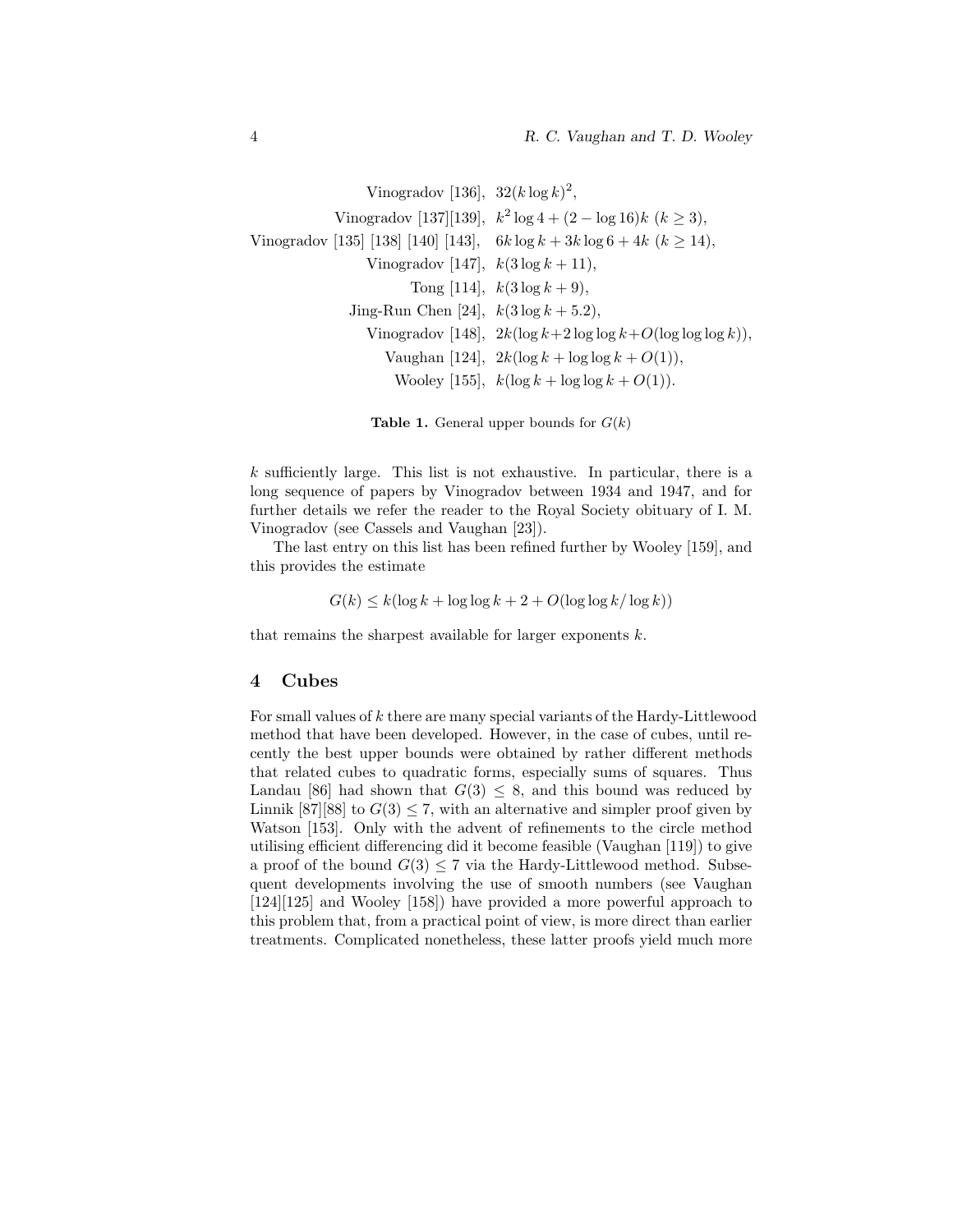information concerning Waring's problem for cubes. We can illustrate the latter observation with two examples which, in the absence of foreseeable progress on the upper bound for  $G(3)$ , provide the problems central to current activity surrounding Waring's problem for cubes.

When X is a large real number, denote by  $E(X)$  the number of positive integers not exceeding  $X$  that *cannot* be written as a sum of four positive integral cubes. Then the conclusion  $G_1(3) = 4$ , attributed above to Davenport [29], is an immediate consequence of the estimate  $E(X) \ll X^{29/30+\epsilon}$ established in the latter paper. Following subsequent work of Vaughan [119], Brüdern  $[10][12]$ , and Wooley [158], the sharpest conclusion currently available (see Wooley [162]) shows that  $E(X) \ll X^{1-\beta}$  for any positive number  $\beta$  smaller than

$$
(422 - 6\sqrt{2833})/861 = 0.119215...
$$

It is conjectured that  $G(3) = 4$  (see §10 below), and this would imply that  $E(X) \ll 1$ .

Consider next the density of integers represented as a sum of three positive integral cubes. When X is a large real number, let  $N(X)$  denote the number of positive integers of the latter type not exceeding  $X$ . It is conjectured that  $N(X) \gg X$ , and following work of Davenport [29][33], Vaughan [118][119], Ringrose [100], Vaughan [124] and Wooley [158], the sharpest currently available conclusion due to Wooley [162] establishes that  $N(X) \gg X^{1-\alpha}$  for any real number  $\alpha$  exceeding

$$
(\sqrt{2833} - 43)/123 = 0.083137...
$$

We remark that, subject to the truth of an unproved Riemann Hypothesis concerning certain Hasse-Weil L-functions, one has the conditional estimate  $N(X) \gg X^{1-\epsilon}$  due to Hooley [73][74], and Heath-Brown [67]. Unfortunately, the underlying L-functions are not yet known even to have an analytic continuation inside the critical strip.

We finish our discussion of Waring's problem for cubes by noting that, while Dickson [47] was able to show that 23 and 239 are the only positive integers not represented as the sum of eight cubes of natural numbers, no such conclusion is yet available for sums of seven or fewer cubes (but see McCurley [92] for sums of seven cubes, and Deshouillers, Hennecart and Landreau [44] for sums of four cubes).

#### 5 Biquadrates

Davenport's definitive statement that  $G(4) = 16$  is not the end of the story for sums of fourth powers (otherwise known as biquadrates). Let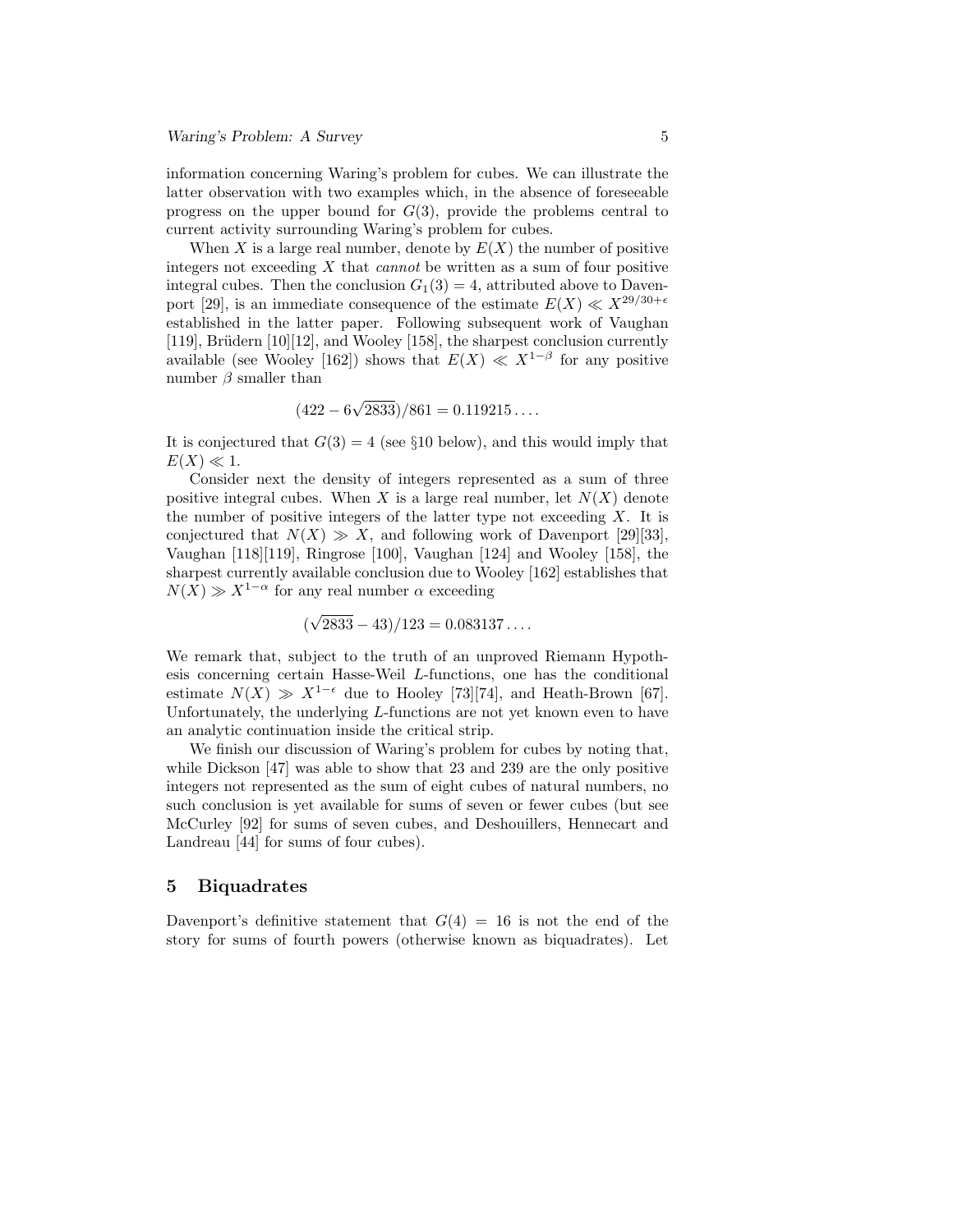$G^{\#}(4)$  denote the least integer  $s_0$  such that whenever  $s \geq s_0$ , and  $n \equiv r$ (mod 16) for some integer r with  $1 \leq r \leq s$ , then n is the sum of at most s biquadrates. Then Davenport [30] showed that  $G^{\#}(4) \leq 14$ , and this has been successively reduced by Vaughan [121][124] to  $G^{\#}(4) \leq 12$ . In an ironic twist of fate, the polynomial identity

$$
x^{4} + y^{4} + (x + y)^{4} = 2(x^{2} + xy + y^{2})^{2},
$$

reminiscent of identities employed in the nineteenth century, has recently been utilised to make yet further progress. Thus, when  $n \equiv r \pmod{16}$ for some integer r with  $1 \le r \le 10$ , Kawada and Wooley [82] have shown that  $n$  is the sum of at most 11 biquadrates. This and allied identities have also permitted the proof of an effective version of Davenport's celebrated theorem. Thus, as a consequence of work of Deshouillers, Hennecart and Landreau [45] and Deshouillers, Kawada and Wooley [46], it is now known that all integers exceeding 13, 792 may be written as the sum of at most sixteen biquadrates. A detailed history of Waring's problem for biquadrates is provided in Deshouillers, Hennecart, Kawada, Landreau and Wooley [43].

## 6 Upper Bounds for  $G(k)$  when  $5 \leq k \leq 20$

Although we have insufficient space to permit a comprehensive account of the historical evolution of available upper bounds for  $G(k)$  for smaller values of  $k$ , in Table 2 we have recorded many of the key developments, concentrating on the past twenty-five years. Each row in this table presents the best upper bound known for  $G(k)$ , for the indicated values of k, at the time of publication of the cited work. We note that the claimed bound  $G(7) \leq 52$  of Sambasiva Rao [99] is based on an arithmetical error, and hence we have attributed the bound  $G(7) \leq 53$  parenthetically to Davenport's methods [28] [32]. Also, it is worth remarking that the work of Vaughan and Wooley [130] [131] and [132] appeared in print in an order reversed from its chronological development (indeed, this work was first announced in 1991). The bounds parenthetically attributed to Vaughan and Wooley [132] follow directly from the methods therein, and were announced on that occasion, though details (with additional refinements) appeared only in Vaughan and Wooley [134]. Meanwhile, the bounds recorded in Wooley [159] were an immediate consequence of the methods of Wooley [155] combined with the new estimates for smooth Weyl sums obtained in the former work (no attempt was made therein to exploit the methods of Vaughan and Wooley [132]).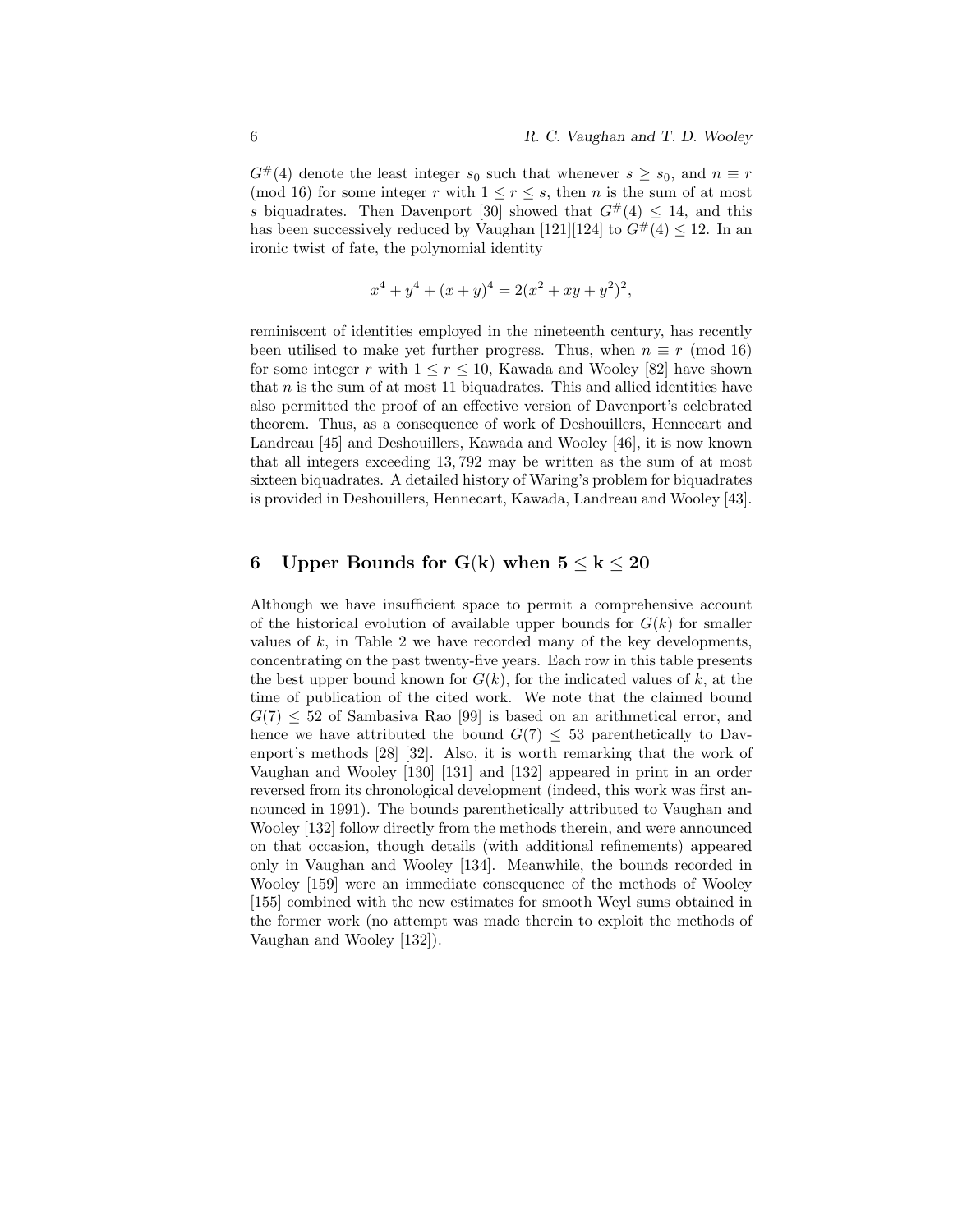|                                       |                |                          | Meng [94] |                                   |                         |                                      |               |                             |                        | Brüdern |                    |                        |                   |                              |                      |                 | Cook [26] | $\text{Chen}$  24 |                     |                          | Hua |                |                  |            |                         |                 |
|---------------------------------------|----------------|--------------------------|-----------|-----------------------------------|-------------------------|--------------------------------------|---------------|-----------------------------|------------------------|---------|--------------------|------------------------|-------------------|------------------------------|----------------------|-----------------|-----------|-------------------|---------------------|--------------------------|-----|----------------|------------------|------------|-------------------------|-----------------|
|                                       | Conjectured    | Vaughan & Wooley<br> 134 |           | Vaughan & Wooley<br>$\frac{1}{2}$ | Vaughan & Wooley<br>130 | Vaughan & Wooley<br>$\overline{132}$ | Wooley [159]  | Wooley  155                 | Vaughan & Wooley [129] |         | Vaughan [124][126] | Vaughan<br>120<br>[21] | Thanigasalam [109 | $\Gamma$ hanigasalam $[108]$ | Thanigasalam<br> 101 | Vaughan  <br>ΠJ |           |                   | Narasimhamurti [96] | Davenport<br>28 32       | 32  | Estermann [52] | Heilbronn [68]   | James [81] | Hardy & Littlewood [62] | ᠷ               |
|                                       | G              |                          |           |                                   |                         | $\overline{11}$                      |               |                             | $\frac{8}{18}$         | 18      | $\overline{6}$     | L <sub>C</sub>         |                   |                              |                      |                 |           |                   |                     | 23                       | 28  | 67             |                  | 33<br>S    | F <sub>1</sub>          | ŌТ              |
| $\begin{array}{c} \hline \end{array}$ | G              |                          |           | 24                                |                         | 25                                   |               | 25                          | 28                     |         | 67                 | $\frac{3}{2}$          |                   |                              |                      |                 |           |                   |                     | 98                       |     | 42             |                  |            | $\overline{28}$         | G.              |
| C<br>$\frac{1}{2}$                    | $\infty$       |                          |           |                                   |                         | 33<br>33                             |               | $\mathfrak{B}^{\mathbb{C}}$ |                        |         | Ŧ                  | $\ddot{5}$             | g                 |                              |                      |                 |           |                   |                     | $\widetilde{\mathbb{S}}$ |     | $\overline{6}$ |                  | 164        | 192                     |                 |
|                                       | 32             |                          |           |                                   | $\ddot{42}$             | $\ddot{3}$                           |               | 47                          |                        |         | 24                 | C <sub>3</sub>         | 89                |                              |                      |                 |           |                   | S,                  |                          |     | $\approx$      | 164              |            | 425                     | $\infty$        |
|                                       | 53             | $\overline{c}$           |           |                                   |                         | $\frac{c}{1}$                        |               | ςq                          |                        |         | $\mathbb{S}^1$     | 82                     | 28                | 88                           | $\frac{8}{2}$        | $\overline{16}$ | 96        |                   | 66                  |                          |     | 101            | $\overline{061}$ | 824        | 6†6                     | $\circ$         |
| $\frac{1}{2}$                         | 12             | $^{29}$                  |           |                                   |                         | (69)                                 | 62            | 63                          | 82                     |         | SS <sub>0</sub>    |                        | 103               | 104                          | 50.                  | 101             |           | 121               | 122                 |                          |     | 125            | 212              |            | 2113                    | $\overline{0}$  |
| ココン                                   | 12             | 29                       |           |                                   |                         | (67)                                 |               | $\mathbb{S}$                | 108                    |         | <b>60I</b>         |                        |                   | 119                          | 121                  | 122             |           |                   |                     |                          |     | 153            | 244              |            |                         | Ξ               |
| $\overline{\phantom{a}}$              | 5              | $\mathfrak{D}$           |           |                                   |                         | (92)                                 | $\approx$     | $\mathbb{S}^1$              | 124                    |         | 125                |                        |                   | 134                          | 136                  | 137             |           |                   |                     |                          |     | 184            | 272              |            |                         | 12              |
| 7                                     | 14             | 84                       |           |                                   |                         | (64)                                 | $\frac{8}{6}$ | 28                          | 139                    |         | I41                |                        |                   | 150                          | 152                  | 153             |           |                   |                     |                          |     | 212            | 300              |            |                         | 53              |
| )<br>)<br>)<br>)                      | 55             | 82                       |           |                                   |                         | (32)                                 | 94            | $\frac{6}{2}$               | 153                    |         | 156                |                        |                   | 165                          | 191                  | 168             |           |                   |                     |                          |     | 253            | 329              |            |                         | 14              |
|                                       | 56             | $\overline{5}$           |           |                                   |                         | (1001)                               | 102           | 103                         | 168                    |         | 171                |                        |                   | 181                          | 183                  | 184             |           |                   |                     |                          |     | 292            | 359              |            |                         | 5               |
|                                       | 64             | $\overline{109}$         |           |                                   |                         |                                      | ΟII           | 112                         | 183                    |         | 181                |                        |                   | 161                          | <b>661</b>           | 200             |           |                   |                     |                          |     | 33<br>33       | 388              |            |                         | $\overline{16}$ |
|                                       | $\overline{8}$ | 111                      |           |                                   |                         |                                      | 118           | 120                         | 198                    |         | 202                |                        |                   | 213                          | 215                  | 216             |           |                   |                     |                          |     | 377            | $\frac{1}{418}$  |            |                         | $\overline{11}$ |
|                                       | 22             | 125                      |           |                                   |                         |                                      | 127           | 129                         | 213                    |         | 1217               |                        |                   | 229                          | 231                  |                 |           |                   |                     |                          |     | 424            | 449              |            |                         | 18              |
|                                       | $\infty$       | 134                      |           |                                   |                         |                                      | 135           | 138                         | 228                    |         | 232                |                        |                   | 245                          | 248                  |                 |           |                   |                     |                          |     | b2b            | 480              |            |                         | $\overline{61}$ |
|                                       | 25             | 142                      | 143       |                                   |                         |                                      | 144           | 146                         | 243                    |         | 248                |                        |                   | 262                          | 264                  |                 |           |                   |                     |                          |     |                | <b>LIG</b>       |            |                         | $\overline{c}$  |

Table 2. Upper bounds for  $G(k)$  when 5  $\frac{1}{2}$  k  $\leq$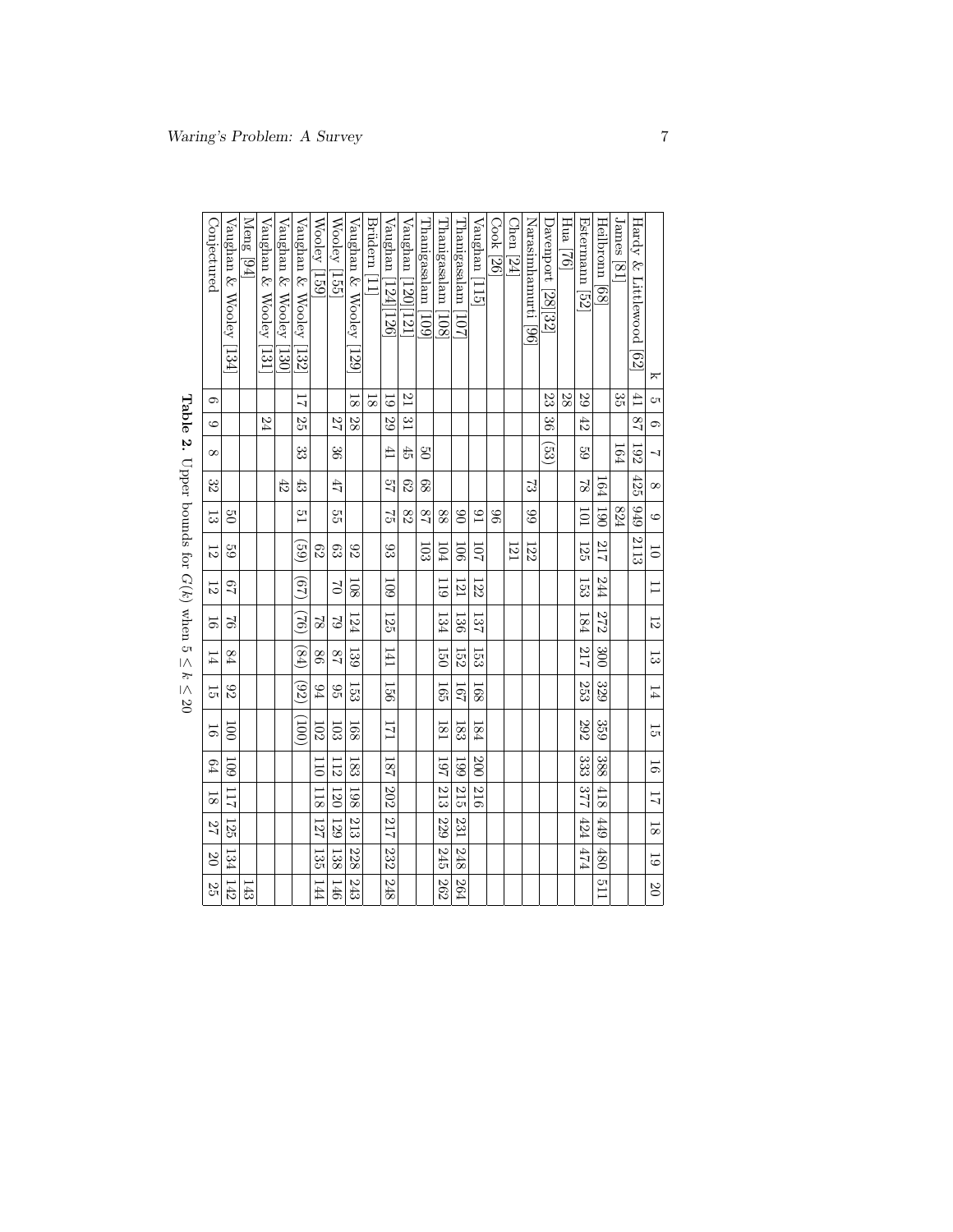## 7 The Hardy-Littlewood Method

Practically all of the above conclusions have been obtained via the Hardy-Littlewood method. Here is a quick introduction. Let  $n$  be a large natural number, and write  $P = n^{1/k}$  and

$$
f(\alpha) = \sum_{x \le P} e(\alpha x^k)
$$

(here we follow the standard convention of writing  $e(z)$  for  $e^{2\pi i z}$ ). Then on writing  $R(n)$  for the number of representations of n as the sum of s kth powers of natural numbers, it follows from orthogonality that

$$
R(n) = \int_0^1 f(\alpha)^s e(-\alpha n) d\alpha.
$$

When  $\alpha$  is "close" to a rational number  $a/q$  with  $(a, q) = 1$  and q "small", we expect that

$$
f(\alpha) \sim q^{-1} S(q, a) v(\alpha - a/q),
$$

where

$$
S(q, a) = \sum_{r=1}^{q} e(ar^{k}/q) \text{ and } v(\beta) = \int_{0}^{P} e(\beta \gamma^{k}) d\gamma.
$$

This relation is straightforward to establish in an interval about  $a/q$ , so long as "close" and "small" are interpreted suitably. Now put

$$
R_{\mathcal{A}}(n) = \int_{\mathcal{A}} f(\alpha)^s e(-\alpha n) d\alpha.
$$

For a suitable union  $\mathfrak{M}$  of such intervals centred on  $a/q$  (the major arcs), and for s sufficiently large in terms of k, one can establish that as  $n \to \infty$ , the asymptotic relation

$$
R_{\mathfrak{M}}(n) \sim \frac{\Gamma(1+1/k)^s}{\Gamma(s/k)} n^{s/k-1} \mathfrak{S}(n)
$$

holds, where  $\mathfrak{S}(n)$  is the *singular series* 

$$
\mathfrak{S}(n) = \sum_{q=1}^{\infty} T(q; n)
$$

and

$$
T(q; n) = \sum_{\substack{a=1 \ (a,q)=1}}^{q} q^{-s} S(q, a)^s e(-an/q).
$$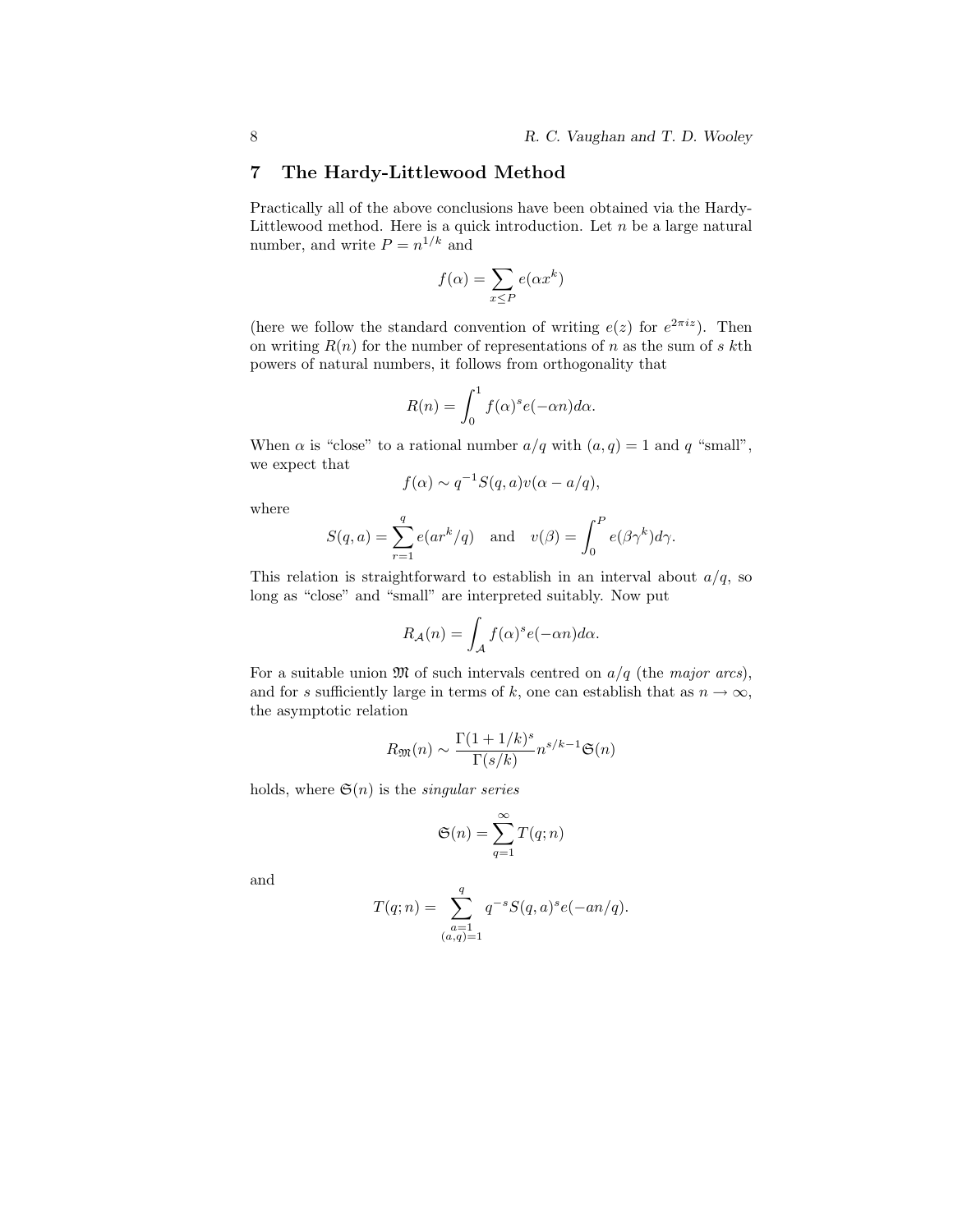#### 8 The Necessary Congruence Condition

For each prime p, let

$$
U(p; n) = \sum_{k=0}^{\infty} T(p^k; n).
$$

The function  $T(q; n)$  is multiplicative. Thus, when the singular series converges absolutely, one has

$$
\mathfrak{S}(n) = \prod_p U(p; n).
$$

It is helpful to the success of the circle method that the singular series should satisfy  $\mathfrak{S}(n) \gg 1$ . With this observation in mind, Hardy and Littlewood [61] defined  $\Gamma(k)$  to be the least integer s with the property that, for every prime number p, there is a positive number  $C(p)$  such that  $U(p; n) \geq C(p)$  uniformly in n. Subsequently, Hardy and Littlewood [62] showed that indeed  $\mathfrak{S}(n) \gg 1$  whenever  $s \geq \max\{\Gamma(k), 4\}$ . Next let  $\Gamma_0(k)$ be the least number s with the property that the equation

$$
x_1^k + \dots + x_s^k = n \tag{8.1}
$$

has a non-singular solution in  $\mathbb{Q}_p$  (or rather, that the corresponding congruence modulo q always has a solution with  $(x_1, q) = 1$ . Hardy and Littlewood [63] were able to show that  $\Gamma_0(k) = \Gamma(k)$  (see Theorem 1 of the aforementioned paper). Thus one sees that the singular series reflects the local properties of sums of  $k$ -th powers. In particular, the singular series is zero whenever the equation  $(8.1)$  fails to have a *p*-adic solution, for some prime p, and this reflects the trivial observation that the equation can be soluble over  $\mathbb Z$  only if it is soluble everywhere locally.

Hardy and Littlewood [63] conjecture that  $\Gamma(k) \to \infty$  as  $k \to \infty$ , but it is not even known whether or not one has

$$
\liminf_{k \to \infty} \Gamma(k) \ge 4.
$$

When  $k > 2$ , they showed that  $\Gamma(k) = 4k$  when k is a power of 2 and that  $\Gamma(k) \leq 2k$  otherwise. They also computed  $\Gamma(k)$  exactly when  $3 \leq k \leq 36$ , and established that  $\Gamma(k) \geq 4$  when  $3 \leq k \leq 3000$ . Here they showed that equality occurs only when  $k = 3, 7, 19$ , and possibly (but improbably) when  $k = 1163, 1637, 1861, 1997, 2053$ . These values of k can probably be settled by modern computing methods, and doubtless the calculations could be carried a good deal further. As far as we are aware, nothing has been done in this direction.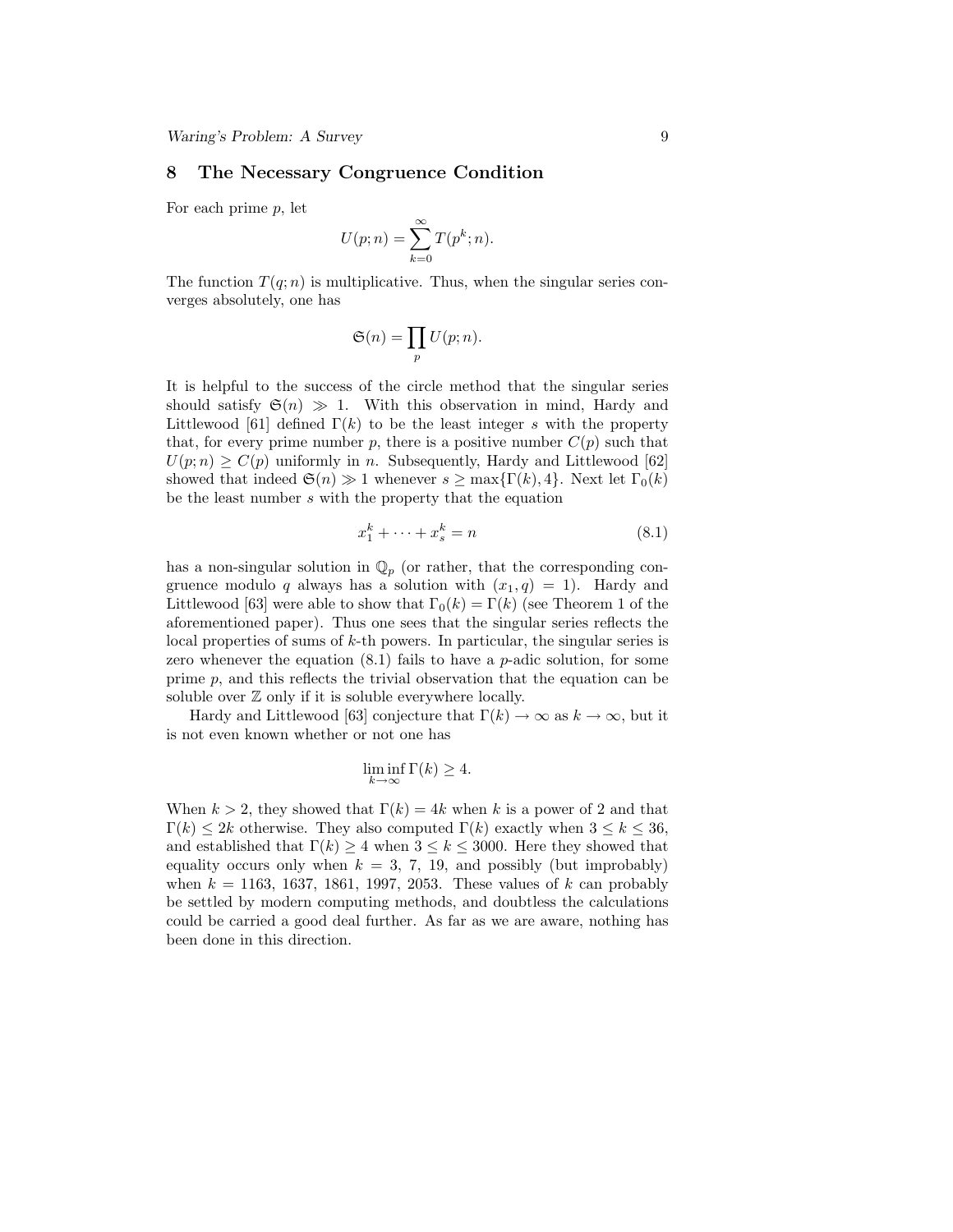For a more detailed exposition of the Hardy-Littlewood method and the analysis of the major arcs and the singular series, see Vaughan [128] (especially Chapters 2 and 4).

### 9 The Minor Arcs

In order to establish an asymptotic formula for  $R(n)$  it suffices to show that  $R_{\mathfrak{m}}(n) = o(n^{s/k-1})$ , where  $\mathfrak{m} = [0,1) \setminus \mathfrak{M}$  (the *minor arcs*). One needs to show that the minor arc contribution  $R_{\rm m}(n)$  is smaller by a factor  $o(n^{-1})$ , or equivalently  $o(P^{-k})$ , than the trivial estimate  $P^s$ . Routinely this is established via an inequality of the kind

$$
\int_{\mathfrak{m}}|f(\alpha)|^s d\alpha \leq \left(\sup_{\mathfrak{m}}|f(\alpha)|\right)^{s-2t} \int_0^1|f(\alpha)|^{2t} d\alpha.
$$

The integral on the right hand side of this inequality may be interpreted as the number of solutions of an underlying diophantine equation, and it is from here that most of the savings usually come. On the other hand, nontrivial estimates for  $|f(\alpha)|$ , when  $\alpha \in \mathfrak{m}$ , may be obtained from estimates stemming from work of Weyl [154] and Vinogradov [144] (see Vaughan [128] for more modern estimates). When successful, this leads to the relation

$$
R(n) \sim \frac{\Gamma(1+1/k)^s}{\Gamma(s/k)} n^{s/k-1} \mathfrak{S}(n). \tag{9.1}
$$

It is in finding ways of dealing with the minor arcs, or in modifying the method so as to make the minor arcs more amenable, that most of the research has concentrated in the eighty years that have elapsed since the pioneering investigations of Hardy and Littlewood.

#### 10 The Asymptotic Formula

Define  $\widetilde{G}(k)$  to be the smallest natural number  $s_0$  such that whenever  $s \geq s_0$ , the asymptotic relation (9.1) holds. Work of Hardy and Littlewood [62], described already in §3, established the general upper bound

$$
\widetilde{G}(k) \le (k-2)2^{k-1} + 5.
$$

Progress on upper bounds for  $\tilde{G}(k)$  has since been achieved on two fronts. In Table 3 we present upper bounds for  $\widetilde{G}(k)$  relevant for small values of k.

When  $k$  is large, bounds stemming from Vinogradov's mean value theorem provide dramatic improvements over the estimates recorded in Table 3.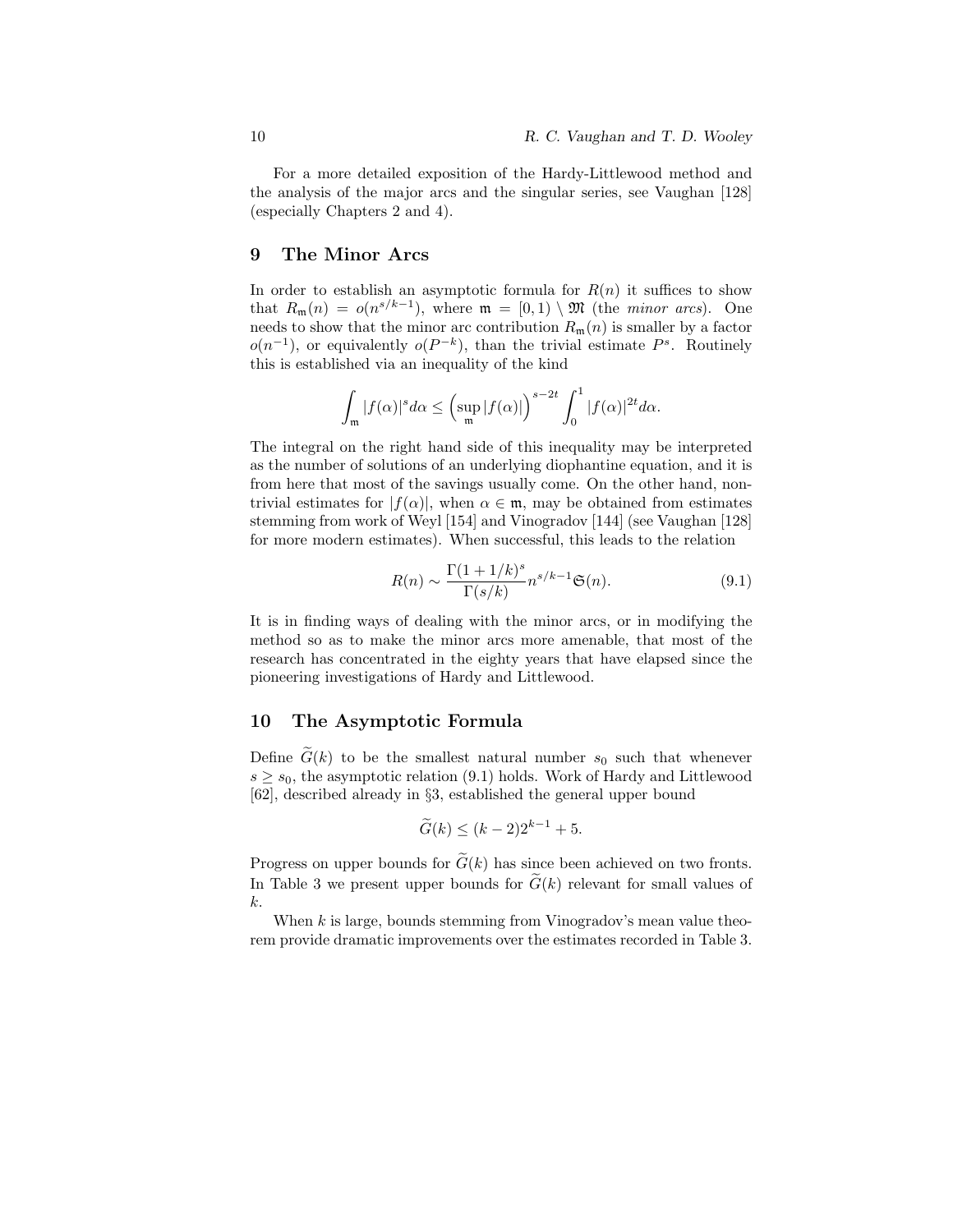Hua [75],  $2^k + 1$ , Vaughan [119][122],  $2^k$   $(k \ge 3)$ , Heath-Brown [65][66],  $7 \cdot 2^{k-3} + 1 \quad (k \ge 6)$ , Boklan [5],  $7 \cdot 2^{k-3}$   $(k \ge 6)$ .

**Table 3.** Upper bounds for  $\tilde{G}(k)$ : smaller k

|                                    | Vinogradov [142], $183k^9(\log k + 1)^2 + 1$ ,          |
|------------------------------------|---------------------------------------------------------|
| Vinogradov $[141]$ ,               | $91k^8(\log k+1)^9+1 \quad (k \ge 20),$                 |
| Vinogradov [147], $10k^2 \log k$ , |                                                         |
|                                    | Hua [77], $4k^2(\log k + \frac{1}{2}\log \log k + 8)$ , |
|                                    | Wooley [156], $2k^2(\log k + O(\log \log k))$ ,         |
|                                    | Ford [53], $k^2(\log k + \log \log k + O(1)).$          |

**Table 4.** Upper bounds for  $\tilde{G}(k)$ : larger k

In Table 4 we present upper bounds for  $\tilde{G}(k)$  of use primarily when k is large.

We note that the methods underlying the last two bounds can be adapted to give explicit bounds for  $G(k)$  when k is of moderate size. Thus the method of Ford yields a bound for  $\tilde{G}(k)$  that is superior to the best recorded in Table 3 as soon as  $k \geq 9$ , and indeed unpublished work of Boklan and Wooley pushes this transition further to  $k \geq 8$ .

The bounds recorded in Tables 3 and 4 are likely to be a long way from the truth. One might expect that  $G(k) = \max\{k+1, \Gamma_0(k)\}\)$ , and, with an appropriate interpretation of the asymptotic formula when  $\mathfrak{S}(n) = 0$ , that  $G(k) = k + 1.$ 

One curiosity is that when  $k = 3$  and  $s = 7$ , it can be shown that  $R(n) \gg n^{4/3}$  (see Vaughan [125]), yet we are unable to show that  $R(n) \ll$  $n^{4/3}$ . Indeed, it is currently the case that, quite generally, when s lies in the range between the known upper bounds for  $G(k)$  and  $\widetilde{G}(k)$ , we can show that  $R(n) \gg n^{s/k-1}$ , but not  $R(n) \ll n^{s/k-1}$ .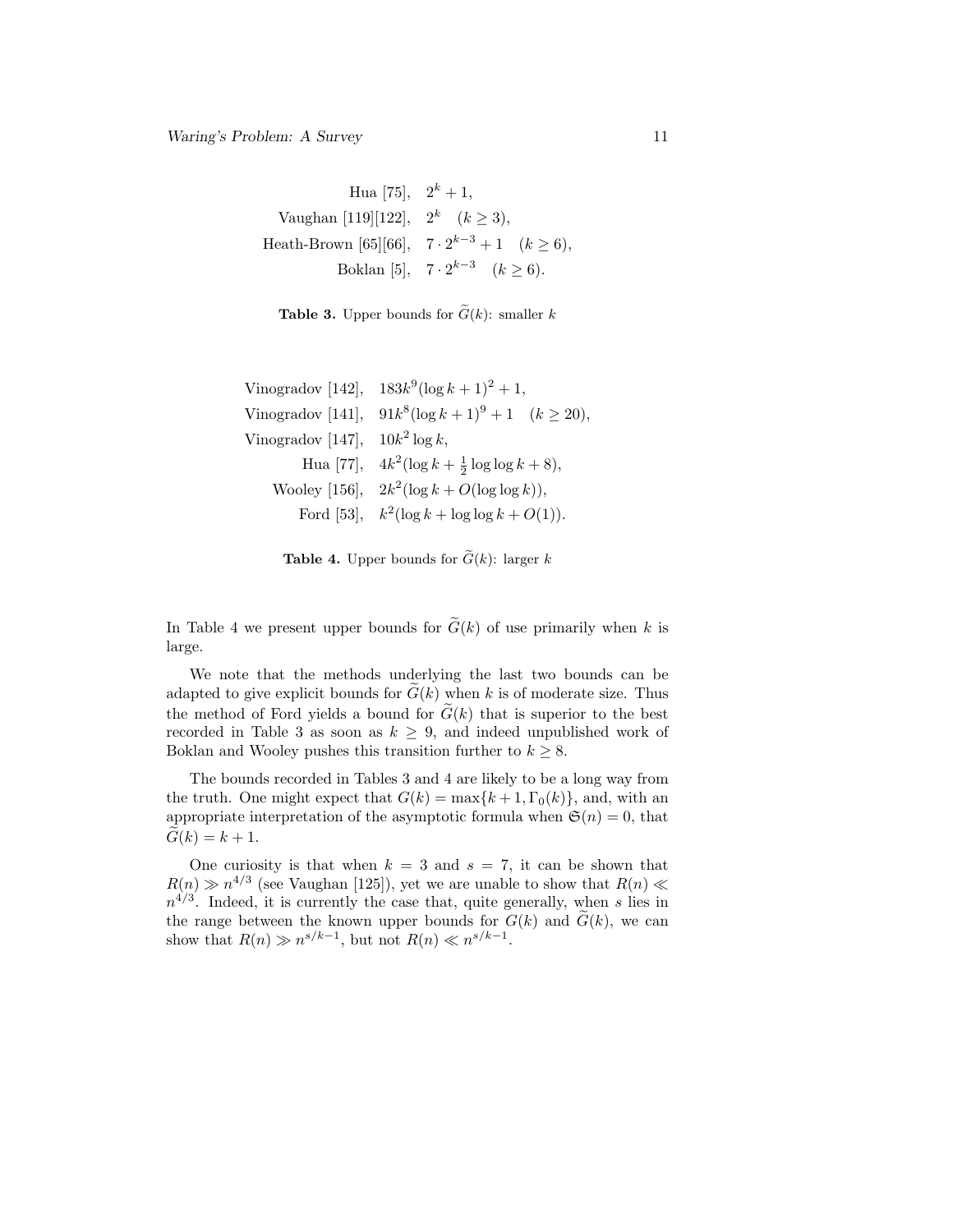### 11 Diminishing Ranges

In the Hardy-Littlewood method as outlined above the main problem is that of obtaining a suitable estimate for the mean value

$$
\int_0^1 |f(\alpha)|^{2t} d\alpha,
$$

that is, the number of integral solutions of the equation

$$
x_1^k + \dots + x_t^k = y_1^k + \dots + y_t^k, \tag{11.1}
$$

with  $1 \leq x_j, y_j \leq P$   $(1 \leq j \leq t)$ . Available estimates can be improved significantly if the variables are restricted, an idea already present in Hardy and Littlewood [62]. Define

$$
P_1 = \frac{1}{2}P, \quad P_j = \frac{1}{2}P_{j-1}^{1-1/k} \quad (2 \le j \le t),
$$

and consider the equation (11.1) subject to the constraints  $P_j < x_j, y_j \leq$  $2P_j$  (1  $\leq j \leq t$ ). Inspecting the expression  $|x_j^k - y_j^k|$  successively for  $j = 1, 2, \ldots$  when  $x_j \neq y_j$ , we find that only the diagonal solutions in which  $x_j = y_j$   $(1 \leq j \leq t)$  occur. Thus we find that the number of solutions of this type is at most  $O(P_1 \ldots P_t)$ . This saves  $P_1 \ldots P_t$  over the trivial bound, which is of order  $(P_1 \dots P_t)^2$ . Now  $P_1 \dots P_t \approx P^{\lambda}$ , where

$$
\lambda = 1 + (1 - 1/k) + \dots + (1 - 1/k)^{t-1} = k - k(1 - 1/k)^t.
$$

Already when  $t \sim Ck \log k$ , for a suitable positive constant C, this exponent is close to k. Vinogradov and Davenport have exploited and developed this idea in a number of ways (see, for example, Davenport [27][34], and Vinogradov [147][149]; see also Davenport and Erdős [35]).

There is a "p-adic" analogue of this idea, first exploited by Davenport [31], in which one considers expressions of the kind

$$
x_1^k + p_2^k (x_2^k + p_3^k (x_3^k + \dots))
$$

on each side of the equation. Here the  $p_i$  denote suitably chosen prime numbers. The analysis rests on congruences of the type  $x_1 \equiv y_1 \pmod{p^k}$ . When  $p > P^{1/k}$  and  $1 \le x_1, y_1 \le P$ , this congruence implies that  $x_1 = y_1$ , and so on, just as in the diminishing ranges device. This idea has the merit of returning the various k-th powers  $p_2^k \dots p_j^k x_j^k$  to being in comparable size ranges. However in each of these methods the variables in (11.1) have varying natures and the homogeneity is essentially lost.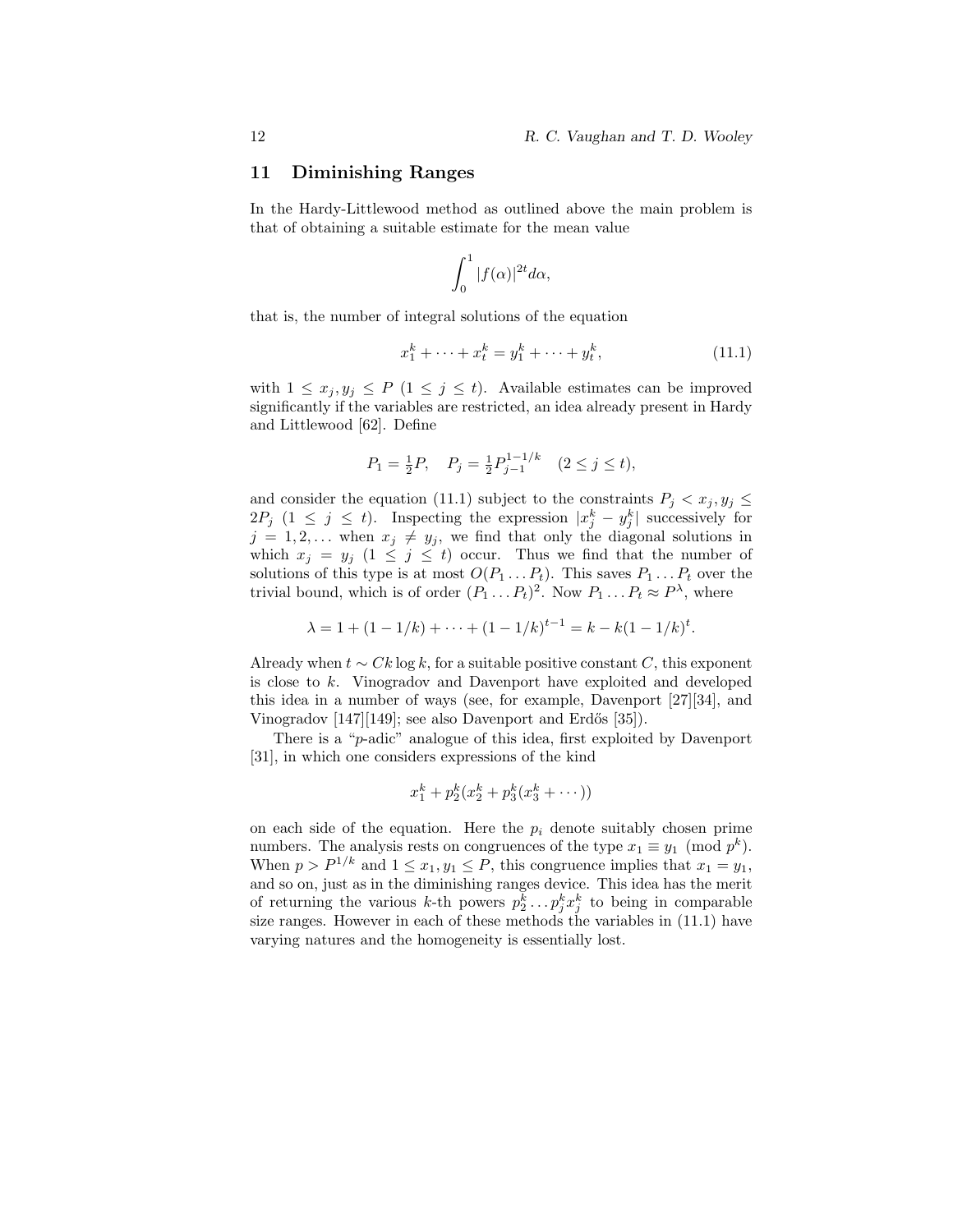#### 12 Smooth Numbers and Efficient Differences

In modern variants of the circle method as applied to Waring's problem, starting with the work of Vaughan [124], homogeneity is restored by considering the number of solutions  $S_t(P, R)$  of the equation (11.1) with  $x_j, y_j \in \mathcal{A}(P, R)$ , where  $\mathcal{A}(P, R)$  denotes the set of R-smooth numbers up to  $P$ , namely

$$
\mathcal{A}(P,R) = \{ n \in [1, P] \cap \mathbb{Z} : p|n \implies p \le R \}.
$$

In applications, one takes  $R$  to be a suitably small, but positive power of P. The set  $\mathcal{A}(P, R)$  has the extremely convenient property that, given any positive number M with  $M \leq P$ , and an element  $x \in \mathcal{A}(P, R)$  with  $x > M$ , there is always an integer m with  $m \in [M, MR]$  for which  $m|x$ . Moreover, this integer m can be coaxed into playing the rôle of the prime p in the padic argument mentioned above. Finally, and of great importance in what follows, the set  $\mathcal{A}(P, R)$  has positive density whenever R is no smaller than a positive power of P.

The objective now is to find good exponents  $\lambda_s$  with the property that whenever  $\varepsilon > 0$ , there exists a positive number  $\eta_0 = \eta_0(s, k, \varepsilon)$  such that whenever  $R = P^{\eta}$  with  $0 < \eta \le \eta_0$ , one has

$$
S_s(P,R) \ll P^{\lambda_s + \varepsilon}.
$$

Such exponents are established via an iterative process in which a sequence of sets of exponents  $\boldsymbol{\lambda}^{(n)} = (\lambda_1^{(n)}, \lambda_2^{(n)}, \ldots)$  is constructed by finding an expression for each  $\lambda_s^{(n+1)}$  in terms of the elements of  $\lambda^{(n)}$ . Boundedness is trivial, so there is always a convergent subsequence. In fact, our arguments produce monotonicity, and the convergence is fairly rapid. For a more detailed introduction and motivation for the underlying ideas in using smooth numbers in Waring's problem, see the survey article Vaughan [127].

Beginning with the work of Wooley [155], a key element in the iterations is the repeated use of *efficient differencing*, and this procedure is fully exploited in subsequent work of Vaughan and Wooley [130] [131] [132] [134]. For each  $s \in \mathbb{N}$ , we take  $\phi_i = \phi_{i,s}$   $(i = 1, \ldots, k)$  to be real numbers with  $0 \leq \phi_i \leq 1/k$ . For  $0 \leq j \leq k$ , we then define

$$
P_j = 2^j P, \quad M_j = P^{\phi_j}, \quad H_j = P_j M_j^{-k}, \quad Q_j = P_j (M_1 \dots M_j)^{-1},
$$

$$
\widetilde{H}_j = \prod_{i=1}^j H_i \quad \text{and} \quad \widetilde{M}_j = \prod_{i=1}^j M_i R.
$$

Define the modified forward difference operator,  $\Delta_j^*$ , recursively by taking

$$
\Delta_1^*(f(x); h; m) = m^{-k}(f(x+hm^k) - f(x)),
$$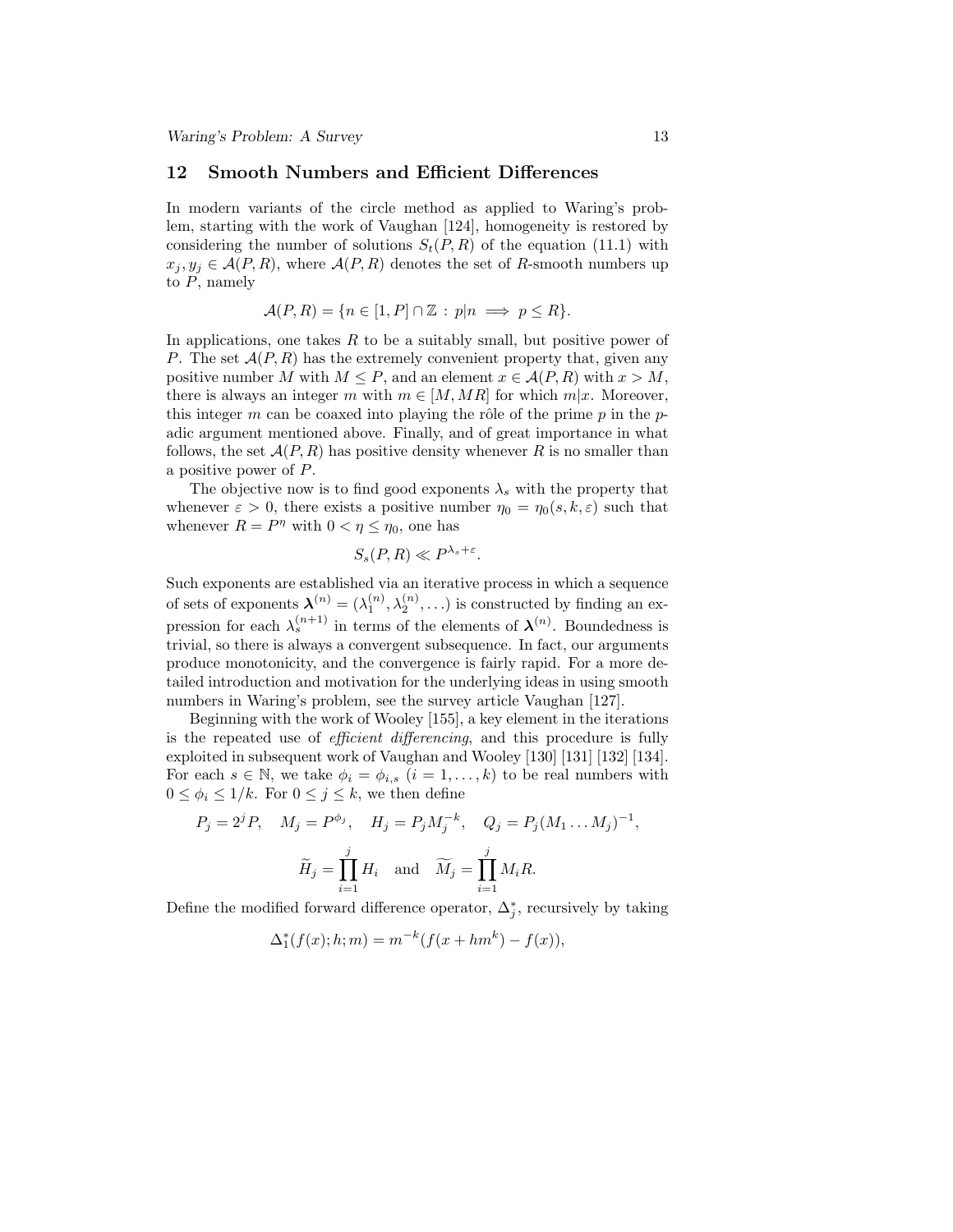and when  $j \geq 1$ , by inductively defining

$$
\Delta_{j+1}^*(f(x); h_1, \ldots, h_{j+1}; m_1, \ldots, m_{j+1})
$$
  
= 
$$
\Delta_1^*(\Delta_j^*(f(x); h_1, \ldots, h_j; m_1, \ldots, m_j); h_{j+1}; m_{j+1}).
$$

For  $0 \leq j \leq k$ , let

$$
f(z) = (z - h_1 m_1^k - \dots - h_j m_j^k)^k,
$$

and define the difference polynomial

$$
\Psi_j = \Psi_j(z; h_1, \dots, h_j; m_1, \dots, m_j)
$$

by taking

$$
\Psi_j = \Delta_j^*(f(z); 2h_1, \ldots, 2h_j; m_1, \ldots, m_j).
$$

Here we adopt the convention that  $\Psi_0(z; \mathbf{h}; \mathbf{m}) = z^k$ . We write

$$
f_j(\alpha) = \sum_{x \in \mathcal{A}(Q_j, R)} e(\alpha x^k),
$$

and

$$
F_j(\alpha) = \sum_{z, \mathbf{h}, \mathbf{m}} e(\alpha \Psi_j(z; \mathbf{h}; \mathbf{m})),
$$

where the summation is over  $z$ ,  $h$ ,  $m$  with

$$
1 \le z \le P_j, \quad 1 \le h_i \le 2^{j-i} H_i,
$$
  

$$
M_i < m_i \le M_i R, \quad m_i \in \mathcal{A}(P, R),
$$

for  $1 \leq i \leq j$ . Finally, we define

$$
T(j,s) = \int_0^1 |F_j(\alpha)f_j(\alpha)^{2s}|d\alpha.
$$

Now, on considering the underlying diophantine equation, we have

$$
S_{s+1}(P,R) \le \int_0^1 |F_0(\alpha)|^2 f_0(\alpha)^{2s} d\alpha.
$$

The starting point in the iterative process is to bound the latter expression in terms of  $S_s(Q_1, R)$  and  $T(1, s)$ . This corresponds to taking the first difference in the classical Weyl differencing argument, and extracting the contribution arising from those terms with  $x_1 = y_1$ . Thus one obtains

$$
S_{s+1}(P,R) \ll P^{\varepsilon} M_1^{2s-1}(PM_1S_s(Q_1,R) + T(1,s)),
$$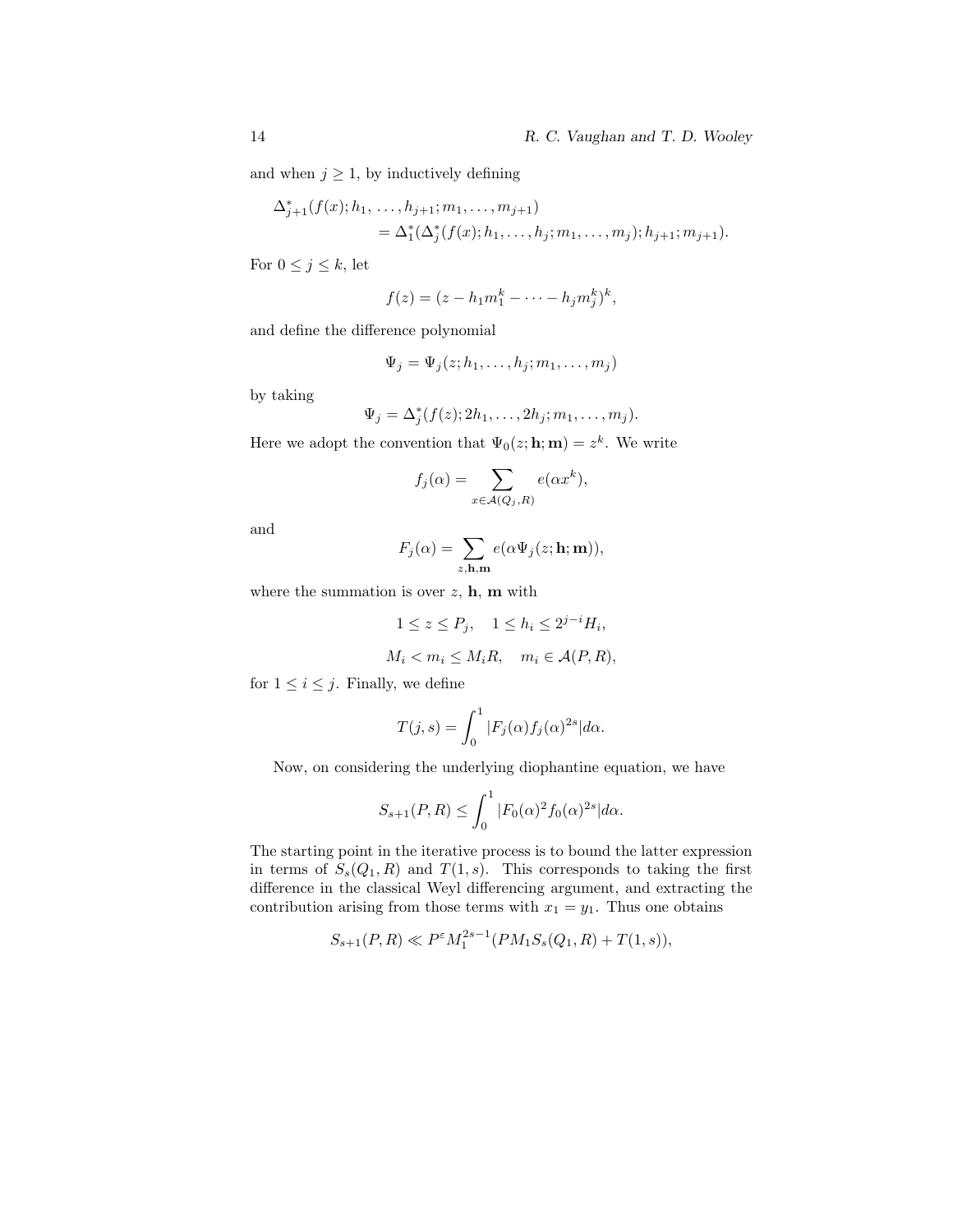and this inequality we write symbolically as

$$
F_0^2 f_0^{2s} \longmapsto F_1 f_1^{2s}.
$$

One way to proceed is by means of a repeated efficient differencing step. In principle this is based on the Cauchy-Schwarz inequality, applied in the form

$$
\int_0^1 |F_j f_j^{2s}| d\alpha \le \left(\int_0^1 |f_j|^{2t} d\alpha\right)^{1/2} \left(\int_0^1 |F_j^2 f_j^{4s-2t}| d\alpha\right)^{1/2},
$$

where for the sake of concision we have written  $f_j$  for  $f_j(\alpha)$  and likewise  $F_j$ for  $F_j(\alpha)$ . Thus, for  $j = 1, 2, \ldots$ , the mean value  $T(j, s)$  can be related to  $S_t(Q_j, R)$  and  $T(j + 1, 2s - t)$ , where  $t < 2s$  is a parameter at our disposal, via inequalities of the shape

$$
T(j,s) \ll P^{\varepsilon} (S_t(Q_j, R))^{1/2} (\widetilde{H}_j \widetilde{M}_j M_{j+1}^{4s - 2t - 1} \Xi_{j+1})^{1/2},
$$

where we write

$$
\Xi_{j+1} = P\widetilde{H}_j \widetilde{M}_{j+1} S_{2s-t}(Q_{j+1}, R) + T(j+1, 2s-t).
$$

This is the  $(j+1)$ -th step in the differencing process and can be portrayed by

$$
F_j f_j^{2s} \longrightarrow F_{j+1} f_{j+1}^{4s-2t}
$$

$$
\downarrow
$$

$$
f_j^{2t}
$$

There are more sophisticated variants of this procedure wherein it may be useful to restrict some of the variables to a range  $(\frac{1}{2}Q_jR^{-j}, Q_j]$ , or to replace the set  $\mathcal{A}(Q_j, R)$  by  $\mathbb{N} \cap [1, Q_j]$  (see §2 of Vaughan and Wooley [134] for details, and a more complete discussion).

Another option is to use Hölder's inequality to bound  $T(j, s)$ . Thus we obtain an inequality of the type

$$
T(j,s) = \int_0^1 |F_j(\alpha)f_j(\alpha)^{2s}| d\alpha \ll I_l^a I_{l+1}^b U_v^c U_w^d,
$$

where

$$
I_m = \int_0^1 |F_j(\alpha)|^{2^m} d\alpha \quad (m = l, l + 1),
$$
  

$$
U_u = \int_0^1 |f_j(\alpha)|^{2^u} d\alpha \quad (u = v, w),
$$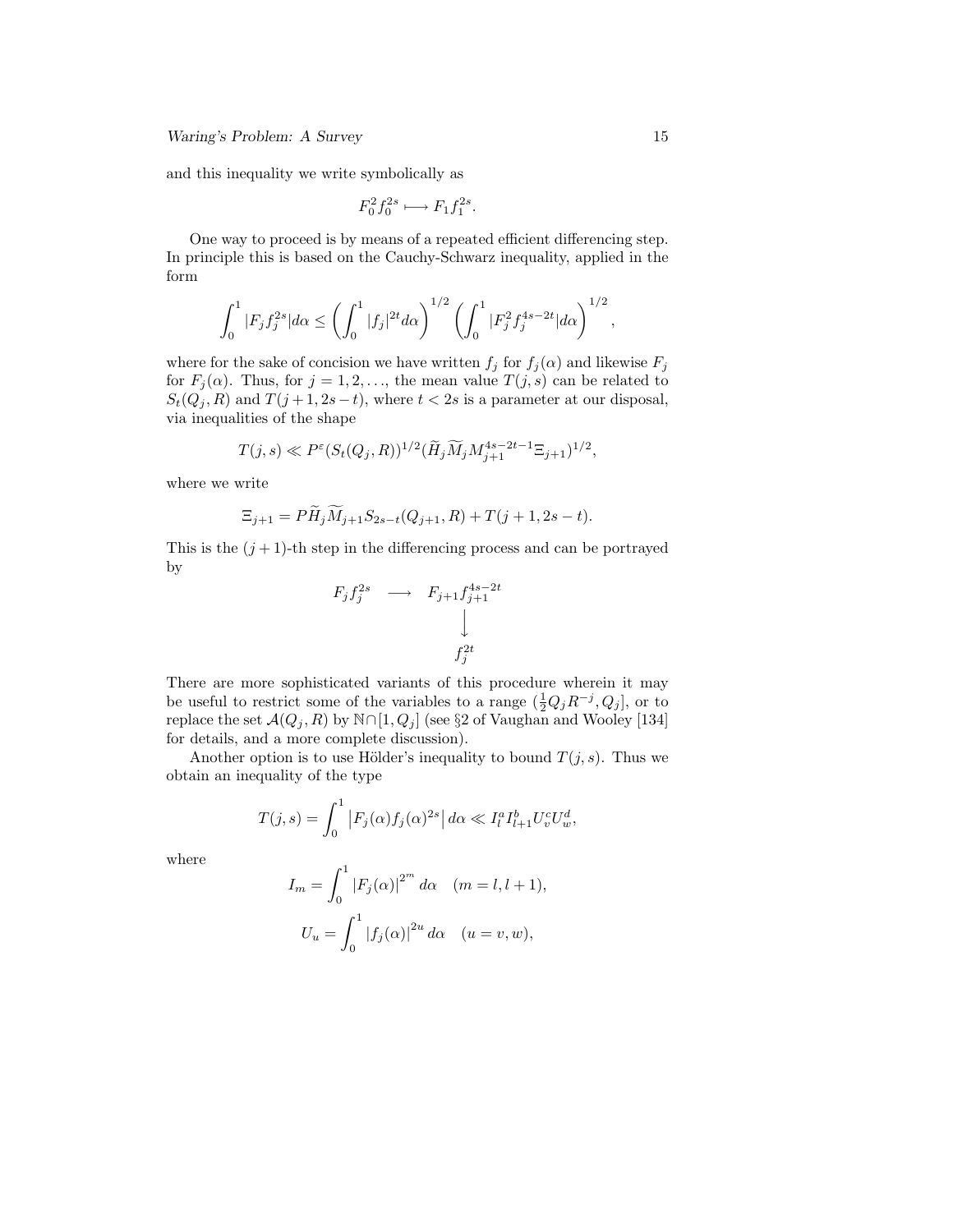and  $l, v, w, a, b, c, d$  are non-negative numbers satisfying the equations

$$
a+b+c+d=1
$$
,  $2^l a + 2^{l+1}b = 1$ ,  $vc+wd = s$ .

There is clearly great flexibility in the possible choices of the parameters here. We can summarise this process by

$$
F_j f_j^{2s} \Longrightarrow (F_j^{2^l})^a (F_j^{2^{l+1}})^b (f_j^{2v})^c (f_j^{2w})^d.
$$

Yet another option is to apply the Hardy-Littlewood method to  $T(j, s)$ . In practice we expect that the minor arc contribution dominates, although this is not guaranteed. But if it does, then

$$
T(j,s) \ll \left(\sup_{\alpha \in \mathfrak{m}} |F_j(\alpha)|\right) S_s(Q_j, R),\tag{12.1}
$$

and this we abbreviate to

$$
F_j f_j^{2s} \Longrightarrow (F_j)(f_j^{2s}).
$$

By optimising choices for the parameters in order to obtain the sharpest estimates at each stage of the iteration process, one ultimately obtains relations describing  $\lambda^{(n+1)}$  in terms of  $\lambda^{(n)}$ . The sharpest permissible exponents  $\lambda$  attainable by these methods are in general not easy to describe, and require substantial computations to establish (see, for example, Vaughan and Wooley [134]). However, one can describe in general terms the salient features of the permissible exponents  $\lambda_s$ . When s is rather small compared to k, it transpires that permissible exponents  $\lambda_s = s + \delta_s$  can be derived with  $\delta_s$  positive but small (see the next section for a consequence of this fact). Further, the simplest versions of the repeated efficient differencing method (see Wooley [155][157]) establish that the exponent  $\lambda_s = 2s - k + ke^{1-2s/k}$ is permissible for every natural number s. Roughly speaking, therefore, one may compare the respective strengths of the diminishing ranges argument, and the repeated efficient differencing method, by comparing how rapidly the respective functions  $k(1-1/k)^s \sim ke^{-s/k}$  and  $ke^{1-2s/k}$  tend to zero as s increases.

The improvements in the most recent work (Vaughan and Wooley [134]) come about mostly through the following technical improvements:

• Better use of the Hardy-Littlewood method to estimate

$$
T(j,s) = \int_0^1 |F_j(\alpha)f_j(\alpha)^{2s}| d\alpha.
$$

In particular, tighter control is exercised in mean on the behaviour of the exponential sum  $F_j(\alpha)$  on the major arcs, and this permits the assumption of (12.1) for a larger range of parameters  $\phi$  than previously available.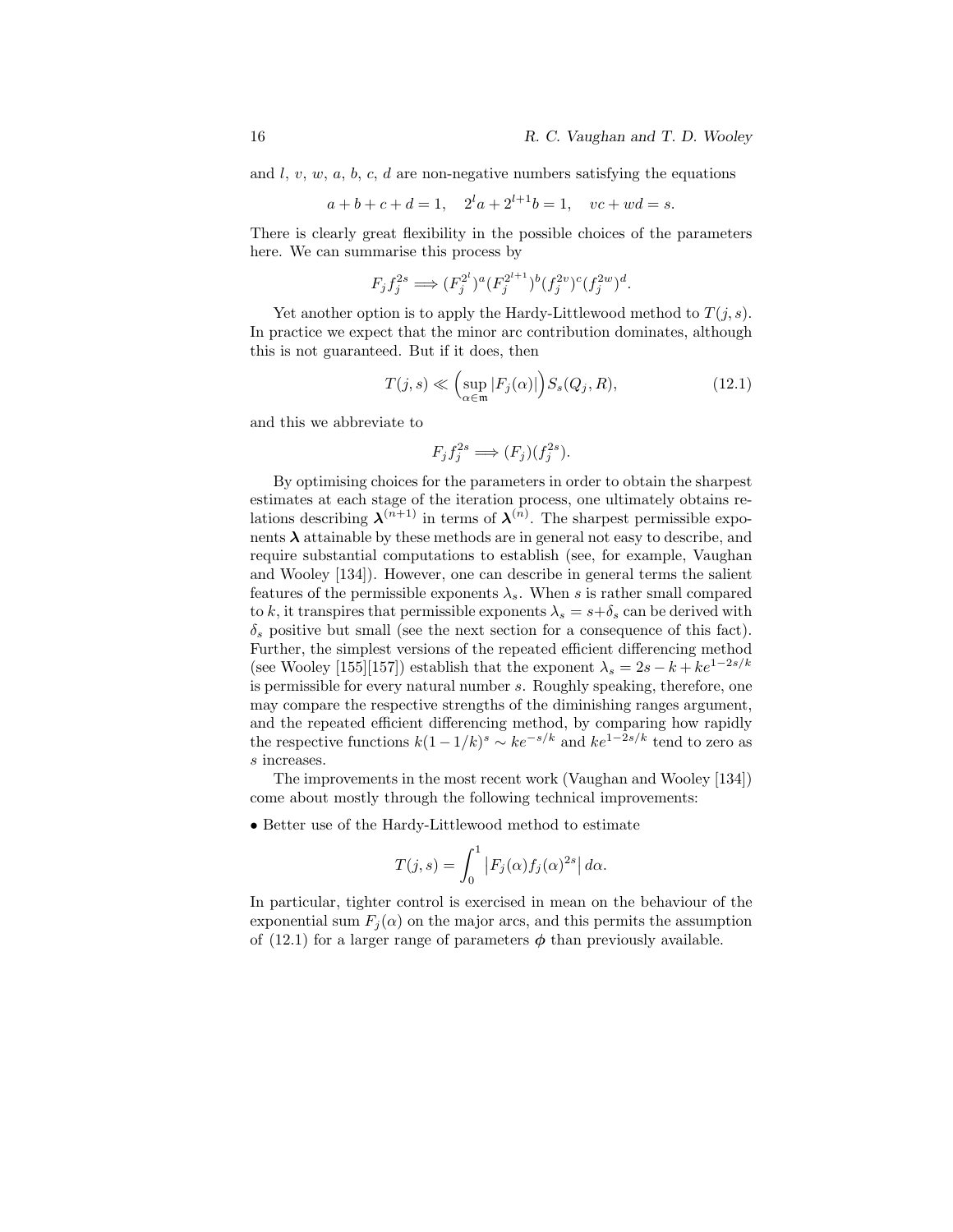Waring's Problem: A Survey 17

• Better estimates for

$$
I_m = \int_0^1 |F_j(\alpha)|^{2^m} d\alpha,
$$

established largely via estimates for the number of integral points on certain affine plane curves.

• Better estimates (see Wooley [159]) for

$$
\sup_{\alpha \in \mathfrak{m}} |f_0(\alpha)|.
$$

Such estimates might be described as playing a significant rôle in the estimation of  $G(k)$  in the final stages of the analysis.

### 13 Breaking Classical Convexity

All of the methods thus far described depend, in a fundamental manner, on the natural interpretation of even moments of exponential sums in terms of the number of solutions of certain underlying diophantine equations. In §12, for example, one is limited to permissible exponents  $\lambda_s$  corresponding to integral values of s, and in this setting the most effective method for bounding odd and fractional moments of smooth Weyl sums is to apply Hölder's inequality to interpolate between even moments. With the natural extension of the notion of a permissible exponent  $\lambda_s$  from integral values of s to arbitrary positive numbers s, the resulting exponents form the convex hull of the set of permissible exponents  $\{\lambda_s : s \in \mathbb{N}\}\$ . A perusal of  $\S12$ reveals that extra flexibility in choice of parameters, and therefore the potential for further improvements, will be achieved by the removal of this "classical convexity" barrier, and such has recently become available.

In Wooley [158], a method is established which, loosely speaking, enables one to replace the inequality

$$
S_{s+1}(P,R)\ll P^{\varepsilon}M_1^{2s-1}(PM_1S_s(Q_1,R)+T(1,s))
$$

that occurred in  $\S 12$  with s restricted to be a natural number, by the new inequality

$$
S_{s+t}(P,R) \ll P^{\varepsilon} M_1^{2s-t}(P^t M_1^t S_s(Q_1,R)+T^*),
$$

where

$$
T^* = \int_0^1 |F(\alpha)^t f_1(\alpha)^{2s}| d\alpha
$$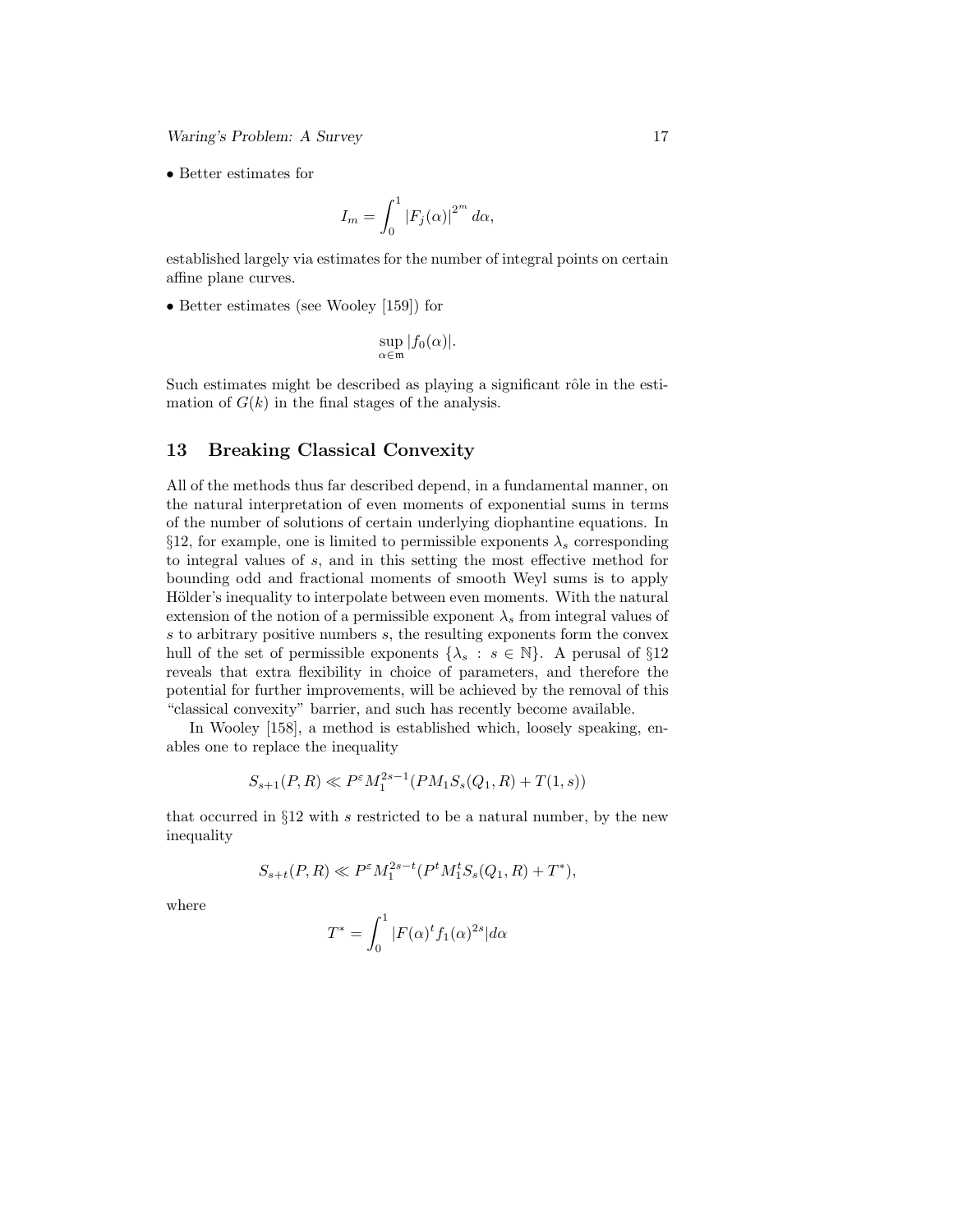and

$$
F(\alpha) = \sum_{\substack{u \in \mathcal{A}(M_1R, R) \\ u > M_1}} \sum_{\substack{z_1, z_2 \in \mathcal{A}(P, R) \\ z_1 \equiv z_2 \pmod{u^k} \\ z_1 \neq z_2}} e(\alpha u^{-k}(z_1^k - z_2^k)).
$$

In this latter estimate, the parameter  $s$  is no longer restricted to be integral, and the parameter t may be chosen freely with  $0 < t < 1$ . Moreover, the mean value  $T^*$  is very much reminiscent of  $T(1, s)$ , with  $F(\alpha)$  substituted for  $F_1(\alpha)$  and exhibiting similar properties. Thus, in addition to removing the integrality constraint on s, one may also iterate with a fractional number 2t of variables.

As might be expected, the additional flexibility gained in this way leads to improved permissible exponents  $\lambda_s$  even for integral s, since our methods are so highly iterative. The overall improvements are usually quite small and are largest for smaller values of k. Such progress has not yet delivered sharper bounds for  $G(k)$ , but this work provides the sharpest results available concerning sums of cubes (see  $\S 4$ , and also Brüdern and Wooley [18]), and has also permitted new conclusions to be derived in certain problems involving sums of mixed powers (see Brüdern and Wooley  $\left[16\right]$   $\left[19\right]$   $\left[17\right]$ , and also §15 below). Also, this "breaking convexity" device provides the best available lower bounds for the number  $\mathcal{N}_{k,s}(X)$  of natural numbers not exceeding  $X$  that are the sum of  $s$   $k$ th powers of positive integers, at least when s is small compared to k. Thus, when  $2 < s \leq 2e^{-1}\sqrt{k}$ , one has

$$
\mathcal{N}_{k,s}(X) \gg X^{s/k - e^{-\gamma_s k}},
$$

where  $\gamma_s = 16/(es)^2$  (see Theorems 1.3 and 1.4 of Wooley [158], and the associated discussion). For comparison, one conjecturally has the lower bound  $\mathcal{N}_{k,s}(X) \gg X^{s/k}$  whenever  $s < k$ .

Much remains to be investigated for fractional moments, in part owing to the substantial increase in complexity of the underlying computations (see Wooley [161] for more on this). However, such developments presently appear unlikely to have a large impact on the central problem of bounding  $G(k)$  in the classical version of Waring's problem.

### 14 Variants of Waring's Problem: Primes

Much work has been devoted to various generalisations of the classical version of Waring's problem, and it seems appropriate to discuss some of the more mainstream variants.

We begin with the Waring-Goldbach problem, in which one seeks to represent integers as sums of kth powers of prime numbers. In order to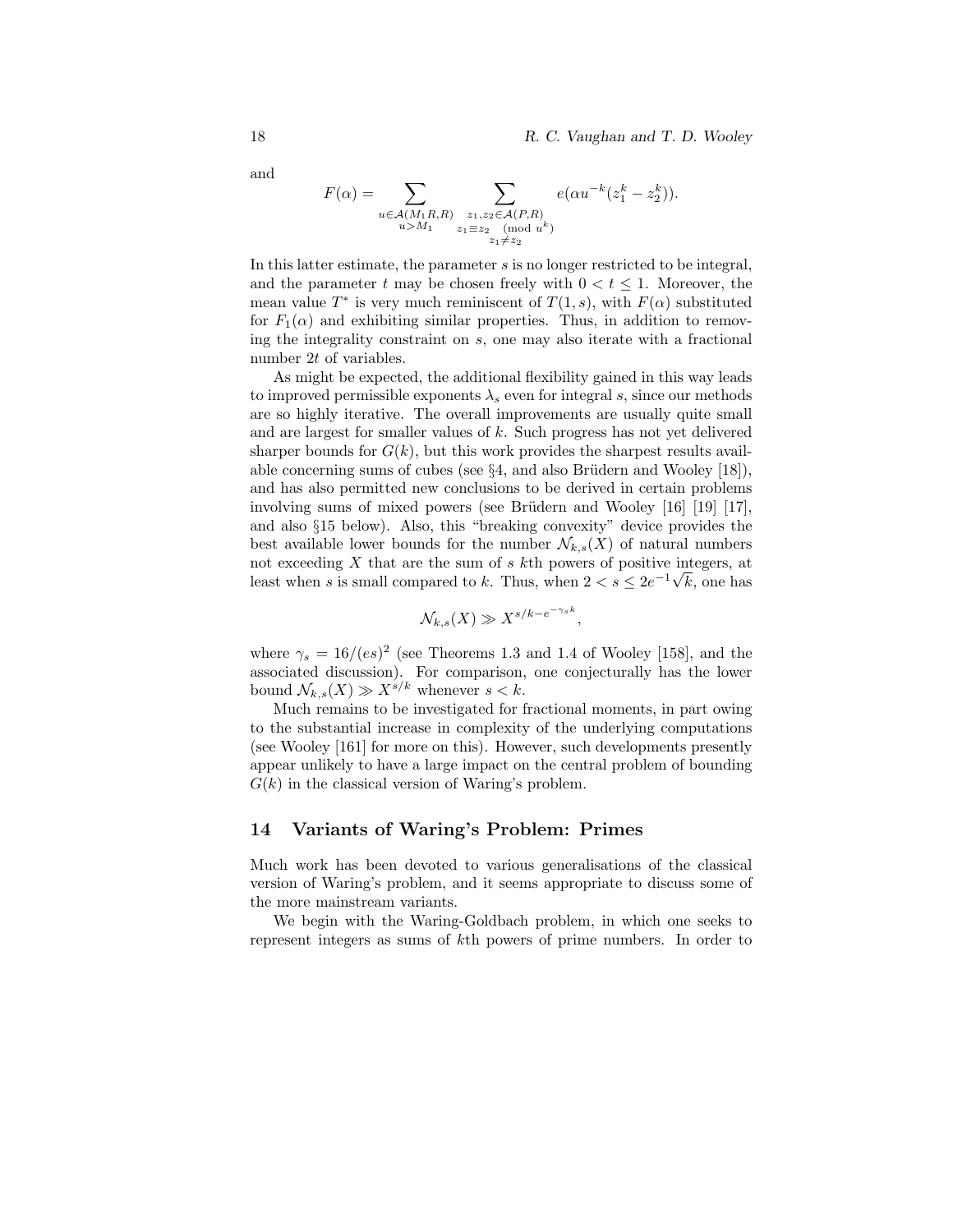describe the associated local conditions, suppose that  $k$  is a natural number and p is a prime number. We denote by  $\theta = \theta(k, p)$  the integer with  $p^{\theta} | k$ and  $p^{\theta+1} \nmid k$ , and then define  $\gamma = \gamma(k, p)$  by

$$
\gamma(k, p) = \begin{cases} \theta + 2, & \text{when } p = 2 \text{ and } \theta > 0, \\ \theta + 1, & \text{otherwise.} \end{cases}
$$

Finally, we put

$$
K(k) = \prod_{(p-1)|k} p^{\gamma}
$$

.

Denote by  $H(k)$  the least integer s such that every sufficiently large positive integer congruent to s modulo  $K(k)$  may be written as a sum of s kth powers of prime numbers. Note that when  $(p-1)|k$ , one has  $p^{\theta}(p-1)|k$ , whence  $a^k \equiv 1 \pmod{p^{\gamma}}$  whenever  $(p, a) = 1$ . This explains our seemingly awkward definition of  $H(k)$ , since whenever n is the sum of s kth powers of primes exceeding  $k + 1$ , then necessarily  $n \equiv s \pmod{K(k)}$ . Naturally, further congruence conditions may arise from primes p with  $(p-1) \nmid k$ .

Following the pioneering investigations of Vinogradov [145][146] (see also Vinogradov [147]), Hua comprehensively investigated additive problems involving prime numbers in his influential book (see Hua [79], but also Hua  $|78|$ . Thus, it is known that for every natural number k one has

$$
H(k) \le 2^k + 1,
$$

and, when  $k$  is large, that

$$
H(k) \le 4k(\log k + \frac{1}{2}\log\log k + O(1)).
$$

In the conventional plan of attack on the Waring-Goldbach problem, one applies the Hardy-Littlewood method in a manner similar to that outlined above, but in interpreting the number of solutions of an analogue of the equation (11.1) over prime numbers, one obtains an upper bound by discarding the primality condition. With sufficiently many variables employed to save a factor of  $n$  via such an approach, one additional variable suffices to save the extra power of  $\log n$  required by primality considerations. Although this strategy evidently prohibits the use of smooth numbers, the diminishing ranges technology perfected by Davenport, and refined by Vaughan [121] and Thanigasalam [109]–[113] plays a prominent rôle in establishing the best available upper bounds for  $H(k)$  when k is small. We should also mention that recent progress depends on good estimates of Weyl-type for exponential sums over primes, and allied sums, available from the use of Vaughan's identity (see Vaughan [117]), combined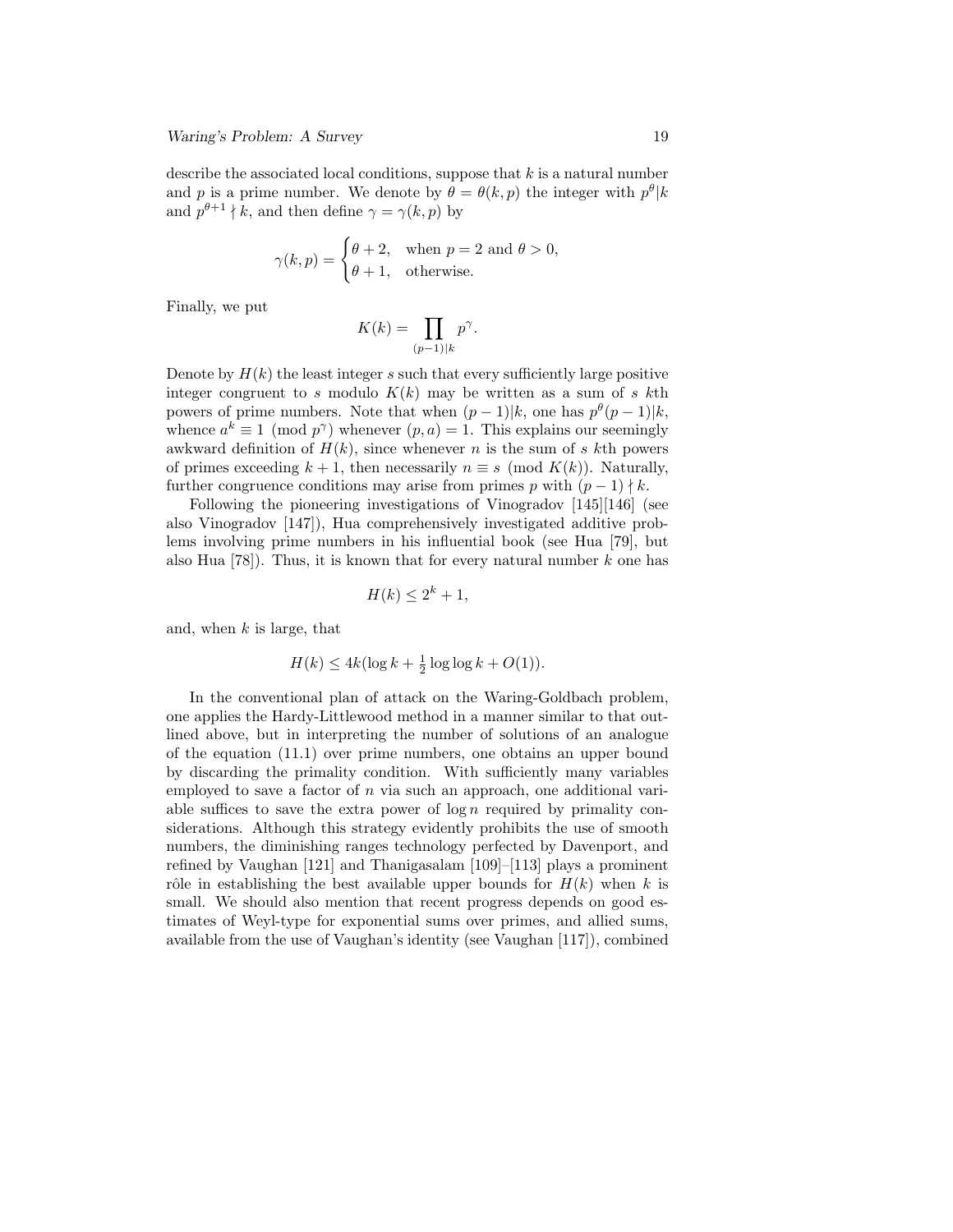with the linear sieve equipped with a switching principle (see Kawada and Wooley [83]). Thus, for  $4 \leq k \leq 10$ , the best known upper bounds for  $H(k)$ are as follows:

Kawada and Wooley [83],  $H(4) \le 14$ ,  $H(5) \le 21$ , Thanigasalam [111],  $H(6) \leq 33$ ,  $H(7) \leq 47$ ,  $H(8) \leq 63$ ,  $H(9) \leq 83$ ,  $H(10) \leq 107$ .

Despite much effort on the Waring-Goldbach problem for exponents 1, 2 and 3, further progress remains elusive. Improvements are feasible, however, if one is prepared to accept almost-primes in place of prime numbers (see, in particular, Chen  $[25]$ , Brüdern  $[13][14]$ , and Brüdern and Fouvry [15]). Difficulties related to those associated with the Waring-Goldbach problem are encountered when other sequences are substituted for prime numbers. For Waring's problem with smooth variables, see Harcos [57] and Brüdern and Wooley [18]. Also, see Nechaev [97] for work on Waring's problem with polynomial summands (Wooley [160] and Ford [55] have restricted improvements employing smooth numbers).

# 15 Variants of Waring's Problem: Sums of Mixed Powers

Suppose that  $k_1, k_2, \ldots, k_s$  are natural numbers with  $2 \leq k_1 \leq k_2 \leq \cdots \leq$  $k_t$ . Then an optimistic counting argument suggests that whenever the equation

$$
x_1^{k_1} + x_2^{k_2} + \dots + x_s^{k_s} = n \tag{15.1}
$$

has  $p$ -adic solutions for each prime  $p$ , and

$$
k_1^{-1} + k_2^{-1} + \dots + k_s^{-1} > 1,\tag{15.2}
$$

then n should be represented as the sum of mixed powers of positive integers  $(15.1)$  whenever it is sufficiently large in terms of **k**. When  $s = 3$  such an assertion may fail in certain circumstances (see Jagy and Kaplansky [80], or Exercise 5 of Chapter 8 of Vaughan [128]), but a heuristic application of the Hardy-Littlewood method suggests, at least, that the condition (15.2) should ensure that *almost all* integers in the expected congruence classes are thus represented. Moreover, subject instead to the condition

$$
k_1^{-1} + k_2^{-1} + \dots + k_s^{-1} > 2,\t\t(15.3)
$$

a formal application of the circle method suggests that all integers in the expected congruence classes should be represented in the form (15.1). Meanwhile, a simple counting argument shows that in circumstances in which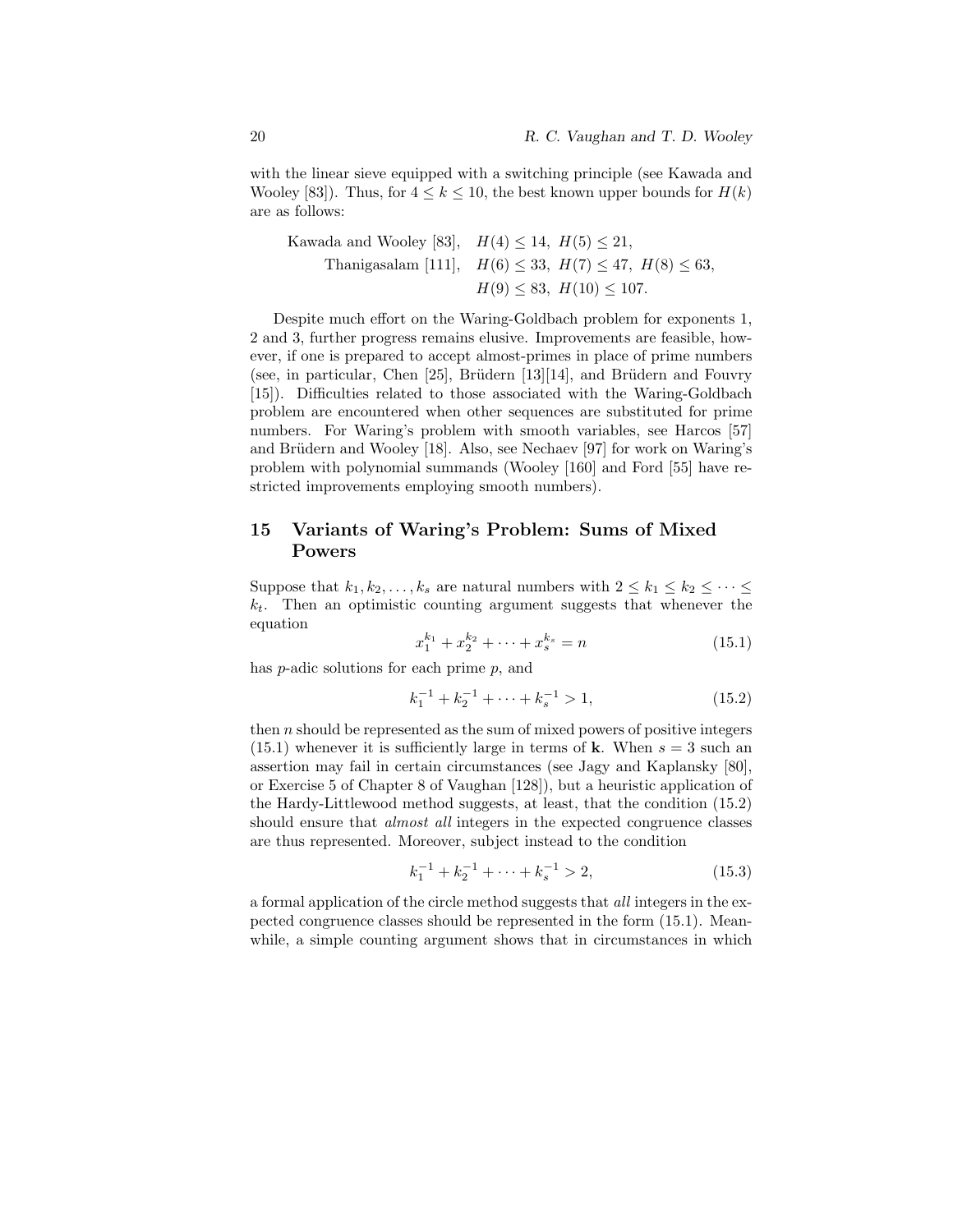the condition (15.2) does not hold, then arbitrarily large integers are not represented in the desired form.

The investigation of such analogues of Waring's problem for mixed powers has, since the early days of the Hardy-Littlewood method, stimulated progress in technology of use even in the classical version of Waring's problem. Additive problems in which the summands are restricted to be squares, cubes or biquadrates are perhaps of greater interest than those with higher powers, and here the current situation is remarkably satisfactory. We summarise below the current state of knowledge in the simpler problems of this nature. In Tables 5 and 6 we list constellations of powers whose sum represents, respectively, almost all, and all, integers subject to the expected congruence conditions. The tables are arranged, roughly speaking, starting with predominantly smaller exponents, and ending with predominantly larger exponents, and therefore not in chronological order of the results.

We have been unable to trace the origin in the literature of the conclusion on a square, two biquadrates and a kth power, but refer the reader to Exercise 6 of §2.8 of Vaughan [128] for related ideas (see also Roth

| Davenport & Heilbronn [36], | two squares, one kth power,            |
|-----------------------------|----------------------------------------|
| Davenport & Heilbronn [37], | one square, two cubes,                 |
| Roth $[101]$ ,              | one square, one cube, one biquadrate,  |
| Vaughan $[116]$ ,           | one square, one cube, one fifth power, |
| Folklore (?)                | one square, two biquadrates,           |
|                             | one kth power,                         |
| Hooley $[70]$ ,             | one square, one cube, one sixth power, |
|                             | one kth power,                         |
| Davenport [29],             | four cubes,                            |
| Brüdern $[9][8]$ ,          | three cubes, one biquadrate,           |
| Brüdern [8], Lu [89],       | three cubes, one fifth power,          |
| Brüdern & Wooley [19],      | three cubes, one sixth power,          |
| Kawada & Wooley [82],       | one cube, four biquadrates,            |
| Vaughan $[124]$ ,           | six biquadrates,                       |
| Kawada & Wooley [82],       | five biquadrates, one kth power        |
|                             | $(k \text{ odd}).$                     |

Table 5. Representation of almost all integers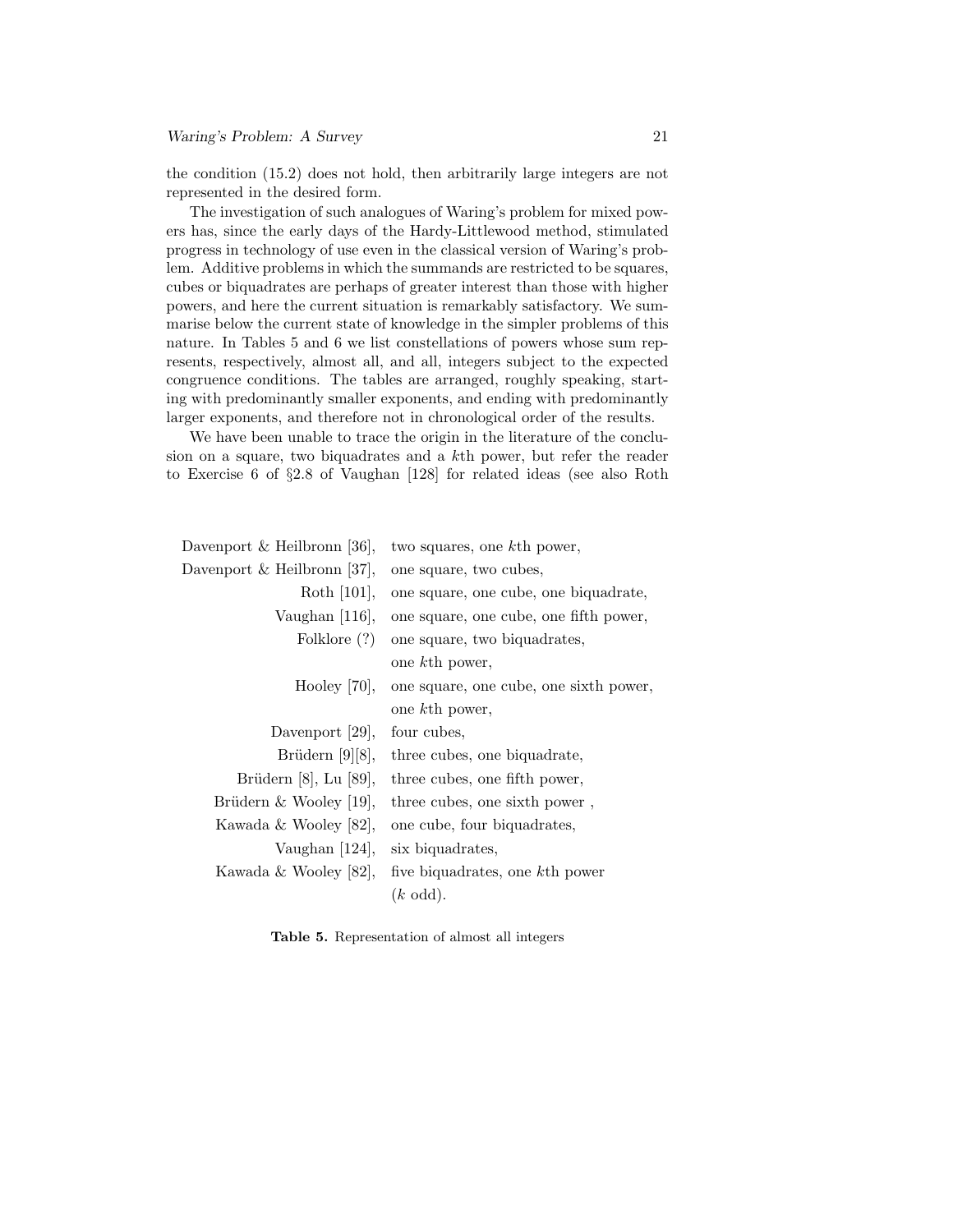| three squares,                          |
|-----------------------------------------|
| two squares, three cubes,               |
| two squares, assorted powers,           |
| one square, five cubes,                 |
| one square, four cubes, one biquadrate, |
| one square, one cube, one biquadrate,   |
| one fifteenth power,                    |
| seven cubes,                            |
| six cubes, two biquadrates,             |
| five cubes, three biquadrates,          |
| three cubes, six biquadrates,           |
| two cubes, seven biquadrates,           |
| one cube, nine biquadrates              |
| twelve biquadrates,                     |
| ten biquadrates, one kth power          |
| $(k \text{ odd}).$                      |
|                                         |

Table 6. Representation of all integers

[101]). We remark that all ternary problems of interest have been solved, since for non-trivial triples  $(k_1, k_2, k_3)$  not accounted for in Table 5, one has  $k_1^{-1} + k_2^{-1} + k_3^{-1} \leq 1$ . Also, energetic readers may be interested in tackling a problem which presently defies resolution only by the narrowest of margins, namely the problem of showing that almost all integers are represented as the sum of two cubes and two biquadrates of positive integers.

Note that although the three square theorem is commonly ascribed to Legendre, his "proof" depended on an unsubstantiated assumption only later established by Dirichlet, and the first complete proof is due to Gauss. We finish by noting that in problems involving sums of two squares, methods more effective than the circle method can be brought into play (see especially Hooley  $[70][71]$  and Brüdern  $[7]$ ).

### 16 Variants of Waring's Problem: Beyond Z

Given the considerable energy expended on the investigation of Waring's problem over the rational integers, it seems natural to extend this work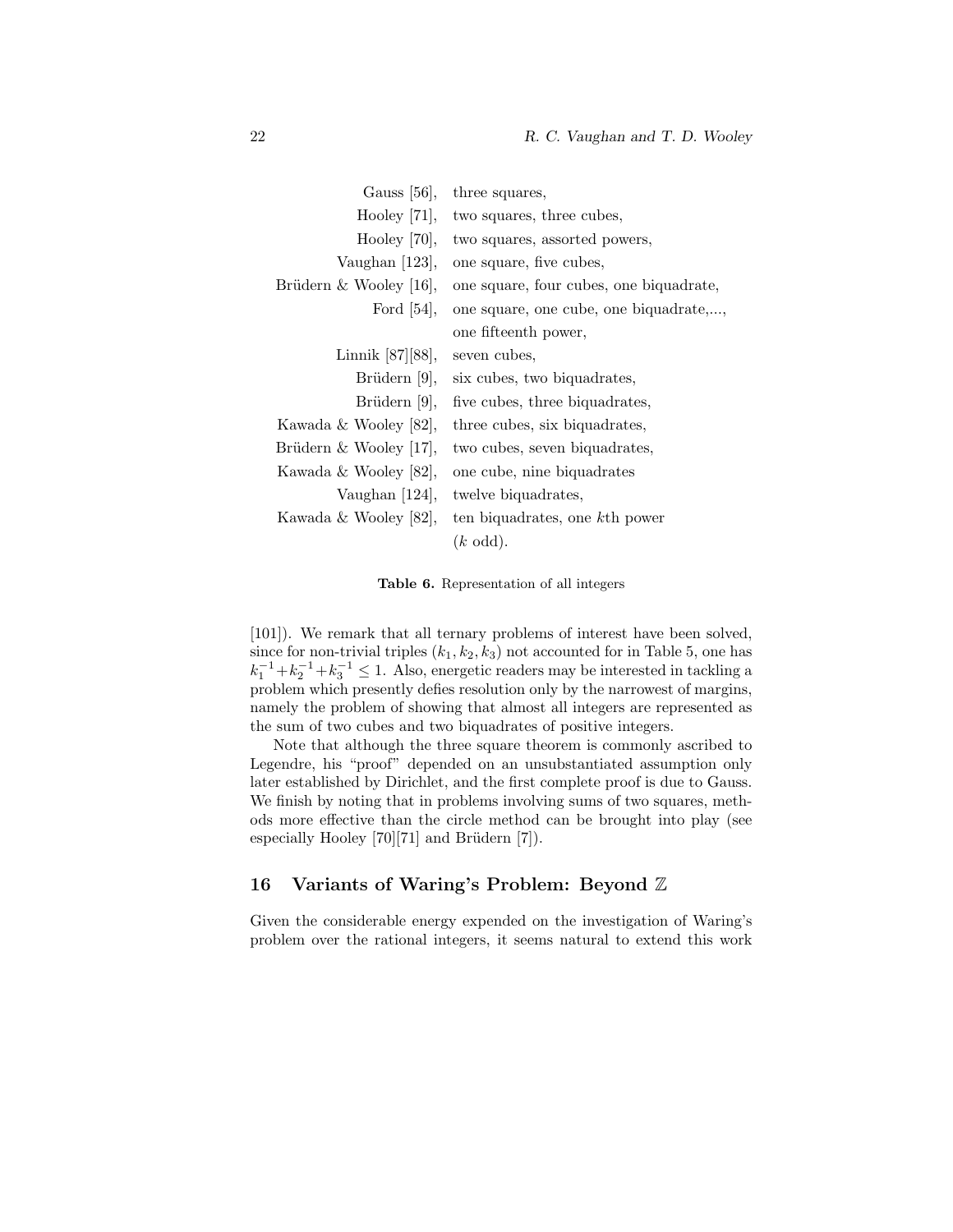to algebraic number fields. Here one encounters the immediate difficulty of deciding what precisely Waring's problem should mean in this broader context. It is possible, for example, that an algebraic integer in a number field K may not be a sum of any finite number of kth powers of algebraic integers of that field (consider, say, the parity of the imaginary part of  $a<sup>2</sup>$ when  $\mathfrak{a} \in \mathbb{Z}[i]$ . With this in mind, when K is a number field and  $\mathfrak{O}_K$ is its ring of integers, we define  $J_k$  to be the subring of  $\mathfrak{O}_K$  generated by the  $k$ th powers of integers of  $K$ . We must also provide an analogue of the positivity of the kth powers inherent in the classical version of Waring's problem. Thus we define  $G_K(k)$  to be the smallest positive integer s with the property that, for some positive number  $c = c(k, K)$ , and for all totally positive integers  $\nu \in J_k$  of sufficiently large norm, the equation

$$
\nu = \lambda_1^k + \lambda_2^k + \dots + \lambda_s^k \tag{16.1}
$$

is always soluble in totally non-negative integers  $\lambda_j$  of K with  $N(\lambda_j) \leq$  $cN(\nu)^{1/k}$   $(1 \leq j \leq s).$ 

Following early work of Meissner [93] and Mordell [95] for a restricted class of number fields, Siegel [102][103] was the first to obtain quite general conclusions for sums of squares, and hence, via the method of Hilbert [69], for sums of kth powers. Siegel later developed a proper generalisation of the Hardy-Littlewood method to number fields, and here the dissection into major and minor arcs is a particular source of difficulty. In this way, Siegel [104][105] obtained the upper bound

$$
G_K(k) \le dk(2^{k-1} + d) + 1,
$$

where  $d$  denotes the degree of the field  $K$ . If one were to break the equation (16.1) into components with respect to an integral basis for  $\mathfrak{O}_K$ , then one would obtain  $d$  equations of degree  $k$  in  $ds$  variables, and so one might optimistically expect the analytic part of the circle method to apply with a number of variables roughly the same in both  $K$  and  $\mathbb{Q}$ . Perhaps motivated by such considerations, Siegel asked for reasonable bounds on  $G_K(k)$  independent of d. This question was ultimately addressed through the work of Birch [4] and Ramanujam [98], who provided the upper bound

$$
G_K(k) \le \max\{8k^5, 2^k + 1\}.\tag{16.2}
$$

It is evident that the uniform bound (16.2) is far from the above cited bound  $G(k) \leq (1 + o(1))k \log k$  of Wooley [155], and the only slightly weaker precursors of Vinogradov. An important desideratum, therefore, is the reduction of the bound (16.2) to one of similar order to that presently available for  $G(k)$ , or at least a reduction to a bound polynomial in k.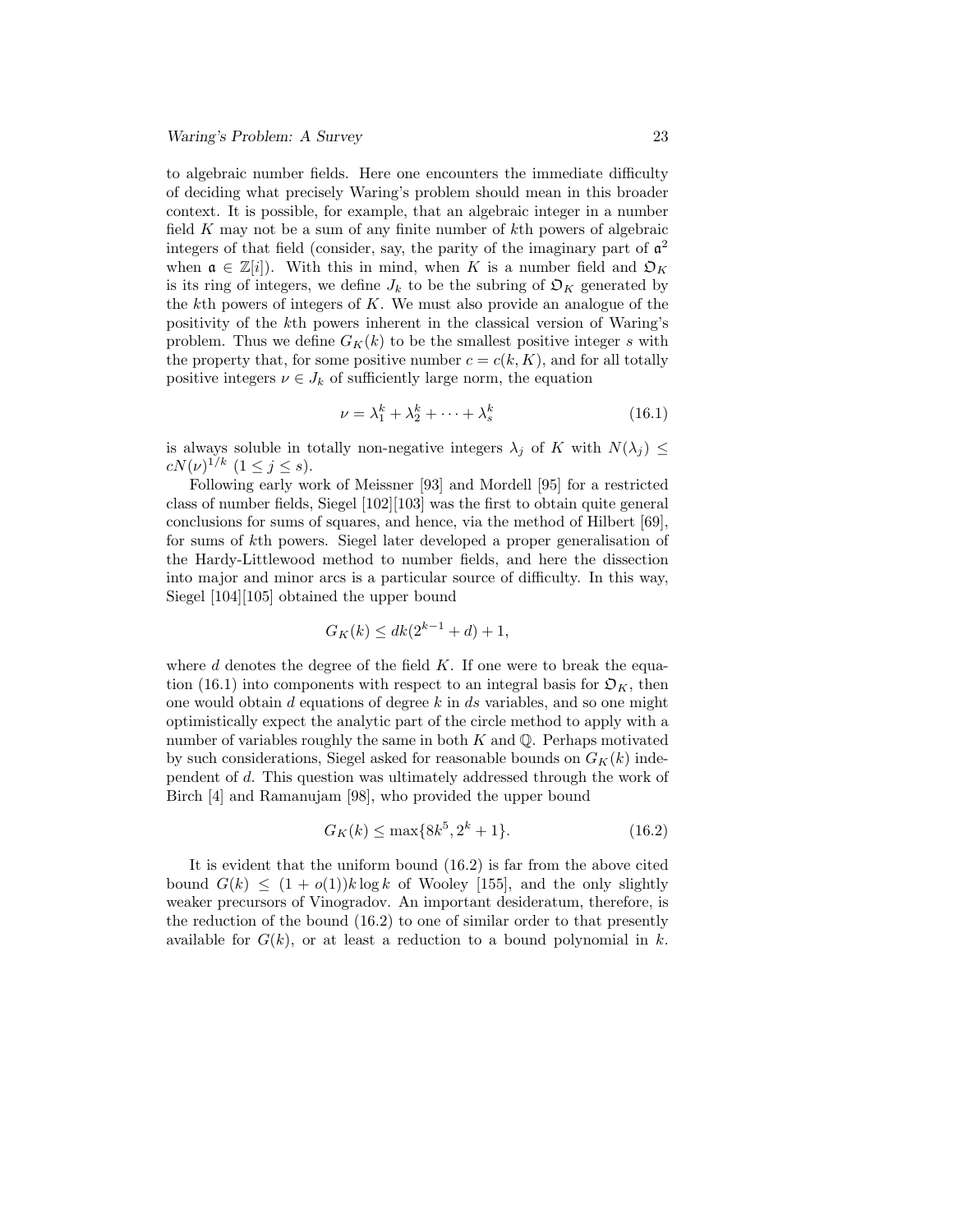Failing this, effort has been expended in pursuit of bounds of order  $k \log k$ , but with a modest dependence on the degree d of the field  $K$ . Progress towards this objective has mirrored developments in the classical version of Waring's problem. Thus, building on work generalising that of Vinogradov to the number field setting by Körner  $[84]$  and Eda  $[50]$ , methods employing smooth numbers and repeated efficient differences have recently been applied by Davidson [39] to establish the bound

$$
G_K(k) \le (3 + o(1))k \log k + c_d k,
$$

where

$$
c_d = 4d + 3\log(\frac{1}{2}(d^2+1)) + 7,
$$

and the term  $o(1)$  is independent of d (apparently, the term  $3 + o(1)$  here can be replaced by  $2 + o(1)$  with only modest effort). Moreover, when K has class number one, Davidson [40][42] has obtained the bound

$$
G_K(k) \le k(\log k + \log \log k + c_d),
$$

where  $c_d$  is approximately 4d. Finally, Davidson [41] has improved on earlier work of Tatuzawa [106] to establish the strikingly simple conclusion that, for every number field  $K$ , one has

$$
G_K(k) \le 2d(\widehat{G}(k) + 2k),
$$

where  $\widehat{G}(k)$  denotes the least number s satisfying the property that the set of rational integers that can be expressed as the sum of s kth powers of natural numbers has positive density (in particular, of course,  $G(k) \leq$  $G_1(k)$ ).

More exotic still than the variants of Waring's problem over number fields are those in which one works over the polynomial rings  $\mathbb{F}_q[t]$ . Here one must again impose restrictions on the size of polynomials employed in the representation (and in this situation, the degree of a polynomial provides a measure of its size). Analogues of the Hardy-Littlewood method have been devised in this polynomial ring setting (see, for example, Effinger and Hayes [51]). Unfortunately, however, Weyl differencing proves ineffective whenever kth powers are considered over  $\mathbb{F}_q[t]$  with  $k \geq \text{char}(\mathbb{F}_q)$ , for in such circumstances the factor  $k!$ , introduced into the argument of the exponential sum over kth powers via the differencing argument, is equal to zero in  $\mathbb{F}_q[t]$ . Consequently, one frequently restricts attention to kth powers with  $k$  smaller than the characteristic (but see Car and Cherly [22] for results on sums of 11 cubes in  $\mathbb{F}_{2^h}[t]$ . With this restriction, Car [20][21] has shown that every polynomial M, with  $M \in \mathbb{F}_q[t]$ , of sufficiently large degree, can be written in the form

$$
M = M_1^k + \dots + M_s^k,
$$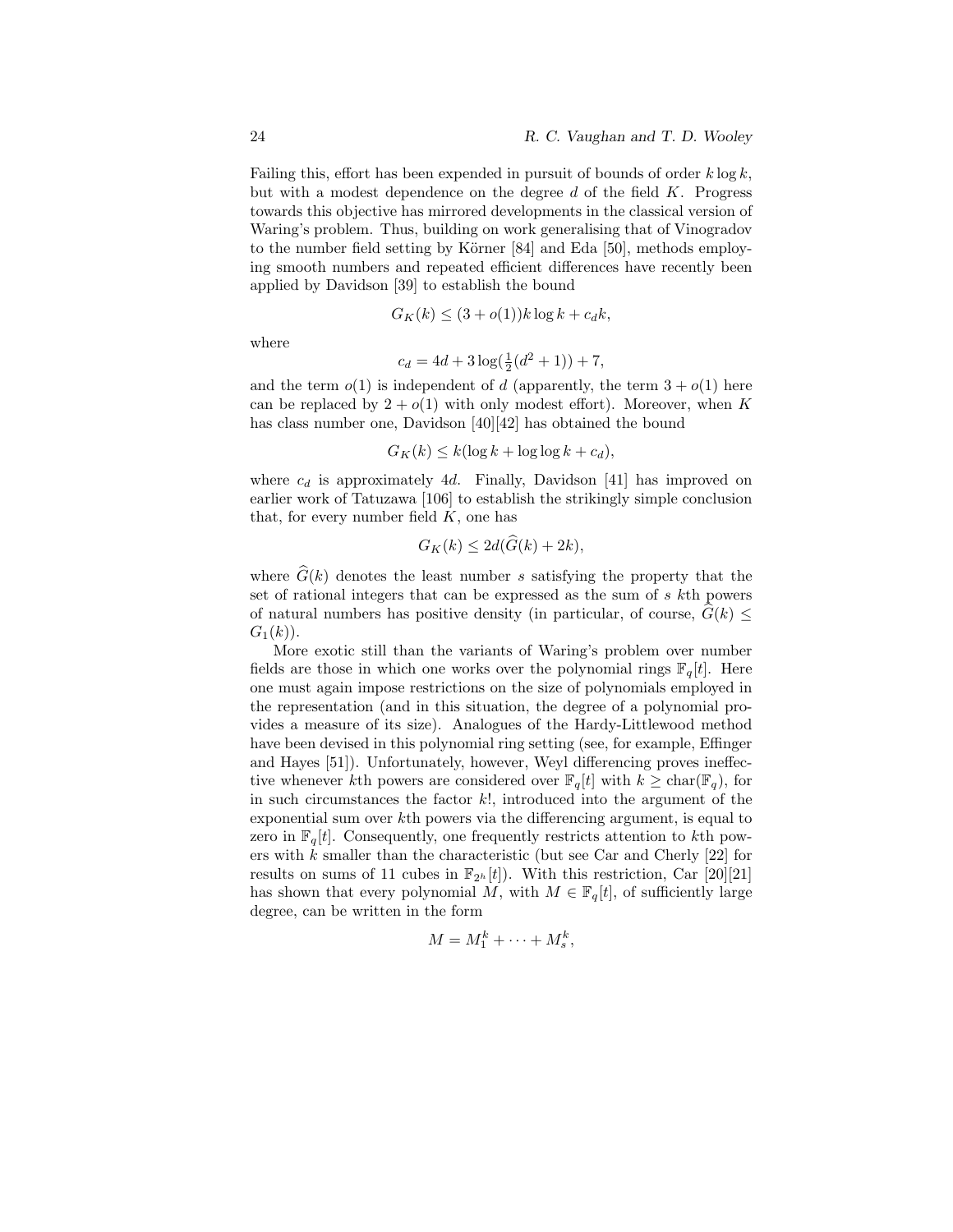with  $M_i \in \mathbb{F}_q[t]$  of degree smaller than  $1 + (\deg(M))/k$   $(1 \leq s \leq k)$ , provided that

$$
s \ge \min\{2^k + 1, 2k(k-1)\log 2 + 2k + 3\}.
$$

## 17 Open Problems and Conjectures

Returning temporarily to the methods of §12, there are a number of problems connected with the mean value

$$
I_m = \int_0^1 |F_j(\alpha)|^{2^m} d\alpha
$$

which suggest some interesting questions. We will concentrate on the situation with  $m = 1$ , and remark only that the available results become less satisfactory as m increases.

A simple combinatorial argument reveals that the difference polynomial  $\Psi_j = \Psi_j(z; \mathbf{h}; \mathbf{m})$  is given explicitly by the formula

$$
\Psi_j = k!2^j h_1 \dots h_j \sum_{u \ge 0} \sum_{v_1 \ge 0} \dots \sum_{v_j \ge 0} \frac{z^u (h_1 m_1^k)^{2v_1} \dots (h_j m_j^k)^{2v_j}}{u!(2v_1+1)!\dots (2v_j+1)!},
$$

where the summation is subject to the condition  $u+2v_1+\cdots+2v_j = k-j$ . Consequently, one has

$$
\Psi_j = h_1 \dots h_j z^d \sum_{r=0}^{\frac{1}{2}(k-j-d)} c_r (h_1 m_1^k, \dots, h_j m_j^k) z^{2r},
$$

where

$$
d = \begin{cases} 0, & \text{when } k - j \text{ is even,} \\ 1, & \text{when } k - j \text{ is odd,} \end{cases}
$$

and for  $0 \le r \le (k - j - d)/2$ , the coefficients  $c_r(\xi)$  are polynomials with positive integral coefficients that are symmetric in  $\xi_1^2, \ldots, \xi_j^2$ , and have total degree  $k - j - 2r - d$ . Now the mean value

$$
I_1 = \int_0^1 |F_j(\alpha)|^2 d\alpha
$$

is equal to the number of solutions of the diophantine equation

$$
\Psi_j(z; \mathbf{h}; \mathbf{m}) = \Psi_j(z'; \mathbf{h}'; \mathbf{m}'),\tag{17.1}
$$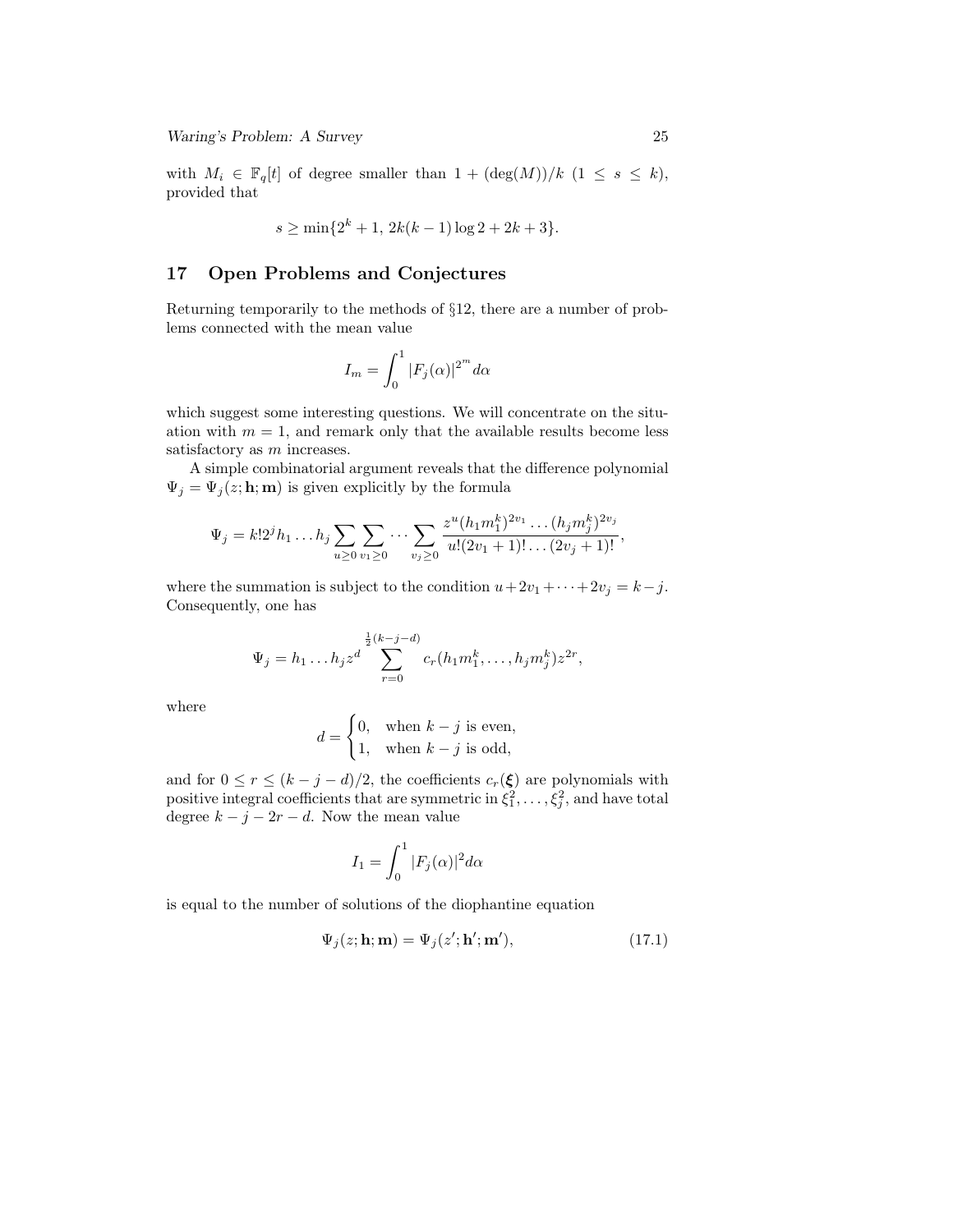with the variables in ranges discernible from the definition of  $F_i(\alpha)$  in §12, and one might hope that the total number of solutions is close to the number of diagonal solutions, which is to say that

$$
I_1 \ll P^{1+\varepsilon} \widetilde{M}_j \widetilde{H}_j.
$$

When  $k-j$  is odd (so  $d=1$ ), the presence of the term  $z<sup>d</sup>$  makes it especially easy to deal with equation (17.1) by exploiting the inherent multiplicative structure, and indeed one can achieve the desired bound provided also that  $j \leq (k - d)/3$ . The cases  $j = 1$  and  $k - j = 2$  or 4 are also doable. However, when  $k - j$  is even and  $1 < j \leq k - 6$ , the situation is not so easy. By the way, this difficulty already occurs in Davenport's work [31]. To illustrate this situation, the simplest special case that we cannot handle directly corresponds to  $k = 8$  and  $j = 2$ , and here one has

$$
\Psi_j = h_1 h_2 \left( 224 z^6 + 1120 z^4 (h_1^2 m_1^{16} + h_2^2 m_2^{16}) \right. \\
\left. + z^2 (672 h_1^4 m_1^{32} + 2240 h_1^2 h_2^2 m_1^{16} m_2^{16} + 672 h_2^4 m_2^{32}) \right. \\
\left. + 32 h_1^6 m_1^{48} + 224 h_1^4 h_2^2 m_1^{32} m_2^{16} + 224 h_1^2 h_2^4 m_1^{16} m_2^{32} + 32 h_2^6 m_2^{48} \right).
$$

This suggests various general questions.

• Suppose that  $f, g \in \mathbb{Z}[x]$ . Are there simple conditions on  $f, g$  such that the number N of integral points  $(x, y) \in [-P, P]^2$  for which  $f(x) = g(y)$ satisfies

$$
N \ll (P\mathcal{H}(f)\mathcal{H}(g))^{\varepsilon}
$$
?

Here  $\mathcal{H}(h)$  denotes the height of h. A qualitative version of this has already been considered by Davenport, Lewis and Schinzel [38], and if  $f(x) - q(y)$ is irreducible over C, then a celebrated theorem of Siegel shows that the number of solutions is finite unless there is a rational parametric solution of special form.

By the way, in view of the above, it is perhaps not surprising that in our treatment of  $I_m$  the bound of Bombieri and Pila [6] plays a rôle.

• Suppose that  $A \subset \mathbb{Z}^k \cap [-X,X]^k$ . Let  $R(n;\mathcal{A})$  denote the number of solutions of the equation

$$
a_1x + a_2x^2 + \dots + a_kx^k = n
$$

with  $x \in \mathbb{Z} \cap [-P, P]$  and  $\mathbf{a} \in \mathcal{A}$ . Are there any simple conditions under which it is true that

$$
\sum_n R(n; \mathcal{A})^2 \ll \text{card}(\mathcal{A}) P(XP)^{\varepsilon}?
$$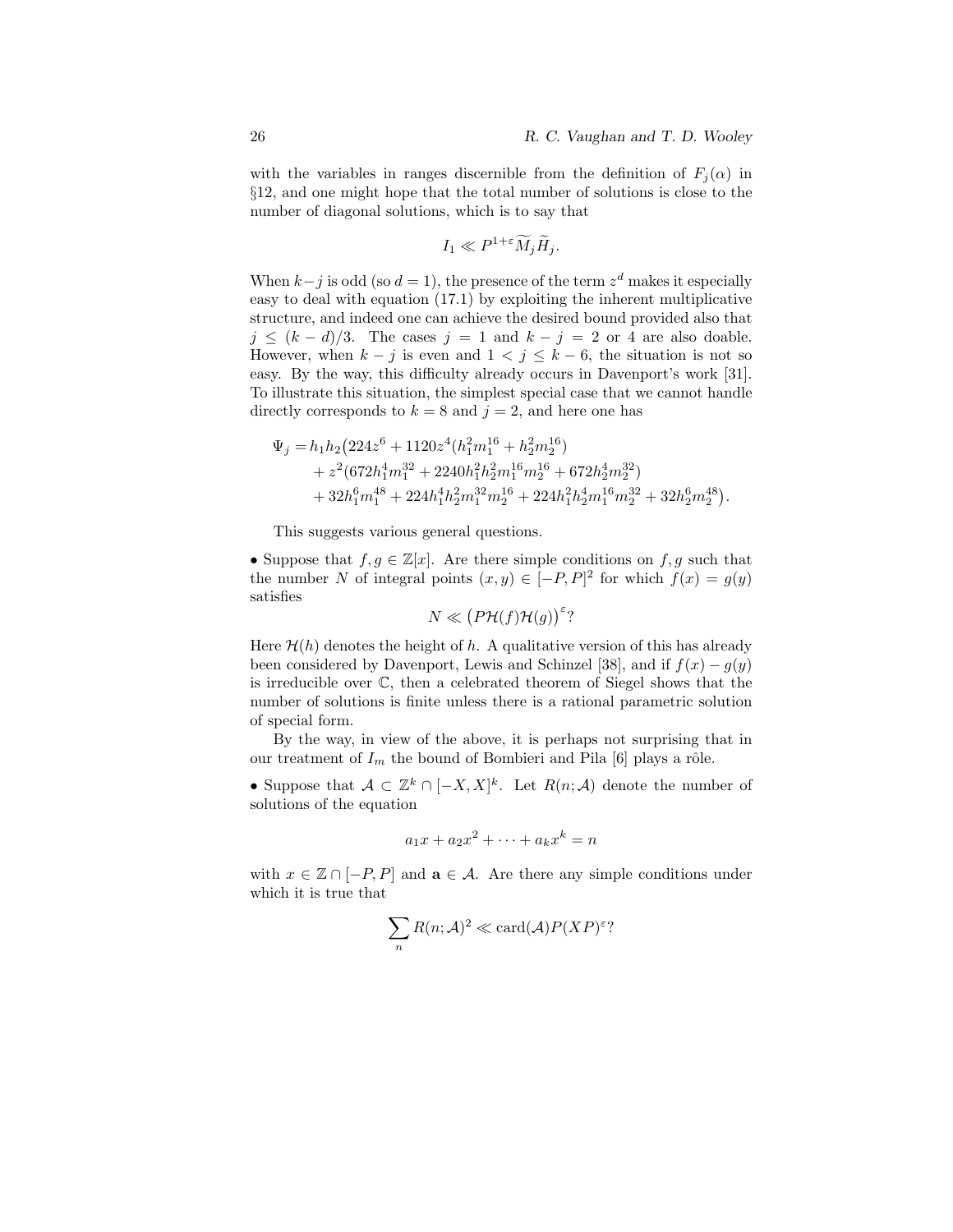• A well-known conjecture in connection with Waring's problem is Hypothesis K (Hardy and Littlewood [62]). Let

$$
R_{k,s}(n) = \text{card}\{\mathbf{x} \in \mathbb{N}^s : x_1^k + \cdots + x_s^k = n\}.
$$

Then Hypothesis K asserts that for each natural number  $k$ , one has

$$
R_{k,k}(n) \ll n^{\varepsilon}.\tag{17.2}
$$

From this it would follow that

$$
G(k) \le \max\{2k+1, \Gamma_0(k)\}\tag{17.3}
$$

and

$$
G_1(k) = \max\{k+1, \Gamma_0(k)\}.
$$
 (17.4)

The conjecture (17.2) was later shown by Mahler [90] to be false for  $k =$ 3, and indeed his counter-example shows that, infinitely often, one has  $R_{3,3}(n) > 9^{-1/3}n^{1/12}$ . However, the conjecture is still open when  $k \geq 4$ , and for (17.3) and (17.4), it suffices to know that

$$
\sum_{n\leq N} R_{k,k}(n)^2 \ll N^{1+\varepsilon}.
$$

Hooley [74] established this when  $k = 3$ , under the assumption of the Riemann Hypothesis for a certain Hasse-Weil L-function. As far as we know, no simple conjecture of this kind is known from which it would follow that  $G(k) = \max\{k+1, \Gamma_0(k)\}.$ 

• It may well be true that, when  $k \geq 3$ , one has

$$
\sum_{n\leq N} R_{k,k}(n)^2 \sim CN.
$$

However Hooley [72] has shown, at least when  $k = 3$ , that the constant C here is larger than what would arise simply from the major arcs. This leads to some interesting speculations. The number of solutions of the equation

$$
x_1^k + \dots + x_s^k = y_1^k + \dots + y_s^k \le N,
$$

in which the variables on the right hand side are a permutation of those on the left hand side, is asymptotic to  $C_1N^{s/k}$ , for a certain positive number  $C_1 = C_1(k, s)$ , and when  $s < k$  the contribution arising from the major arcs is smaller. Maybe one should think of these solutions as being "trivial", "parametric", or as arising from some "degenerate" property of the geometry of the surface. Anyway, their contribution is mostly concentrated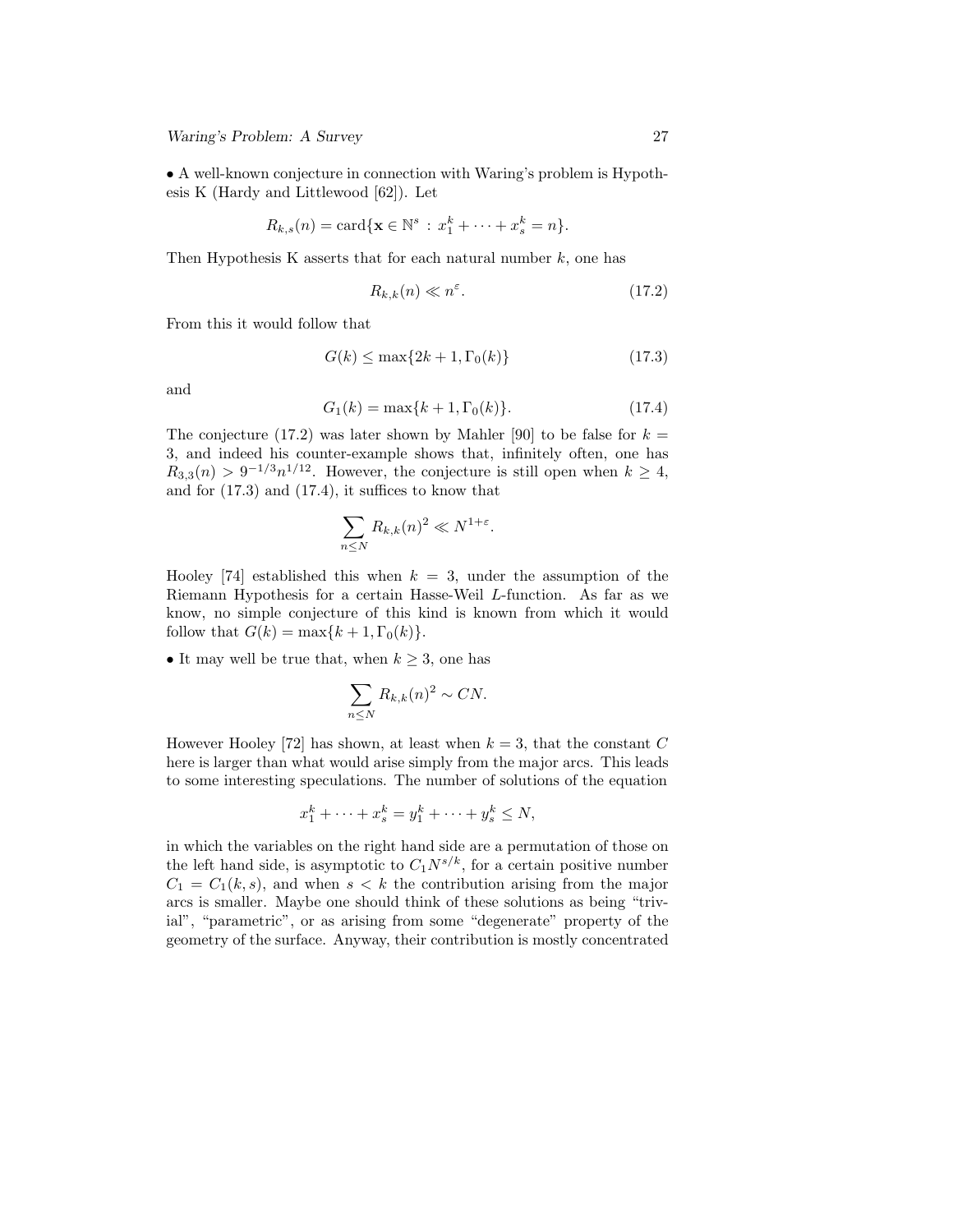on the minor arcs. It seems rather likely that this phenomenon persists for  $s \geq k$  and explains Hooley's discovery. This leads to the philosophy that the major arcs correspond to non-trivial solutions, and the minor arcs to trivial solutions. There is an example of this phenomenon in Vaughan and Wooley [133].

• Recall the definitions of  $f(\alpha)$ ,  $S(q, a)$  and  $v(\beta)$  from §7. One can conjecture that, whenever  $(a, q) = 1$ , one has

$$
f(\alpha) - q^{-1}S(q, a)v(\alpha - a/q) \ll (q + P^{k}|q\alpha - a|)^{1/k}.
$$
 (17.5)

Possibly the exponent has to be weakened to  $1/k + \varepsilon$ , but any counterexamples would be interesting.

From (17.5) it would follow that

$$
\sum_{n\leq N} R_{k,k}(n)^2 \ll N.
$$

Also it is just conceivable that (17.5), in combination with a variant of the Hardy-Littlewood-Kloosterman method, would achieve the bound  $G(k) \leq$  $\max{\{\mathfrak{G}(k),\Gamma_0(k)\}},$  where  $\mathfrak{G}(k) < 2k+1$ .

• The inequality (17.5) is a special case of conjectures that can be made about the exponential sum

$$
f(\boldsymbol{\alpha}) = \sum_{x \leq P} e(\alpha_1 x + \dots + \alpha_k x^k)
$$

that would have many consequences in analytic number theory. For example one can ask if something like

$$
f(\boldsymbol{\alpha}) - q^{-1}S(q, \mathbf{a})v(\boldsymbol{\alpha} - \mathbf{a}/q) \ll \sum_{j=2}^{k} \left( \frac{q + P^j |\alpha_j q - a_j|}{(q, a_j)} \right)^{1/j}
$$
 (17.6)

is true. Here

$$
S(q, \mathbf{a}) = \sum_{r=1}^{q} e((a_1r + \dots + a_kr^k)/q),
$$

$$
v(\boldsymbol{\beta}) = \int_0^P e(\beta_1\gamma + \dots + \beta_k\gamma^k)d\gamma,
$$

and  $a_1 = c(q, a_2, \dots, a_k)$ , where  $c = c(q, \mathbf{a})$  is the unique integer with

$$
-\frac{1}{2} < c - \alpha_1 q/(q, a_2, \dots, a_k) \leq \frac{1}{2}.
$$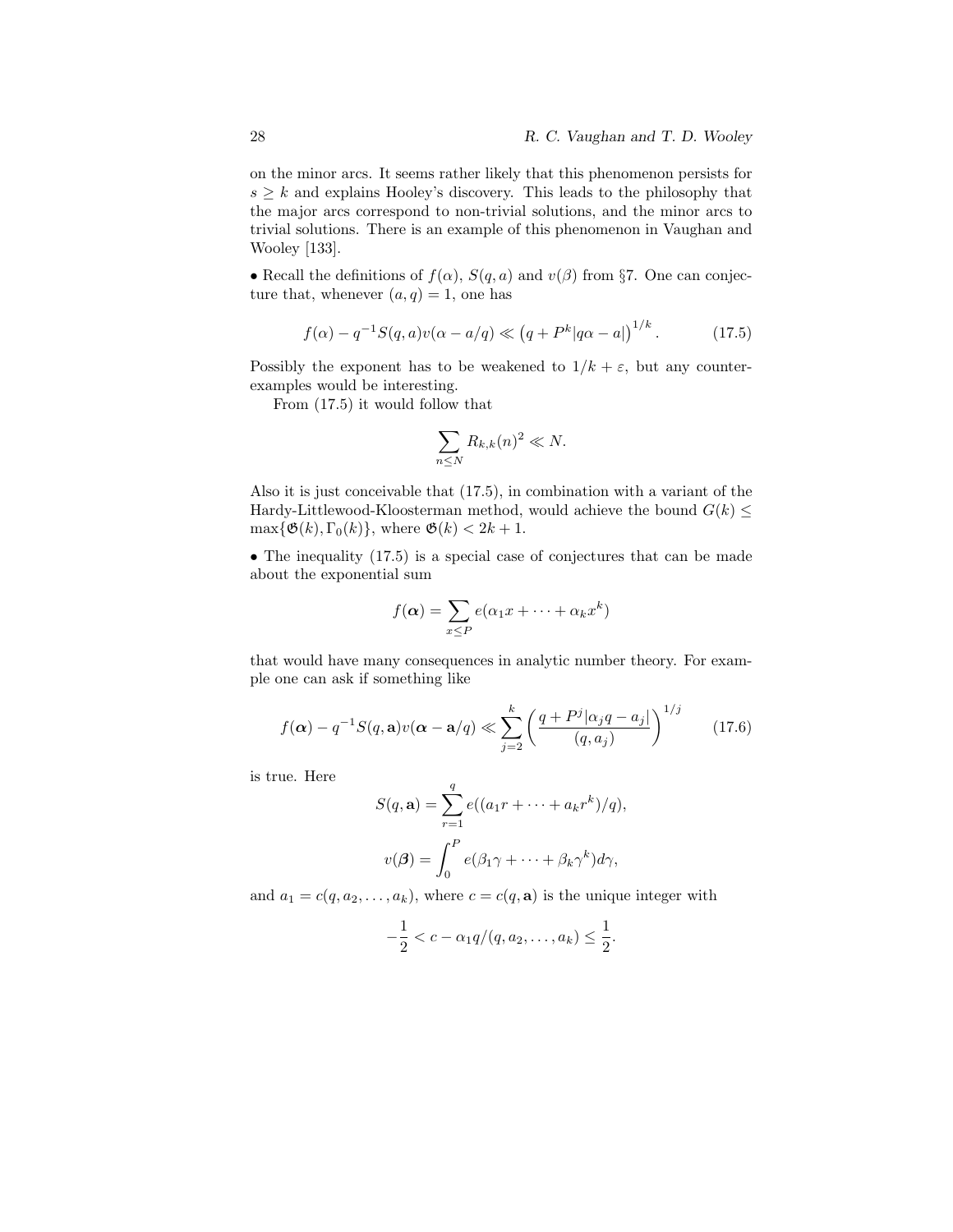The inequality (17.6) is known to hold for  $k = 2$  (Vaughan unpublished) with the right hand side weakened slightly to

$$
\left(\frac{q}{(q,a_2)}\right)^{1/2} \left(\log \frac{2q}{(q,a_2)} + P|\alpha_2 - a_2/q_2|^{1/2}\right)
$$

• One way of viewing the Hardy-Littlewood method is that we begin by considering the Fourier transform with respect to Lebesgue measure on  $[0, 1)$  for an appropriate generating function defined in terms of the additive characters, and then approximate to it by a product of discrete measures. Since part of the problem when one has relatively few variables is that the geometry genuinely intrudes, one can ask whether we are using the best measure for the problem at hand. In this situation something more closely related to the underlying geometry might be more useful.

In conclusion, it is clear that although we have come a long way in the twentieth century, there remains plenty still to be done!

#### References

- [1] M. A. Bennett, Fractional parts of powers of rational numbers, Math. Proc. Cambridge Philos. Soc. 114 (1993), 191–201.
- [2] , An ideal Waring problem with restricted summands, Acta Arith. 66 (1994), 125–132.
- [3] F. Beukers, Fractional parts of powers of rationals, Math. Proc. Cambridge Philos. Soc. 90 (1981), 13–20.
- [4] B. J. Birch, Waring's problem in algebraic number fields, Proc. Cambridge Philos. Soc. 57 (1961), 449–459.
- [5] K. D. Boklan, The asymptotic formula in Waring's problem, Mathematika 41 (1994), 147–161.
- [6] E. Bombieri and J. Pila, The number of integral points on arcs and ovals, Duke Math. J. 59 (1989), 337–357.
- [7] J. Brüdern, Sums of squares and higher powers, J. London Math. Soc. (2) 35 (1987), 233–243.
- [8] , Iterationsmethoden in der additiven Zahlentheorie, Dissertation, Göttingen, 1988.

.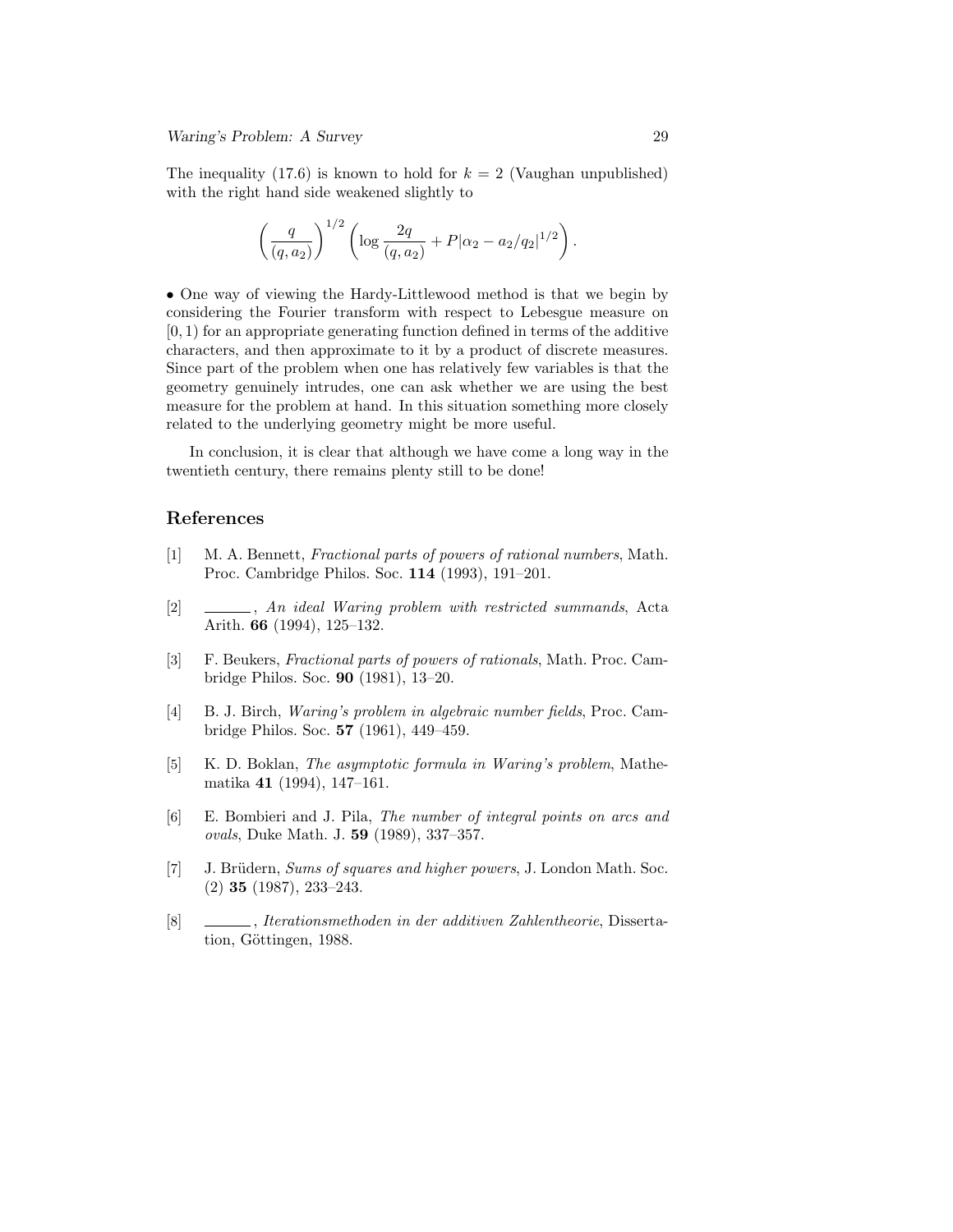- [9] , On Waring's problem for cubes and biquadrates, J. London Math. Soc. (2) **37** (1988), 25–42.
- [10] , Sums of four cubes, Monatsh. Math. **107** (1989), 179–188.
- [11]  $\_\_\_\_\_\_$ , On Waring's problem for fifth powers and some related topics, Proc. London Math. Soc. (3) 61 (1990), 457–479.
- [12]  $\_\_\_\_\_$ , On Waring's problem for cubes, Math. Proc. Cambridge Philos. Soc. 109 (1991), 229–256.
- [13]  $\_\_\_\_\_\_\$ , Sieves, the circle method, and Waring's problem for cubes, Habilitationschrift, Göttingen, 1991, Mathematica Göttingensis 51.
- [14]  $\_\_\_\_\_\_$ , A sieve approach to the Waring-Goldbach problem, II. On the seven cube theorem, Acta Arith.  $72$  (1995), 211–227.
- [15] J. Brüdern and É. Fouvry, *Lagrange's four squares theorem with al*most prime variables, J. Reine Angew. Math. 454 (1994), 59–96.
- [16] J. Brüdern and T. D. Wooley, On Waring's problem: a square, four cubes and a biquadrate, Math. Proc. Cambridge Philos. Soc. 127 (1999), 193–200.
- [17] , On Waring's problem: two cubes and seven biquadrates, Tsukuba J. Math. 24 (2000), 387–417.
- [18] , On Waring's problem for cubes and smooth Weyl sums, Proc. London Math. Soc. (3) 82 (2001), 89–109.
- [19] , On Waring's problem: three cubes and a sixth power, Nagoya Math. J. **163** (2001), 13-53.
- [20] M. Car, Le problème de Waring pour l'anneau des polynômes sur un corps fini, Séminaire de Théorie des Nombres 1972–1973 (Univ. Bordeaux I, Talence), Lab. Théorie des Nombres, CNRS, Talence, 1973, Exp. No. 6, 13pp.
- [21] , *Waring's problem in function fields*, Proc. London Math. Soc. (3) 68 (1994), 1–30.
- [22] M. Car and J. Cherly, *Sommes de cubes dans l'anneau*  $\mathbb{F}_{2h}[X]$ , Acta Arith. 65 (1993), 227–241.
- [23] J. W. S. Cassels and R. C. Vaughan, Ivan Matveevich Vinogradov, Biographical Memoirs of Fellows of the Royal Society 31 (1985), 613– 631, reprinted in: Bull. London Math. Soc. 17 (1985), 584–600.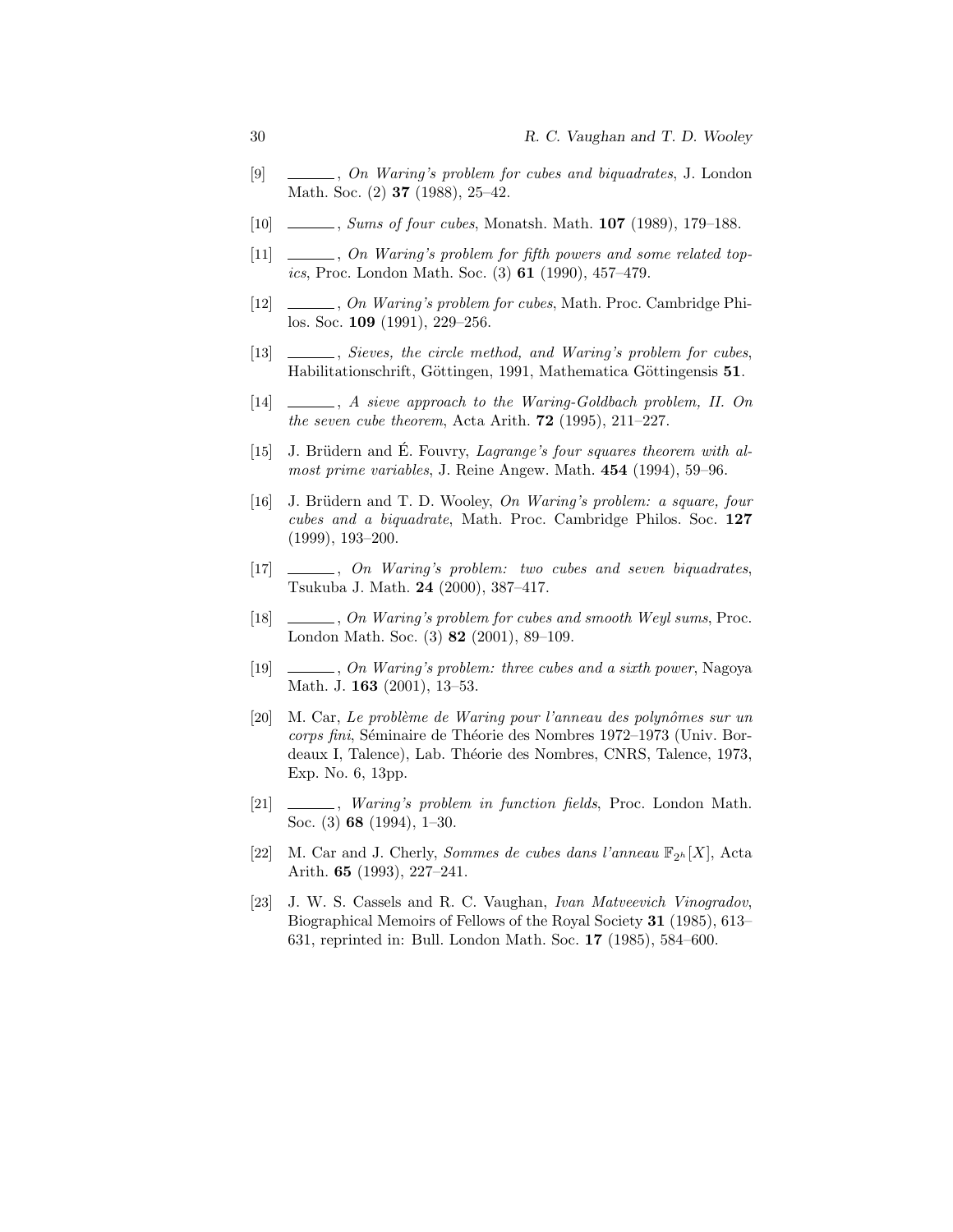- [24] J.-R. Chen, On Waring's problem for n-th powers, Acta Math. Sinica 8 (1958), 253–257.
- [25]  $\Box$ , On the representation of a large even integer as the sum of a prime and the product of at most two primes, Sci. Sinica 16 (1973), 157–176.
- [26] R. J. Cook, A note on Waring's problem, Bull. London Math. Soc. 5 (1973), 11–12.
- [27] H. Davenport, Sur les sommes de puissances entières, C. R. Acad. Sci. Paris, Sér. A 207 (1938), 1366-1368.
- [28]  $\Box$ , On sums of positive integral kth powers, Proc. Roy. Soc. London, Ser. A 170 (1939), 293–299.
- [29] , On Waring's problem for cubes, Acta Math. **71** (1939), 123– 143.
- [30] , On Waring's problem for fourth powers, Ann. of Math. 40 (1939), 731–747.
- [31]  $\_\_\_\_\_\_$ , On sums of positive integral kth powers, Amer. J. Math. 64 (1942), 189–198.
- [32] , On Waring's problem for fifth and sixth powers, Amer. J. Math. 64 (1942), 199–207.
- [33] , Sums of three positive cubes, J. London Math. Soc. 25 (1950), 339–343.
- [34] , The collected works of Harold Davenport, Volume III (B. J. Birch, H. Halberstam and C. A. Rogers, eds.), Academic Press, London, 1977.
- [35] H. Davenport and P. Erdős, On sums of positive integral kth powers, Ann. of Math. 40 (1939), 533–536.
- [36] H. Davenport and H. Heilbronn, Note on a result in the additive *theory of numbers*, Proc. London Math. Soc.  $(2)$  43  $(1937)$ , 142–151.
- [37] , On Waring's problem: two cubes and one square, Proc. London Math. Soc. (2) 43 (1937), 73–104.
- [38] H. Davenport, D. J. Lewis, and A. Schinzel, Equations of the form  $f(x) = g(y)$ , Quart. J. Math. Oxford (2) 12 (1961), 304-312.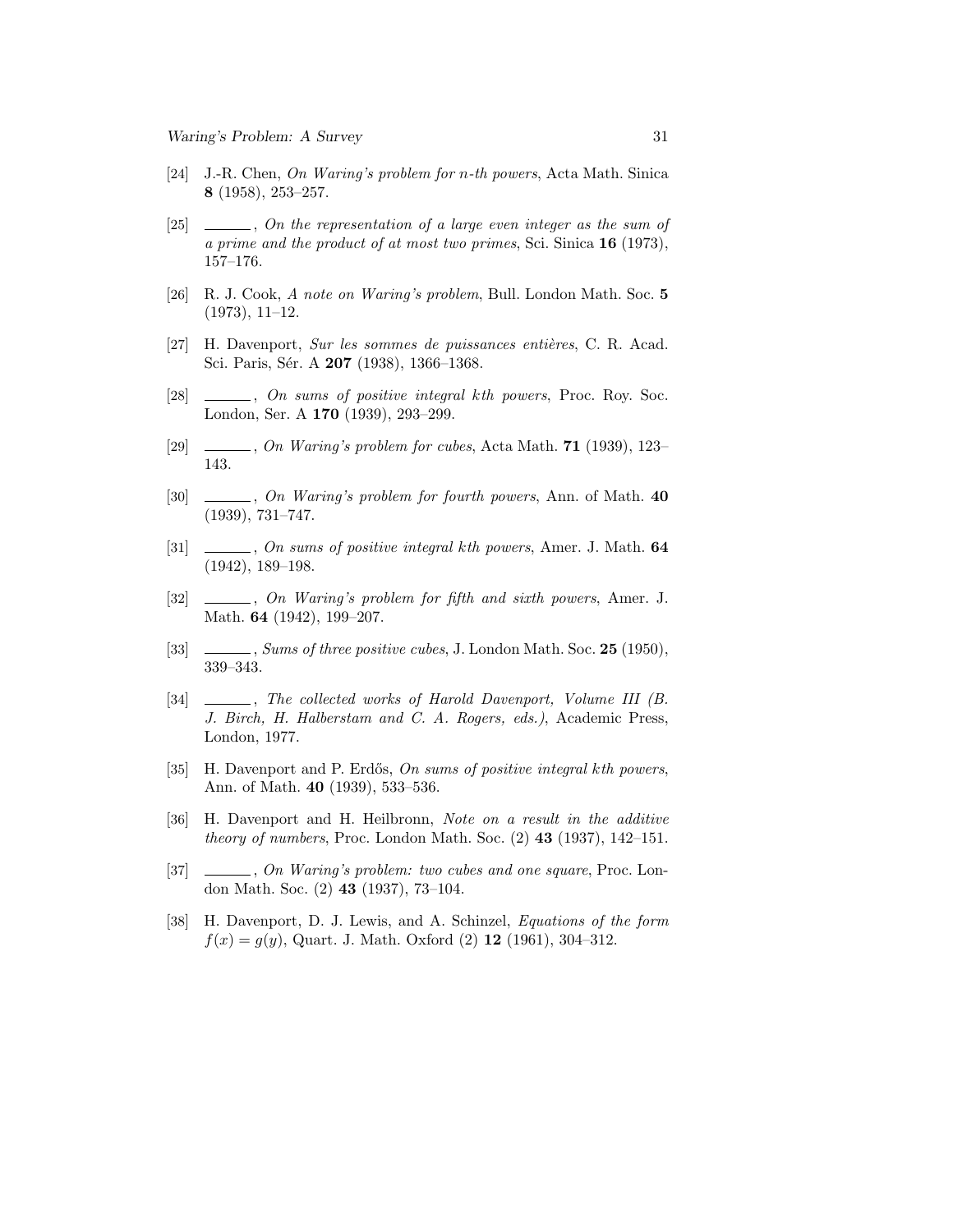- [39] M. Davidson, Sums of k-th powers in number fields, Mathematika 45 (1998), 359–370.
- [40]  $\qquad \qquad$ , A new minor-arcs estimate for number fields, Topics in number theory (University Park, PA, 1997), Kluwer Acad. Publ., Dordrecht, 1999, pp. 151–161.
- $[41] \quad \underline{\hspace{2cm}}$ , On Waring's problem in number fields, J. London Math. Soc. (2) 59 (1999), 435–447.
- [42] , On Siegel's conjecture in Waring's problem, to appear, 2001.
- [43] J.-M. Deshouillers, F. Hennecart, K. Kawada, B. Landreau, and T. D. Wooley, Sums of biquadrates: a survey, in preparation, 2001.
- [44] J.-M. Deshouillers, F. Hennecart, and B. Landreau, 7, 373, 170, 279, 850, Math. Comp. 69 (2000), 421–439.
- [45] , Waring's problem for sixteen biquadrates Numerical results, J. Théorie Nombres Bordeaux  $12$  (2000), 411–422, Colloque International de Théorie des Nombres (Talence, 1999).
- [46] J.-M. Deshouillers, K. Kawada, and T. D. Wooley, On sums of sixteen biquadrates, in preparation, 2001.
- [47] L. E. Dickson, All integers except 23 and 239 are sums of eight cubes, Bull. Amer. Math. Soc. 45 (1939), 588–591.
- [48]  $\Box$ , History of the theory of numbers, Vol. II: Diophantine analysis, Chelsea, New York, 1966.
- [49] A. K. Dubitskas, A lower bound on the value  $||(3/2)^k||$ , Uspekhi Mat. Nauk 45 (1990), 153–154, translation in: Russian Math. Surveys 45 (1990), 163–164.
- [50] Y. Eda, On Waring's problem in an algebraic number field, Rev. Columbiana Math. 9 (1975), 29–73.
- [51] G. Effinger and D. Hayes, Additive number theory of polynomials over a finite field, Oxford University Press, Oxford, 1991.
- [52] T. Estermann, On Waring's problem for fourth and higher powers, Acta Arith. 2 (1937), 197–211.
- [53] K. B. Ford, New estimates for mean values of Weyl sums, Internat. Math. Res. Notices (1995), 155–171.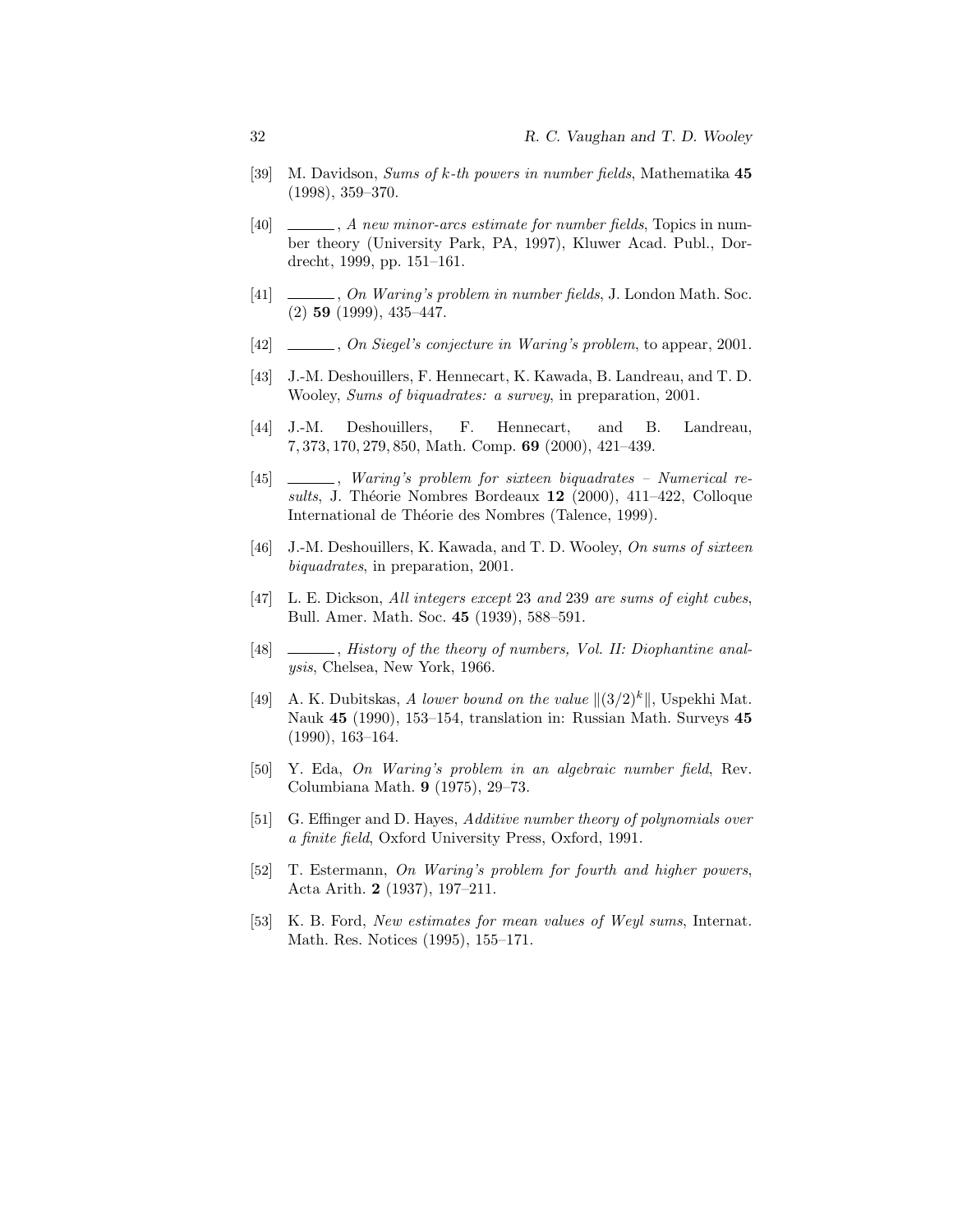- [54] , The representation of numbers as sums of unlike powers. II, J. Amer. Math. Soc. 9 (1996), 919–940.
- [55] , Waring's problem with polynomial summands, J. London Math. Soc. (2) 61 (2000), 671–680.
- [56] C. F. Gauss, Disquisitiones arithmeticæ, Leipzig, 1801.
- [57] G. Harcos, Waring's problem with small prime factors, Acta Arith. 80 (1997), 165–185.
- [58] G. H. Hardy and J. E. Littlewood, A new solution of Waring's problem, Quart. J. Math. Oxford 48 (1920), 272–293.
- [59] , Some problems of "Partitio Numerorum": I. A new solution of Waring's problem, Göttingen Nachrichten (1920), 33–54.
- [60] , Some problems of "Partitio Numerorum": II. Proof that every large number is the sum of at most 21 biquadrates, Math. Z. 9 (1921), 14–27.
- [61] , Some problems of "Partitio Numerorum": IV. The singular series in Waring's Problem and the value of the number  $G(k)$ , Math. Z. 12 (1922), 161–188.
- [62] , Some problems of "Partitio Numerorum" (VI): Further researches in Waring's problem, Math. Z. 23 (1925), 1–37.
- [63] , Some problems of "Partitio Numerorum" (VIII): The number  $\Gamma(k)$  in Waring's problem, Proc. London Math. Soc. (2) 28 (1928), 518–542.
- [64] G. H. Hardy and S. Ramanujan, Asymptotic formulae in combinatory analysis, Proc. London Math. Soc. (2) 17 (1918), 75–115.
- [65] D. R. Heath-Brown, Weyl's inequality, Hua's inequality, and Waring's problem, J. London Math. Soc. (2) 38 (1988), 396–414.
- [66] , Weyl's inequality and Hua's inequality, Number Theory (Ulm, 1987), Lecture Notes in Math., vol. 1380, Springer-Verlag, Berlin, 1989, pp. 87–92.
- [67] , The circle method and diagonal cubic forms, Philos. Trans. Roy. Soc. London Ser. A 356 (1998), 673–699.
- [68] H. Heilbronn, Uber das Waringsche Problem, Acta Arith. 1 (1936), 212–221.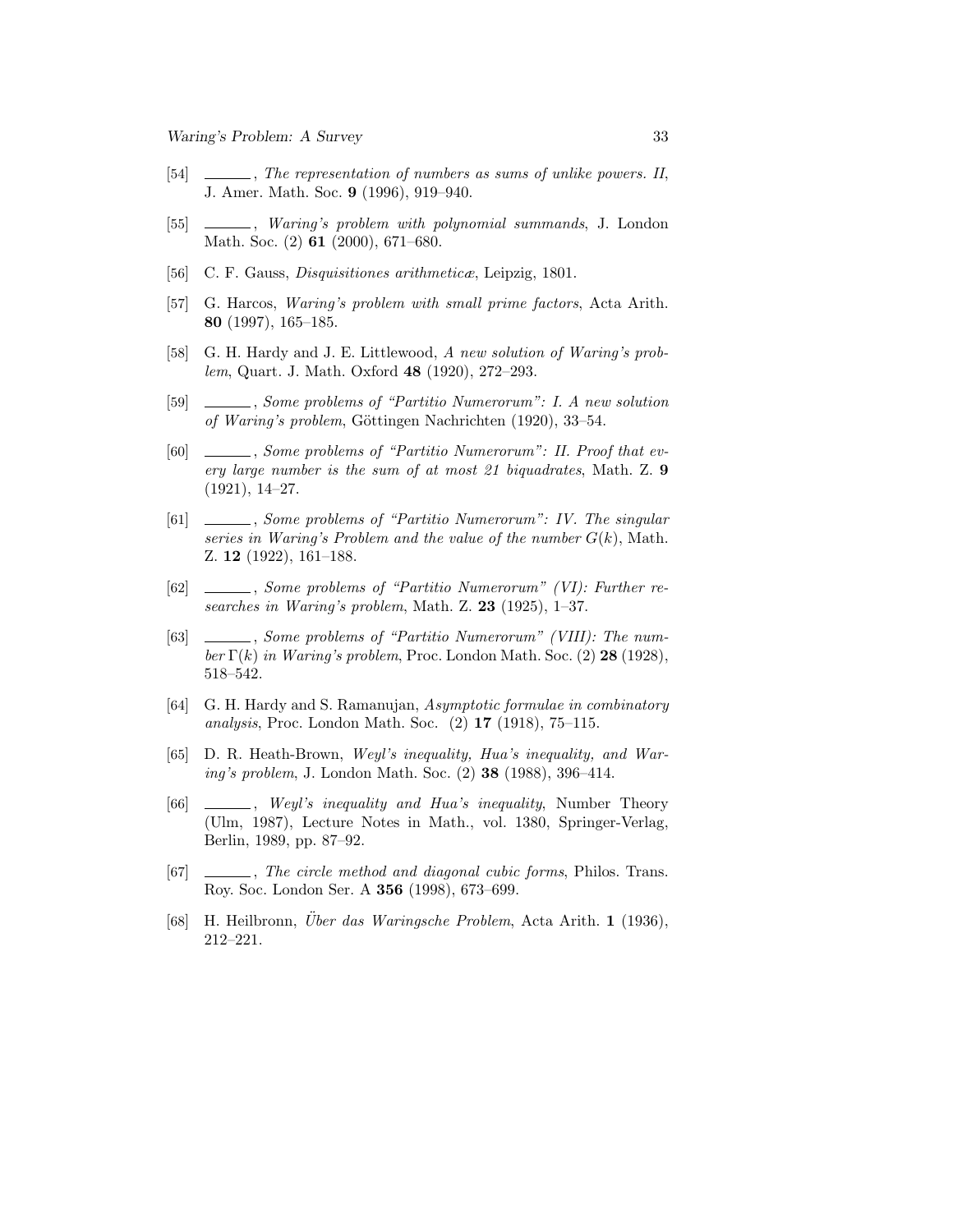- [69] D. Hilbert, Beweis für Darstellbarkeit der ganzen Zahlen durch eine feste Anzahl nter Potenzen Waringsche Problem, Nach. Königl. Ges. Wiss. Göttingen math.-phys. Kl. (1909), 17–36, Math. Ann. 67 (1909), 281–300.
- [70] C. Hooley, On a new approach to various problems of Waring's type, Recent progress in analytic number theory, Vol. 1 (Durham, 1979), Academic Press, London, 1981, pp. 127–191.
- [71]  $\_\_\_\_\_\_$ , On Waring's problem for two squares and three cubes, J. Reine Angew. Math. 328 (1981), 161–207.
- [72] , On some topics connected with Waring's problem, J. Reine Angew. Math. 369 (1986), 110–153.
- [73]  $\_\_\_\_\_$ , On Waring's problem, Acta Math. 157 (1986), 49–97.
- [74]  $\Box$ , On Hypothesis K<sup>\*</sup> in Waring's problem, Sieve methods, exponential sums, and their applications in number theory (Cardiff, 1995), Cambridge Univ. Press, Cambridge, 1997, pp. 175–185.
- [75] L.-K. Hua, On Waring's problem, Quart. J. Math. Oxford  $9$  (1938), 199–202.
- [76] , Some results on Waring's problem for smaller powers, C. R. Acad. Sci. URSS (2) 18 (1938), 527–528.
- [77] \_\_\_\_\_\_, An improvement of Vinogradov's mean-value theorem and several applications, Quart. J. Math. Oxford  $20$  (1949), 48–61.
- [78] , Die Abschätzungen von Exponentialsummen und ihre Anwendung in der Zahlentheorie, B.G. Teubner, Leipzig, 1959.
- [79]  $\_\_\_\_\_\$ , Additive theory of prime numbers, American Math. Soc., Providence, Rhode Island, 1965.
- [80] W. C. Jagy and I. Kaplansky, Sums of squares, cubes, and higher powers, Experiment. Math. 4 (1995), 169–173.
- [81] R. D. James, On Waring's problem for odd powers, Proc. London Math. Soc. 37 (1934), 257–291.
- [82] K. Kawada and T. D. Wooley, Sums of fourth powers and related topics, J. Reine Angew. Math. 512 (1999), 173–223.
- [83] , On the Waring-Goldbach problem for fourth and fifth powers, Proc. London Math. Soc. (3) 83 (2001), 1–50.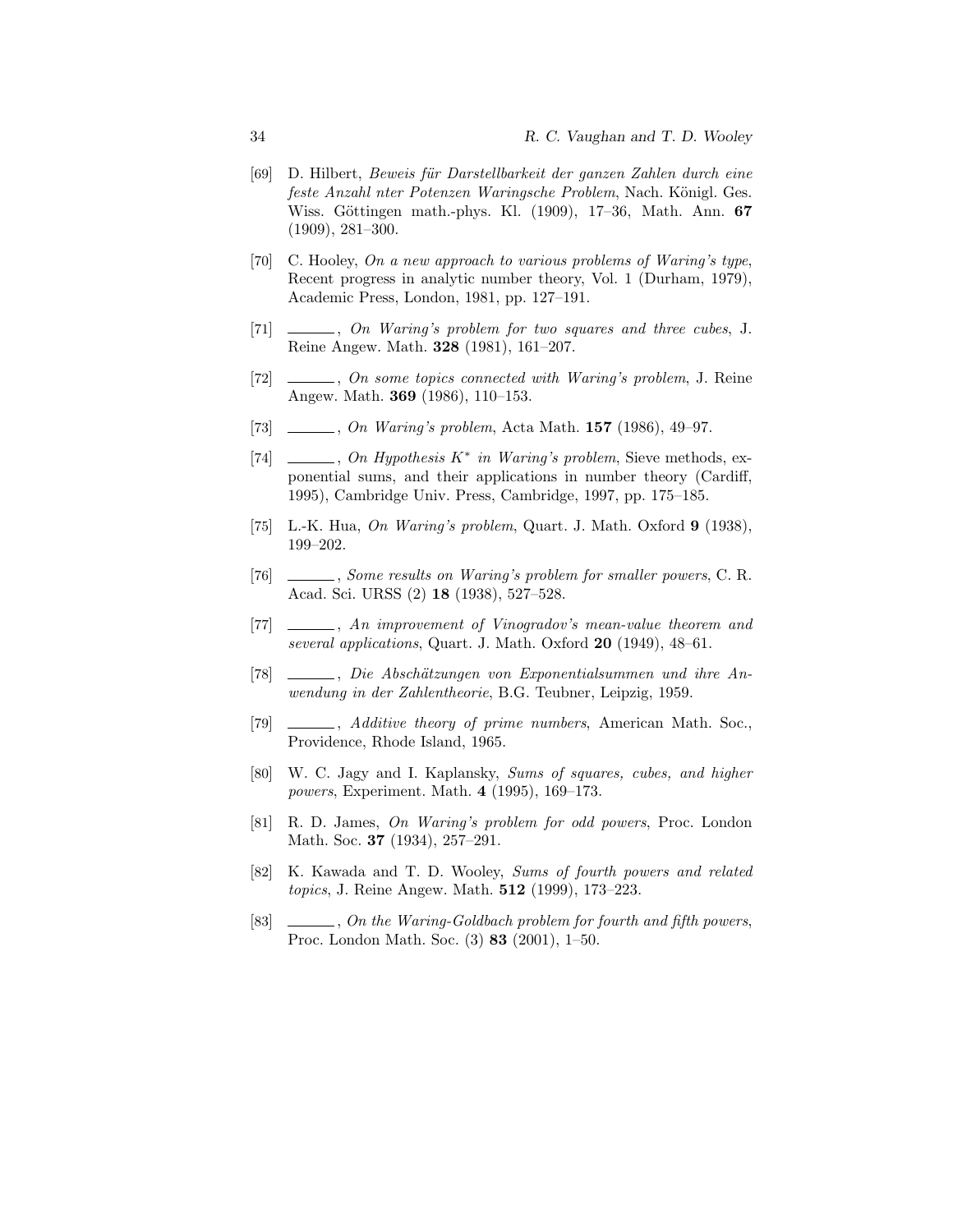- [84] O. Körner, *Über das Waringsche Problem in algebraischen* Zahlkörpern, Math. Ann. 144 (1961), 224–238.
- [85] J. M. Kubina and M. C. Wunderlich, Extending Waring's conjecture to 471, 600, 000, Math. Comp. 55 (1990), 815–820.
- $[86]$  E. Landau, Über eine Anwendung der Primzahlen auf das Waringsche Problem in der elementaren Zahlentheorie, Math. Ann. 66 (1909), 102–105.
- [87] Ju. V. Linnik, On the representation of large numbers as sums of seven cubes, Dokl. Akad. Nauk SSSR 35 (1942), 162.
- [88]  $\_\_\_\_\_\_$ , On the representation of large numbers as sums of seven cubes, Mat. Sb. 12 (1943), 218–224.
- [89] M. G. Lu, On Waring's problem for cubes and fifth power, Sci. China Ser. A 36 (1993), 641–662.
- [90] K. Mahler, Note on hypothesis K of Hardy and Littlewood, J. London Math. Soc. 11 (1936), 136–138.
- [91]  $\_\_\_\_\_$ , On the fractional parts of the powers of a rational number (II), Mathematika 4 (1957), 122–124.
- [92] K. S. McCurley, An effective seven cube theorem, J. Number Theory 19 (1984), 176–183.
- [93] O. E. Meissner, Uber die Darstellung der Zahlen einiger algebraischen ¨ Zahlkörper als Summen von Quadratzahlen des Körpers, Arch. Math. Phys. (3) 7 (1904), 266–268.
- [94] Z. Z. Meng, Some new results on Waring's problem, J. China Univ. Sci. Tech. 27 (1997), 1–5.
- [95] L. J. Mordell, On the representation of algebraic numbers as a sum of four squares, Proc. Cambridge Philos. Soc. 20 (1921), 250–256.
- [96] V. Narasimhamurti, On Waring's problem for 8th, 9th, and 10th powers, J. Indian Math. Soc. (N.S.) 5 (1941), 122.
- [97] V. I. Nechaev, Waring's problem for polynomials, Trudy Mat. Inst. Steklov, Izdat. Akad. Nauk SSSR, Moscow 38 (1951), 190–243.
- [98] C. P. Ramanujam, Sums of m-th powers in p-adic rings, Mathematika 10 (1963), 137–146.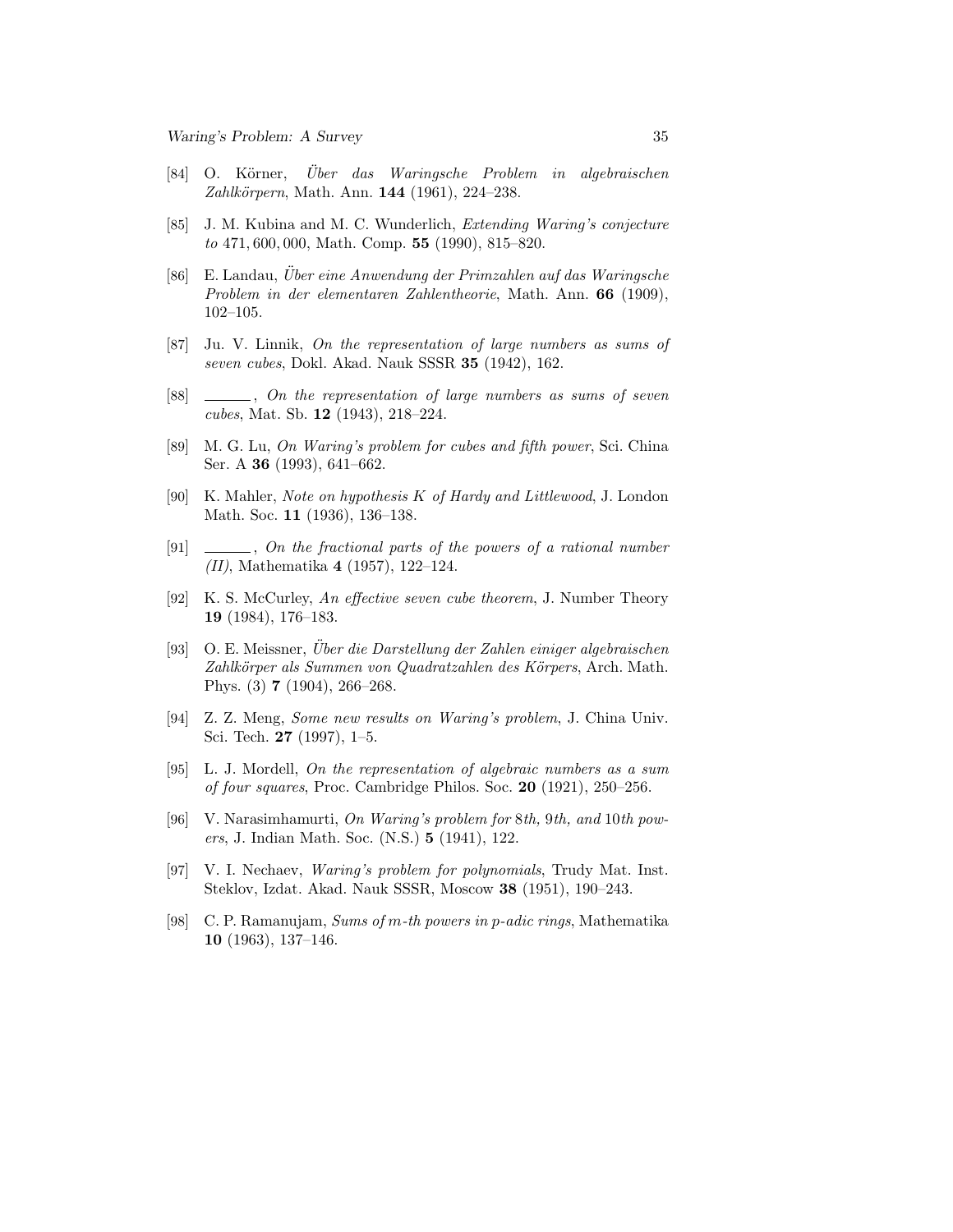- [99] K. Sambasiva Rao, On Waring's problem for smaller powers, J. Indian Math. Soc. 5 (1941), 117–121.
- [100] C. J. Ringrose, Sums of three cubes, J. London Math. Soc. (2) 33 (1986), 407–413.
- [101] K. F. Roth, Proof that almost all positive integers are sums of a square, a positive cube and a fourth power, J. London Math. Soc. 24 (1949), 4–13.
- [102] C. L. Siegel, Darstellung total positiver Zahlen durch Quadrate, Math. Z. 11 (1921), 246–275.
- $[103]$  , Additive Theorie der Zahlkörper II, Math. Ann. 88 (1923), 184–210.
- [104] , Generalisation of Waring's problem to algebraic number fields, Amer. J. Math. 66 (1944), 122–136.
- [105] Sums of m-th powers of algebraic integers, Ann. of Math. 46 (1945), 313–339.
- [106] T. Tatuzawa, On Waring's problem in algebraic number fields, Acta Arith. 24 (1973), 37–60.
- [107] K. Thanigasalam, On Waring's problem, Acta Arith. 38 (1980), 141– 155.
- $[108]$   $\_\_\_\_\_\_\_\_\_\_\_\_\_\_\_\_\_\_\_\_\_\_\_\_\_\_\_\_\_\.\_$  Some new estimates for  $G(k)$  in Waring's problem, Acta Arith. 42 (1982), 73–78.
- [109]  $\_\_\_\_\_\_\_\_\$  Improvement on Davenport's iterative method and new results in additive number theory, I, Acta Arith.  $46$  (1985), 1-31.
- [110]  $\_\_\_\_\_\_\_\$  Improvement on Davenport's iterative method and new results in additive number theory, II. Proof that  $G(5) \leq 22$ , Acta Arith. 46 (1986), 91–112.
- [111] \_\_\_\_\_\_, Improvement on Davenport's iterative method and new results in additive number theory, III, Acta Arith. 48 (1987), 97–116.
- [112]  $\qquad \qquad$ , On sums of positive integral powers and simple proof of  $G(6) \leq 31$ , Bull. Calcutta Math. Soc. 81 (1989), 279–294.
- [113]  $\_\_\_\_\_$ , On admissible exponents for kth powers, Bull. Calcutta Math. Soc. **86** (1994), 175–178.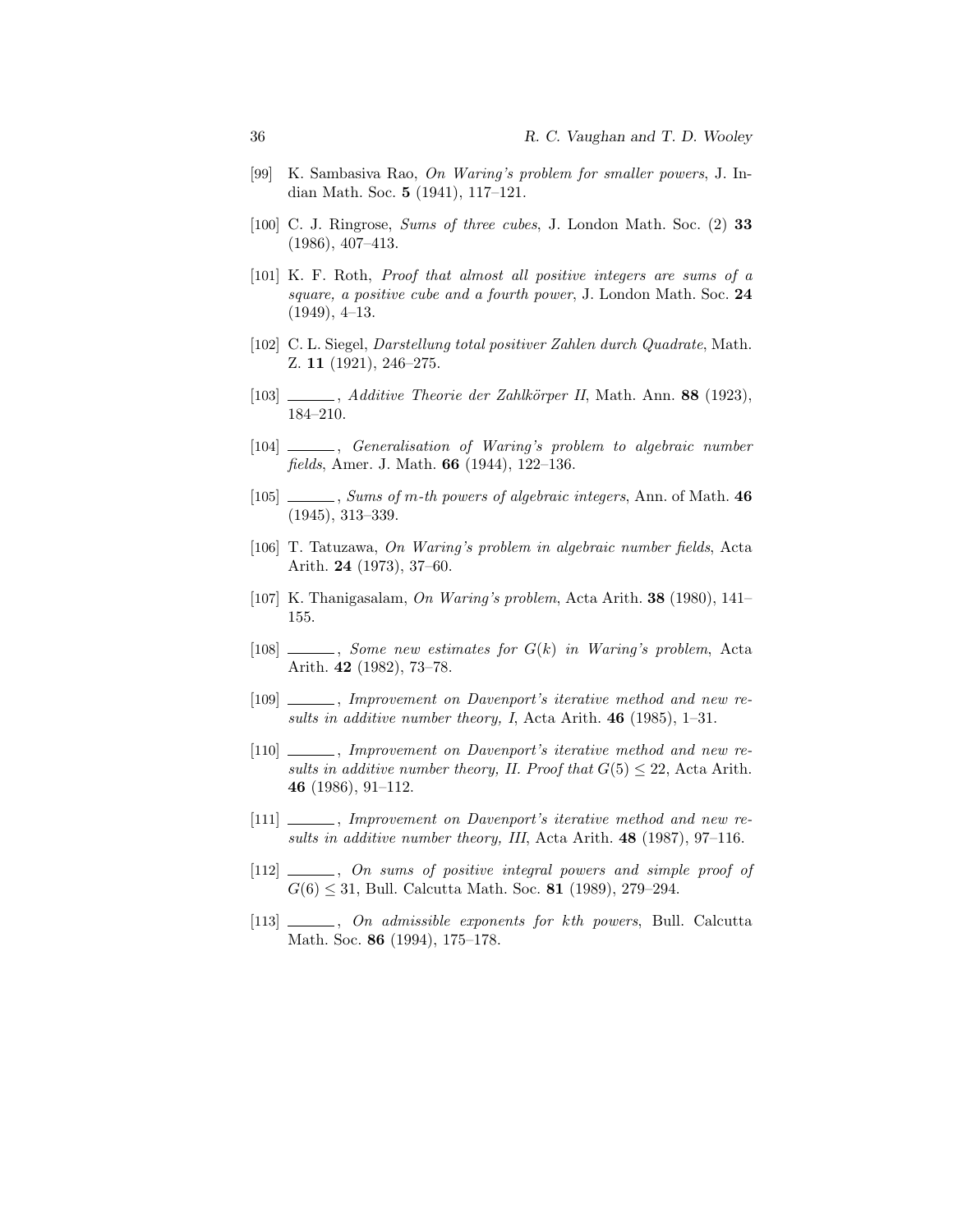- [114] K.-C. Tong, On Waring's problem, Advancement in Math. 3 (1957), 602–607.
- [115] R. C. Vaughan, Homogeneous additive equations and Waring's problem, Acta Arith. 33 (1977), 231–253.
- [116]  $\qquad \qquad$ , A ternary additive problem, Proc. London Math. Soc. (3) 41 (1980), 516–532.
- [117] \_\_\_\_\_\_, Recent work in additive prime number theory, Proceedings of the International Congress of Mathematicians (Helsinki, 1978), Acad. Sci. Fennica, 1980, pp. 389–394.
- [118] Sums of three cubes, Bull. London Math. Soc. 17 (1985), 17–20.
- [119] , On Waring's problem for cubes, J. Reine Angew. Math. 365 (1986), 122–170.
- [120]  $\ldots$ , On Waring's problem for sixth powers, J. London Math. Soc. (2) 33 (1986), 227–236.
- [121]  $\_\_\_\_\_$ , On Waring's problem for smaller exponents, Proc. London Math. Soc. (3) **52** (1986), 445–463.
- [122] , On Waring's problem for smaller exponents. II, Mathematika 33 (1986), 6–22.
- [123]  $\_\_\_\_\_$ , On Waring's problem: one square and five cubes, Quart. J. Math. Oxford (2) 37 (1986), 117–127.
- [124]  $\_\_\_\_\_\_\_\$  A new iterative method in Waring's problem, Acta Math. 162 (1989), 1–71.
- [125] , On Waring's problem for cubes II, J. London Math. Soc. (2) 39 (1989), 205–218.
- [126] , A new iterative method in Waring's problem II, J. London Math. Soc. (2) 39 (1989), 219–230.
- [127]  $\frac{1}{27}$ , The use in additive number theory of numbers without large prime factors, Philos. Trans. Roy. Soc. London Ser. A 345 (1993), 363–376.
- [128]  $\_\_\_\_\_\_\_\$ The Hardy-Littlewood Method, 2nd edition, Cambridge University Press, Cambridge, 1997.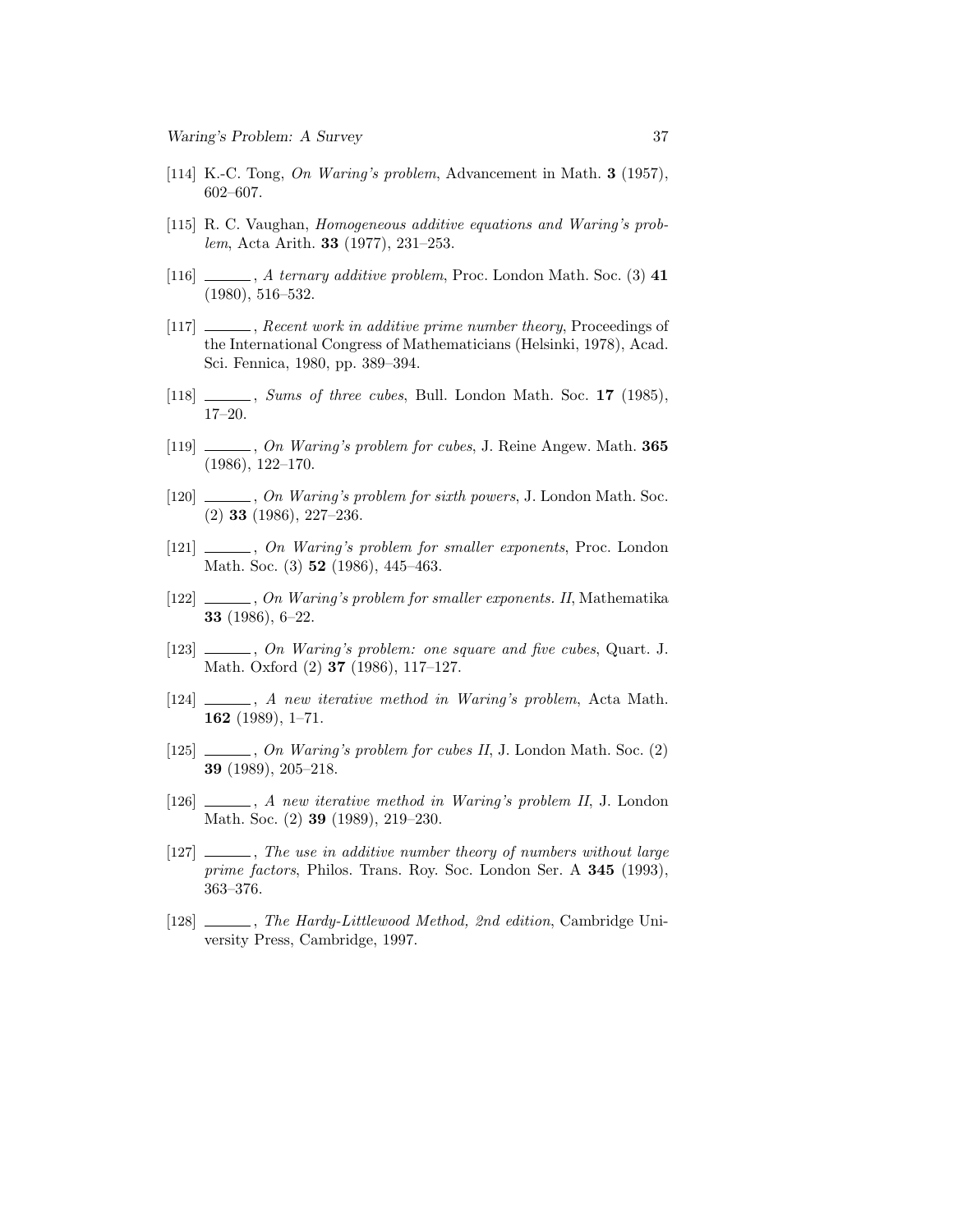- [129] R. C. Vaughan and T. D. Wooley, On Waring's problem: some refinements, Proc. London Math. Soc. (3) 63 (1991), 35–68.
- [130] \_\_\_\_\_\_, Further improvements in Waring's problem, III: Eighth powers, Philos. Trans. Roy. Soc. London Ser. A 345 (1993), 385–396.
- [131] , Further improvements in Waring's problem, II: Sixth powers, Duke Math. J. 76 (1994), 683–710.
- [132]  $\_\_\_\_\_\$  Further improvements in Waring's problem, Acta Math. 174 (1995), 147–240.
- [133]  $\_\_\_\_\_$ , On a certain nonary cubic form and related equations, Duke Math. J. 80 (1995), 669–735.
- [134] , Further improvements in Waring's problem, IV: Higher powers, Acta Arith. 94 (2000), 203–285.
- [135] I. M. Vinogradov, A new estimate for  $G(n)$  in Waring's problem, Dokl. Akad. Nauk SSSR 5 (1934), 249–253.
- [136] , A new solution of Waring's problem, Dokl. Akad. Nauk SSSR 2 (1934), 337–341.
- $[137]$  , On some new results in the analytic theory of numbers, C. R. Acad. Sci. Paris, Sér. A 199 (1934), 174-175.
- [138]  $\ldots$ , On the upper bound for  $G(n)$  in Waring's problem, Izv. Akad. Nauk SSSR Ser. Phiz.-Matem. 10 (1934), 1455–1469.
- [139]  $\_\_\_\_\_\_$ , A new variant of the proof of Waring's theorem, Trud. Matem. instituta it. V. A. Steklov 9 (1935), 5-15.
- $[140]$  , A new variant of the proof of Waring's theorem, C. R. Acad. Sci. Paris, Sér. A 200 (1935), 182-184.
- [141]  $\_\_\_\_\_$ , An asymptotic formula for the number of representations in Waring's problem, Mat. Sb. 42 (1935), 531–534.
- [142] , New estimates for Weyl sums, Dokl. Akad. Nauk SSSR 8 (1935), 195–198.
- [143] , On Waring's problem, Ann. of Math. **36** (1935), 395–405.
- $[144]$  , On Weyl's sums, Mat. Sb. 42 (1935), 521–530.
- [145]  $\_\_\_\_\_\$ , Representation of an odd number as a sum of three primes, Dokl. Akad. Nauk SSSR 15 (1937), 6–7.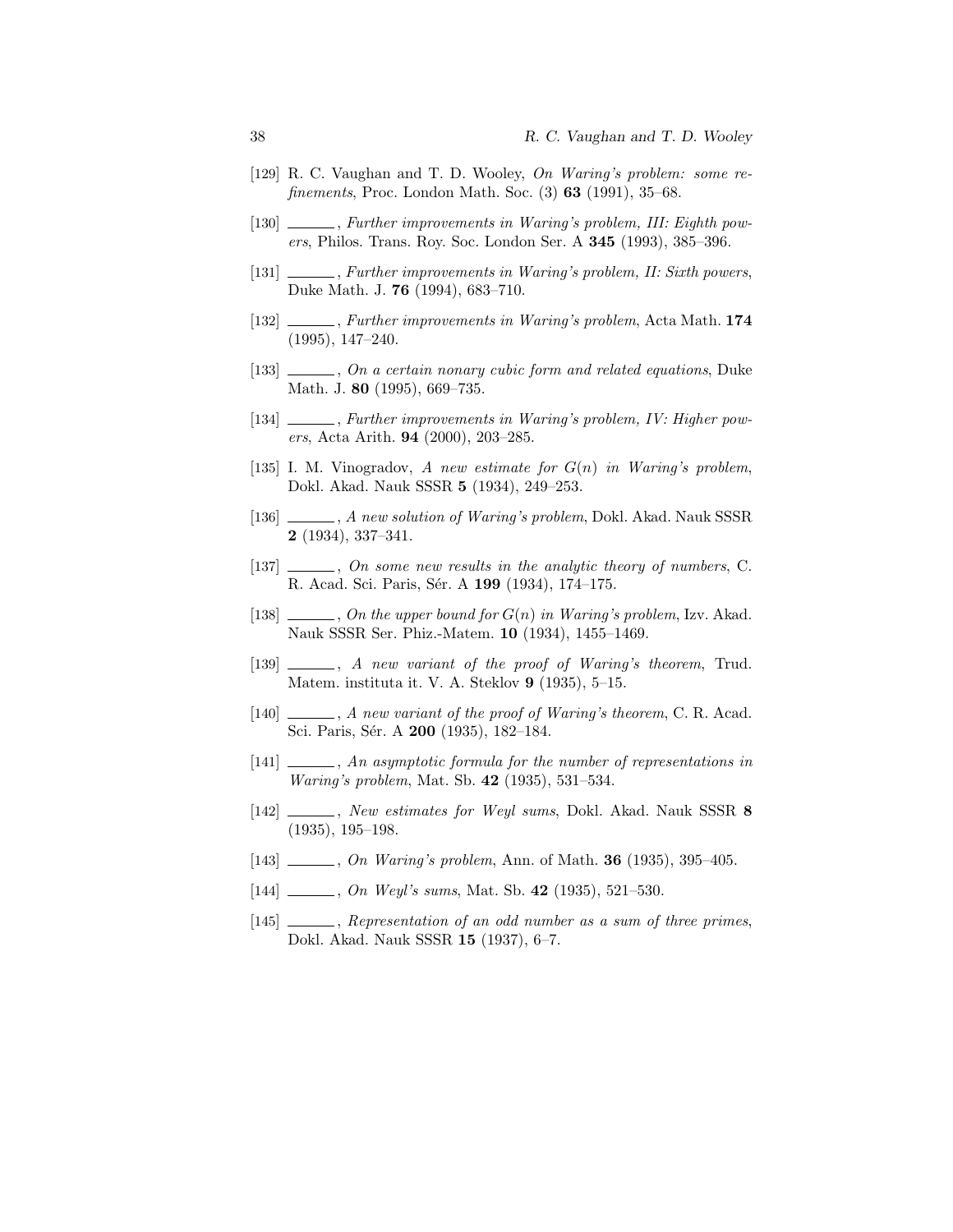- [146] Some theorems concerning the theory of primes, Mat. Sb. 44 (1937), 179–195.
- [147] , The method of trigonometrical sums in the theory of numbers, Trav. Inst. Math. Stekloff 23 (1947), 109 pp.
- [148]  $\ldots$ , On an upper bound for  $G(n)$ , Izv. Akad. Nauk SSSR Ser. Mat. 23 (1959), 637–642.
- [149] Selected Works (translated from the Russian by N. Psv), Springer-Verlag, Berlin, 1985.
- [150] E. Waring, Meditationes Algebraicæ, second edition, Archdeacon, Cambridge, 1770.
- [151] Meditationes Algebraica, third edition, Archdeacon, Cambridge, 1782.
- [152] , Meditationes Algebraicæ, American Math. Soc., Providence, 1991, translation by Dennis Weeks of the 1782 edition.
- [153] G. L. Watson, A proof of the seven cube theorem, J. London Math. Soc. 26 (1951), 153–156.
- [154] H. Weyl, *Über die Gleichverteilung von Zahlen mod Eins*, Math. Ann. 77 (1916), 313–352.
- [155] T. D. Wooley, Large improvements in Waring's problem, Ann. of Math. 135 (1992), 131–164.
- [156]  $\qquad \qquad$ , On Vinogradov's mean value theorem, Mathematika 39 (1992), 379–399.
- [157] , The application of a new mean value theorem to the fractional parts of polynomials, Acta Arith. 65 (1993), 163–179.
- [158]  $\_\_\_\_\_\$ g Breaking classical convexity in Waring's problem: sums of cubes and quasi-diagonal behaviour, Invent. Math. 122 (1995), 421– 451.
- [159] , New estimates for smooth Weyl sums, J. London Math. Soc.  $(2)$  51  $(1995)$ , 1-13.
- [160] , On exponential sums over smooth numbers, J. Reine Angew. Math. 488 (1997), 79–140.
- [161]  $\_\_\_\_\_$ , Quasi-diagonal behaviour and smooth Weyl sums, Monatsh. Math. 130 (2000), 161–170.